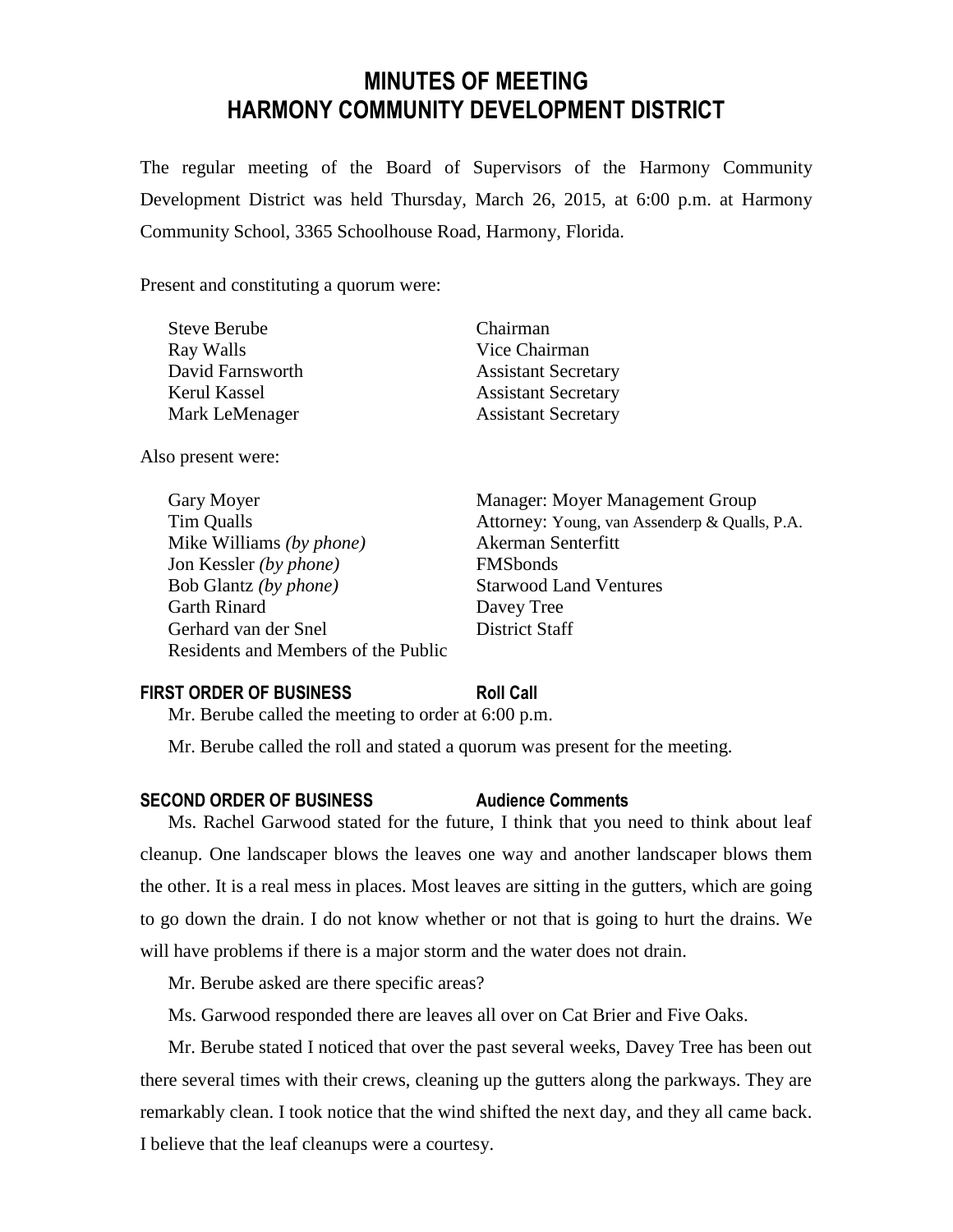Mr. Rinard stated they were. It is not specified in the scope. Mr. Jon Rukkila has had it on a two-week cycle, and we should see what the flushing of the trees does. I cannot speak for the neighborhood areas, but the roadways are going to see that diminish. We have seen a lot of leaves fall this year.

Ms. Garwood stated trees are getting bigger. You need someone to go around with a vacuum or blower.

Mr. Rinard stated our process is partly blowing to consolidate as well as physical removal. It is not just shifting and moving them to other areas.

Mr. Berube stated you are right. As the trees grow larger, there is clearly more volume of leaves and more development. Their contract is up for renewal this year, and perhaps we can add something in there to clean up the leaves. The disposing of leaves is time consuming, laborious, and troublesome. That is a good point.

Mr. Farnsworth asked can we hire or rent a street sweeper?

Mr. Berube responded when I lived up north, the city that I lived in tried to use vacuum trucks. It worked great. The only problem is after three blocks, the truck was full of leaves. At that point, they had to go to the dump and empty the truck. You had these big huge trucks that had virtually nothing in them but a volume of leaves since they are hard to pack. Maybe that is something we can discuss and come up with a plan.

Mr. Farnsworth stated it would certainly be faster but it might be too costly.

Mr. Rinard stated we do not have a lot of experience with vacuum trucks, but I do know the capacity compared to the size of the truck is smaller than you might think. With the dumps and frequencies in not having anything onsite, I assume that it would be rather costly.

Mr. Berube stated that is something to discuss in the future.

Ms. Kassel stated where I was from, they had a vacuum truck that vacuumed the leaves into a shredder. That would compact it.

Mr. Berube stated we will work on it.

Mr. Justin Kramer stated I spoke to Mr. van der Snel and a couple of Board members, and it seems like there is a lot of organizational concerns and life safety issues. For example, this weekend, I was walking down the street and a gentleman was grinding the sidewalks for trip hazard mitigation. He had no safety equipment on of any sort. I have concerns about the liability of residents and the safety of the gentleman grinding it. There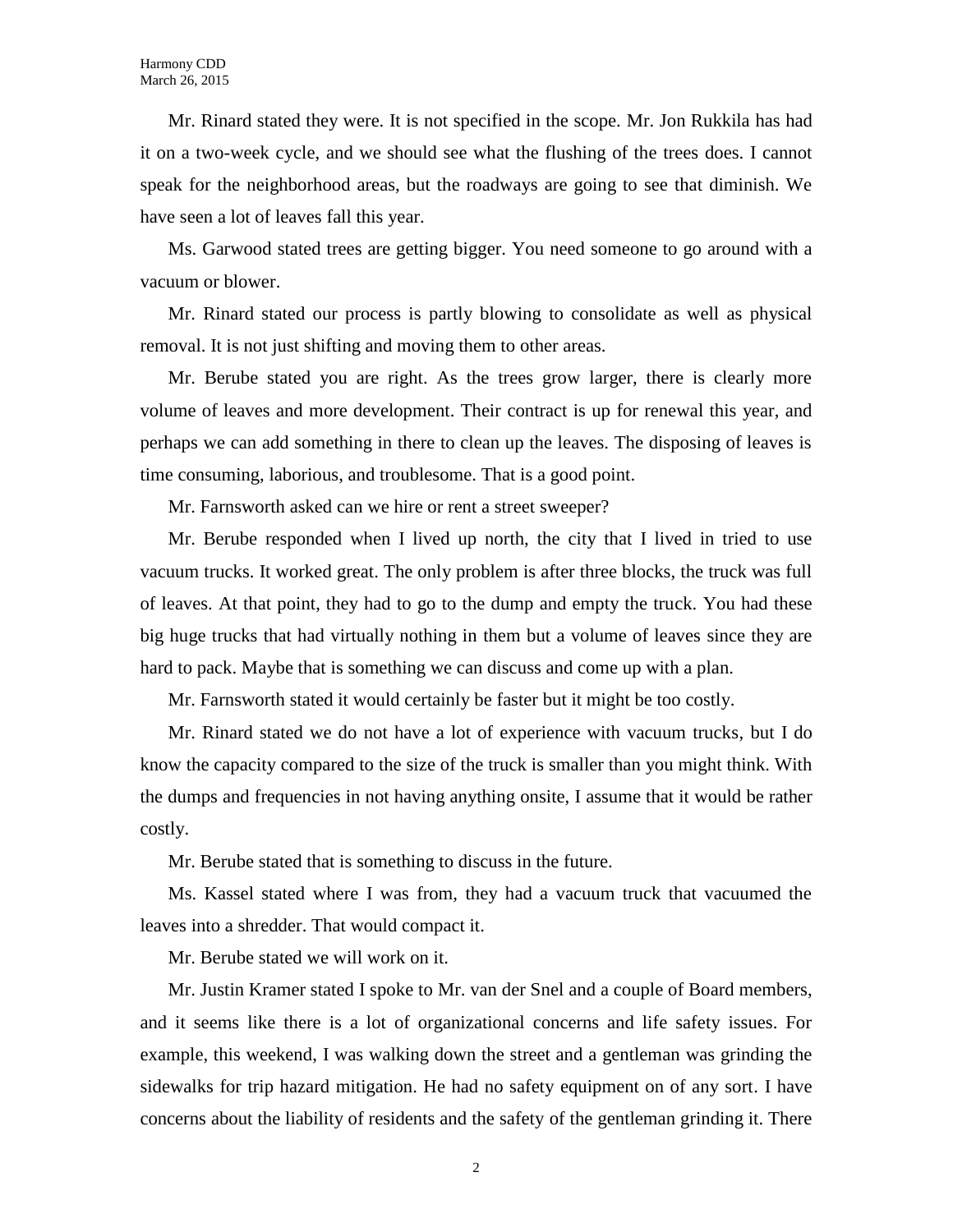seem to be a lot of things happening that are not as concise. We have a lot of people who are working hard and doing a lot of amazing things, especially Mr. van der Snel. He has been responsive to any concerns that I had. I talked with him about mistletoe mitigation in some of the parks. There is a right and a wrong way to do these kinds of things. I just want to make sure that we are considering all of the options and how to do that in the best manner. As a layperson, when I look around, I see people doing dangerous jobs without using safety equipment. I see people doing the best fix that we can do for a certain amount of time without doing the proper research. I am concerned from a project management standpoint of how this work gets assigned, who is looking into these things, and how it goes. I know that people in the field are getting pulled in a thousand different directions, and sometimes it is hard to do all those things. Just from my standpoint and my piece of mind, I wanted to come to you and ask how this is being approached. I also have some concerns about the treatments for the lakes as far as the efficacy of treatments and doing due diligence to make sure that whatever we are doing, whether it is vacuuming leaves or grinding concrete, how we are insuring that we doing this in the best way and the safest way possible.

Mr. Berube stated in regard to safety concerns, there is no restriction for safety equipment for the guys who work here. We have dust masks and leather gloves. We insist they wear boots and goggles, but you cannot force people to do that all the time. All of the equipment is available to every single employee. There is no resistance. If you look around, you will see employees wearing rubber gloves when they pick up trash. Whatever the guys need in the field that they are willing to use, we have and we supply them.

Mr. Kramer stated I am not sure how the Occupational Safety and Health Administration would take this. Please do not take it as a threat.

Mr. LeMenager stated this is a comments section, not a question-and-answer session.

Mr. Berube stated I understand. I will say again that there is no resistance to buying safety equipment. Whatever an employee requests, if he wants to use it, we will get it. Mr. LeMenager is correct. This is a comment section. We have been discussing ponds over and over, and we have a professional maintaining the ponds several times a year. We have discussed this back and forth numerous times at meetings.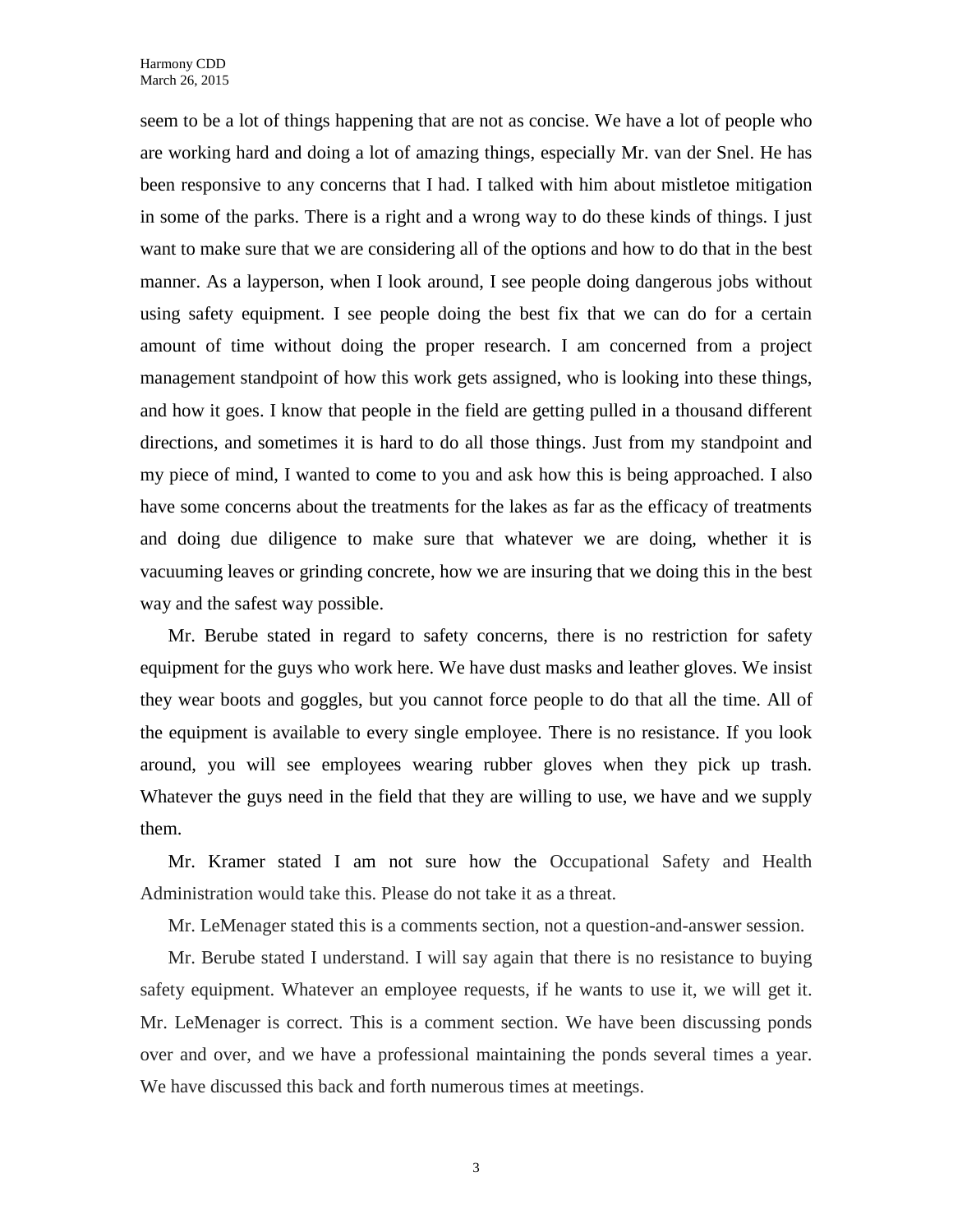Ms. Valerie Ang stated I wanted to bring up the issue of the requirements for resident access cards. They are not stated clearly of what you require from residents. Is this going to be addressed at this meeting?

Mr. Berube responded we will handle it for you right now since you had an issue this week with it. We will present the issue to the Board.

Ms. Kassel asked why are we discussing it now instead of under the rules?

Mr. Walls stated I agree. We can hear what she has to say, though.

Ms. Kassel asked what is your suggestion?

Ms. Ang responded that you use a different system. Is the intent to confirm identity or residency?

Ms. Kassel stated both.

Ms. Ang asked do the rules need to be amended to clarify what we need to submit to prove either residency or identification? The government requirements from DMV are a lot different and less strict than what you require for us to get an access card to use the facilities, be it a renter or home owner. I just wanted to know how we can address it or change it so everyone gets fair treatment.

Ms. Kassel responded we will be discussing that with the rules.

# **THIRD ORDER OF BUSINESS Approval of the Minutes of the February 25, 2015, Workshop and the February 26, 2015, Meeting**

Mr. Berube reviewed the minutes of the February 25, 2015, workshop and requested any additions, corrections, notations, or deletions.

Ms. Kassel stated there was one place where a word was missing. I was not able to bookmark it on my tablet.

> On MOTION by Mr. Walls, seconded by Mr. LeMenager, with all in favor, unanimous approval was given to the minutes of the February 25, 2015, workshop, as amended.

Mr. Berube reviewed the minutes of the February 26, 2015, regular meeting, and requested any additions, corrections, notations, or deletions.

Ms. Kassel stated page 16, above the last paragraph should read, "It is not an adder add-on for them to keep it clear cut all the way to the water's edge."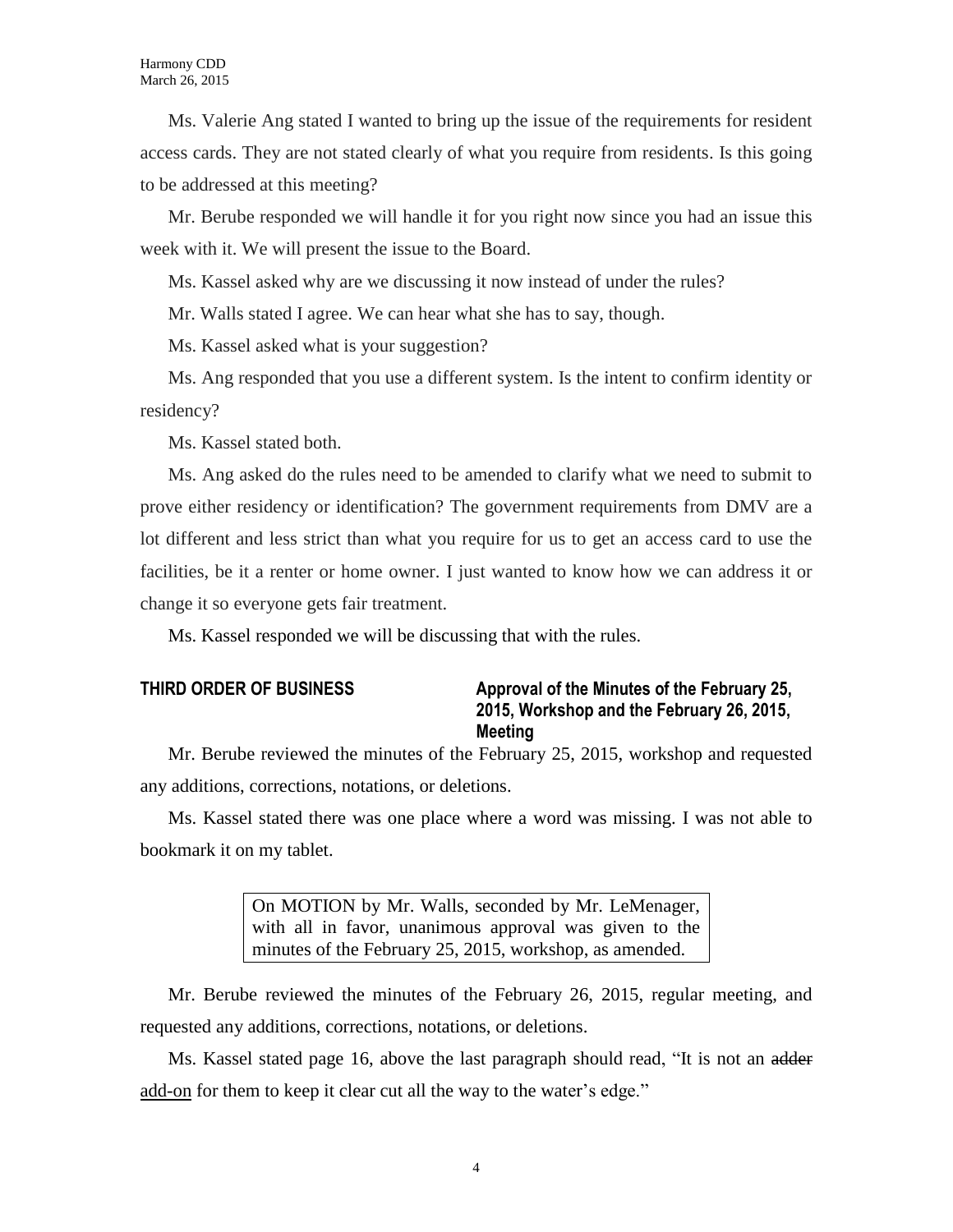Mr. Berube stated page 8, the motion regarding the Davey Tree contract should be "a

2% increase effective immediately upon renewal of the contract."

Mr. LeMenager stated I thought that it was effective immediately.

Ms. Kassel stated me, too.

Mr. Berube stated it is upon the renewal of the contract.

Mr. Rinard stated the 2% is a scheduled increase in the second one-year renewal period, which would be effective October 1, 2015.

Mr. Berube stated page 38 should read "MasterCard purchase for \$5,959 \$459.59."

On MOTION by Ms. Kassel, seconded by Mr. Walls, with all in favor, unanimous approval was given to the minutes of the February 26, 2015, meeting, as amended.

# **FOURTH ORDER OF BUSINESS Subcontractor Reports**

# **A. Aquatic Weed Control**

# **i. Bio-Tech Consulting Monthly Highlight Report**

Ms. Kassel stated a representative from Bio-Tech is not here; however, there are some issues. Mr. Kramer brought to my attention the fact that we have alligatorweed in Long Pond and we may have it in other ponds. This is an invasive weed that can take over very quickly. Long Pond is one of the ponds that is only treated three times a year or once a quarter.

Mr. Berube stated once a quarter.

Ms. Kassel stated if it is only treated four times a year, that gives a long time for the alligatorweed to make a lot of headway. I am guessing that they are using the chemical imazapyr, which by nature does not distinguish between the plants it kills; thus, rare and endangered plants are particularly at risk from exposure to the herbicide. I do not know if there are rare or endangered plants in the ponds because they are new. It is like using Roundup. Mr. Kramer noted that there are two insects that are predators and eat this particular plant. Will you be able to secure them?

Mr. Kramer responded the Army Corps of Engineers has a harvest of the alligatorweed flea beetle. The beetle's only food source is alligator weed. They do it around this time, within the next two to three weeks. When I discussed it with the Army Corps of Engineers, they told us to wait two to three weeks to see if it was already in this area. We can see it in the degradation of the plants. If not, we can contact the Army Corps of Engineers, and they will secure some for us and deliver them to us. Regarding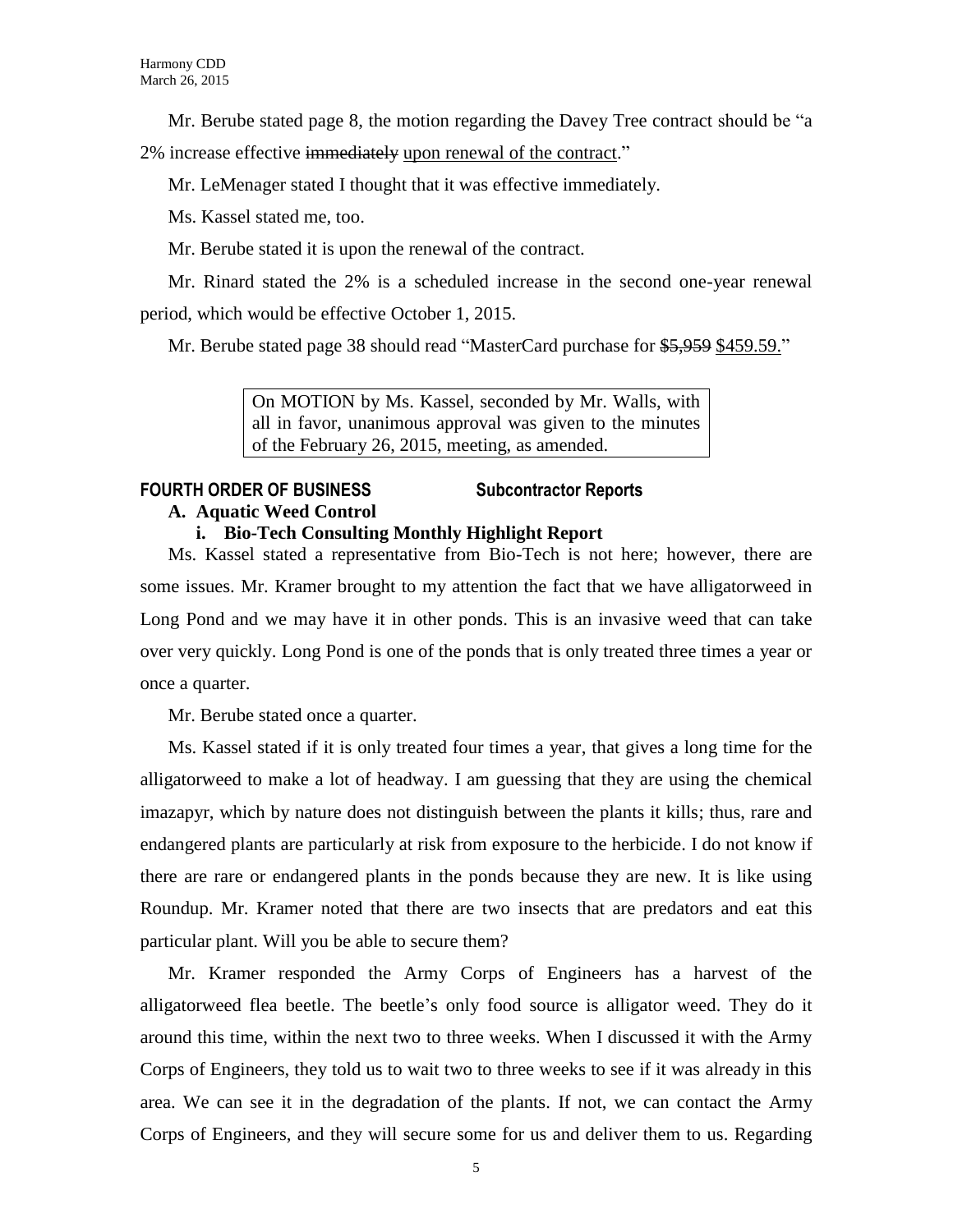chemicals, the information about the health and safety of the chemicals is not large and we do not know much about them. One is imazapyr and the other is glyphosate, which is Roundup. Glyphosate is quasi-effective but is not a good long-term solution. It does not treat the plant to the core. Imazapyr does better but it does not kill the plant completely, so you will keep treating it, and it needs about a three- to four-week cycle of treatment in order to maintain the plant treatment. One problem with this chemical is that it can leach into the groundwater. It has a leach distance of four to five feet, which for us is our water table, so it will end up in our water supply. I am not here to argue one way or the other, but I just want you to be aware of it. When I spoke with the Army Corps of Engineers, they recommended against using chemicals and recommended using the beetle because it will eat only alligatorweed. You do not have to keep paying someone to treat the pond every time. It is an ongoing treatment source for long-term efficacy. Using chemicals will harm the beetle because it will kill off a swath. If they do not have a food source for the time being, they cannot maintain the pond. I know this Board is focused on money. This is a long-term solution that does not require constant retreatment. Torpedo grass is another issue, and there is a fish that eats the torpedo grass. There are some options that do not involve chemicals.

Ms. Kassel stated I will offer to meet with you, Mr. van der Snel, and Mr. Larry Medlin.

Mr. Kramer stated I cannot stress enough that you cannot mechanically remove alligatorweed because it will reproduce from breakage. That is one of the best ways of reproducing. It will only make the problem worse. Chemicals or beetles will help us fix the problem.

Mr. Berube stated I have been an advocate for a number of years to discontinue all chemical treatments of the ponds for any number of reasons. It has been my position that we do nothing with the ponds except on an as-needed basis. I think the ongoing monthly and/or quarterly treatments are doing nothing but spreading more and more chemicals into the water, which may or may not have positive effects. We are providing aesthetic control to a certain degree, but at a cost.

Mr. Kramer stated the only problem that I see is that the invasives in this area do not stop. There needs to be a treatment protocol, but there are a lot of environmentally friendly, non-chemical treatment protocols that you can use for these types of situations. I

6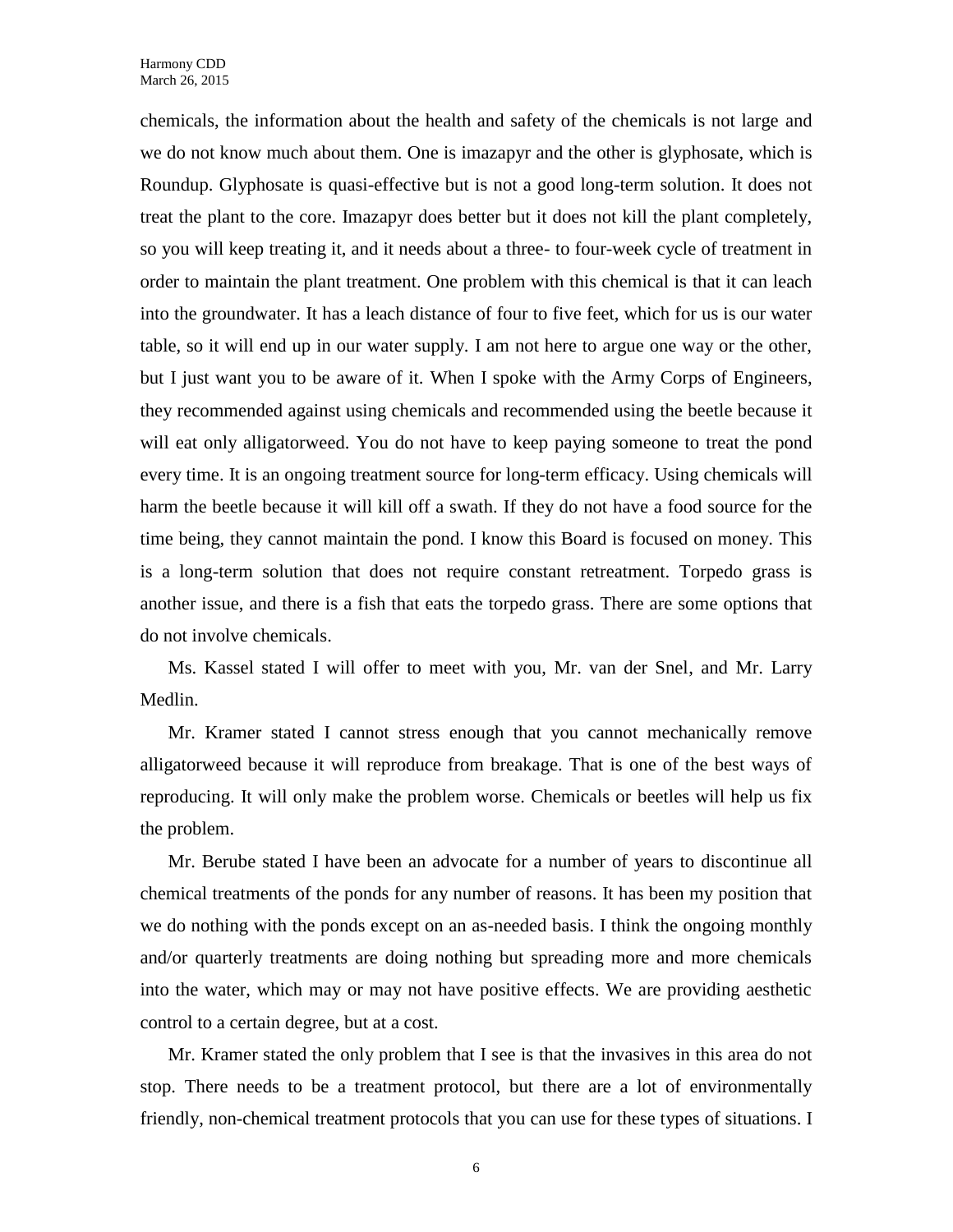support the concept, but treatment does need to happen in some form, preferably not chemicals.

Mr. Berube stated I was contemplating stopping chemical treatments.

Mr. Kramer stated I understand.

Mr. Berube stated I am not against using alternate treatments. Ms. Kassel volunteered to meet with you. Bio-Tech is a chemical company, and they are going to go with the chemical treatment that may or may not be the best way.

#### **B. Landscaping**

#### **i. Davey Tree Monthly Highlight Report**

The monthly landscape maintenance report is contained in the agenda package and is available for public review in the District Office during normal business hours.

Mr. Rinard stated a number of things have been occurring. As you recall, last month we discussed the Cat Brier project and moving that forward. The transplants were completed in short order. We talked about moving the annuals forward due to the good weather we are having. That has occurred. There are new annuals in the beds. Some beds were reduced as far as the footprint relative to the additional annuals that were over and above what was contracted. It was our understanding that the west entryway annuals were going to be handled by the developer as things move forward. Within the last week, we created a bed at the Cat Brier and Five Oaks roundabout. We are removing a portion of the bed and will install the balance of the annuals that we are installing at the west entryway into a new bed at the roundabout.

Mr. LeMenager stated I understand that kids killed the grass in the small park in the Green neighborhood. There is also a flowerbed. When I drove by it a couple of days ago, it was full of weeds. Are they killing what is mulched, too?

Mr. Berube stated yes.

Mr. Rinard stated I will have Mr. Rukkila focus on that. We do see a lot of activity as far as kids trampling through the beds. The kids are just being kids.

Mr. LeMenager stated we really need to rethink how we have landscaped that area.

Mr. Rinard stated yes.

Mr. Berube stated as they do their landscape plan for directly across the street, I spoke to Mr. Glantz about picking up some of the landscaping costs for transformation and hopeful the Green park, as well. That is the holdup in doing something with the park in this vicinity.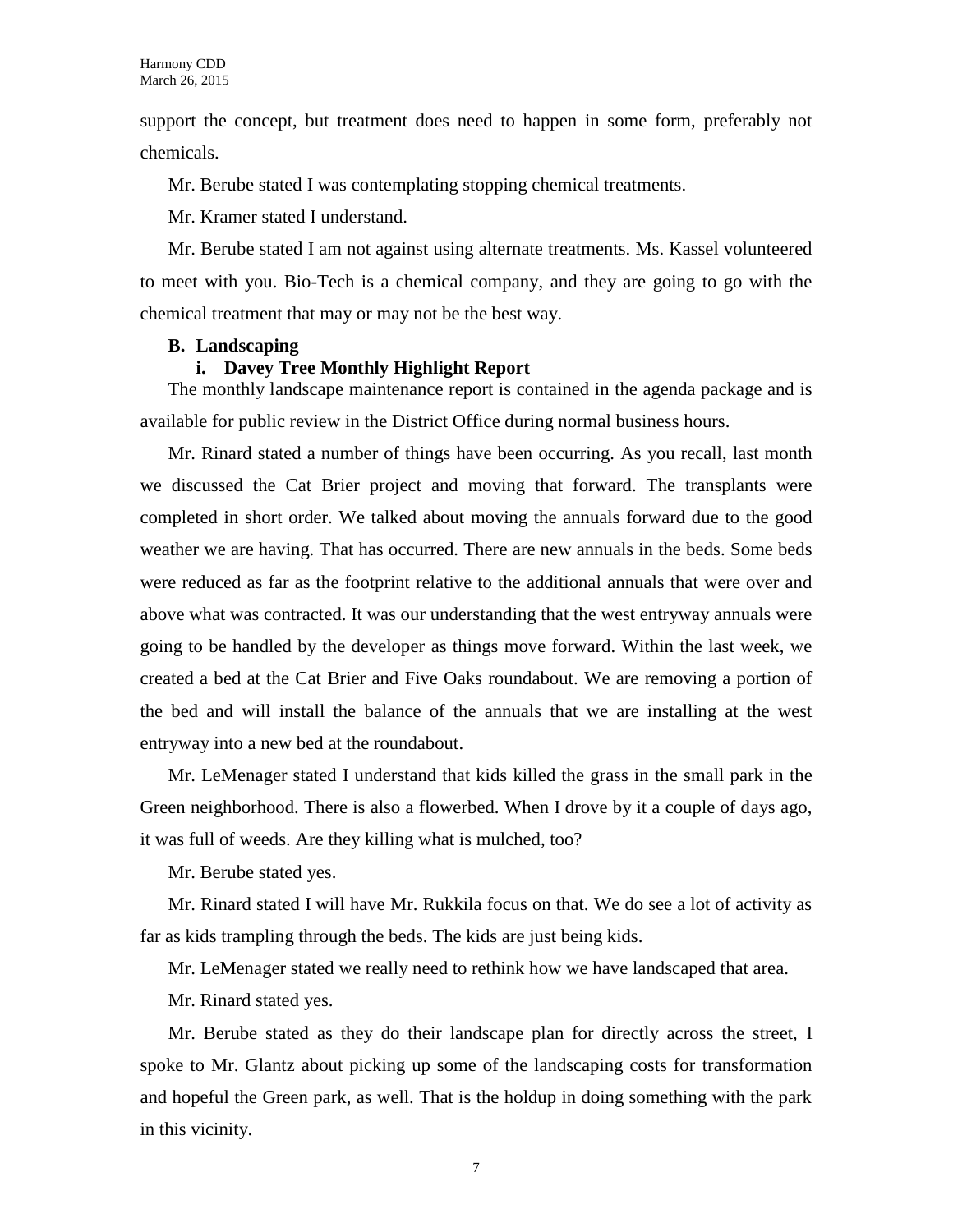Mr. LeMenager stated there is a large park close to that neighborhood.

Ms. Kassel stated there is also going to be a linear park.

Mr. Berube stated the entire park plan will come together. Delays in construction have kept pushing this back. As a reminder to the Board, several months ago, we had a couple of proposals for the Cat Brier landscaping. We all raised our eyebrows at it. That has since been rethought. Ms. Kassel took the lead on that, along with Mr. van der Snel and Mr. Rukkila, and put together a different proposal. I will let her discuss the latest revision.

Ms. Kassel stated you received a proposal earlier today, which Mr. Rukkila and I discussed. The Board members received a revised proposal by email, but there will be some changes. We are probably going to reduce the number of mimosa, which is the largest single item on the proposal. We will reduce the number by spacing them out. I have some ferns at my house, and I will provide them to the CDD for free and to transplant them in the palm tree beds on Cat Brier. There will be a cost reduction in the mimosa and a cost increase in labor to remove and replant those ferns. We have not figured that out yet, but we are currently at \$5,200.

Mr. Rinard stated we were originally targeting \$6,000 from a budget standpoint. I have not calculated it, but if we stretch the mimosa from 10 inches on center to 12 or 14 inches, I think we can save at least \$500. To include the labor to take cuttings and transplant will cost \$5,000 to \$5,500. Then we can finalize the details with Ms. Kassel.

Mr. Berube stated the \$5,500 will come out of Landscaping-Miscellaneous Services, which currently has \$8,000 budgeted and would leave about \$2,500.

> On MOTION by Mr. LeMenager, seconded by Mr. Farnsworth, with all in favor, unanimous approval was given to the proposal provided from Davey Tree for the palm tree beds at the roundabout on Cat Brier, including the installation of mimosa and ferns from Ms. Kassel's residence, in an amount not to exceed \$5,500, as discussed.

Mr. Berube stated Mr. Qualls had a concern about the way that we decided to extend Davey Tree's contract.

Mr. Qualls stated as I understood the motion at the last meeting, the 2% increase was to be effective immediately, and there would be no increase for up to three years. The request for proposals (RFP) for landscape services was a two-year term with two, one-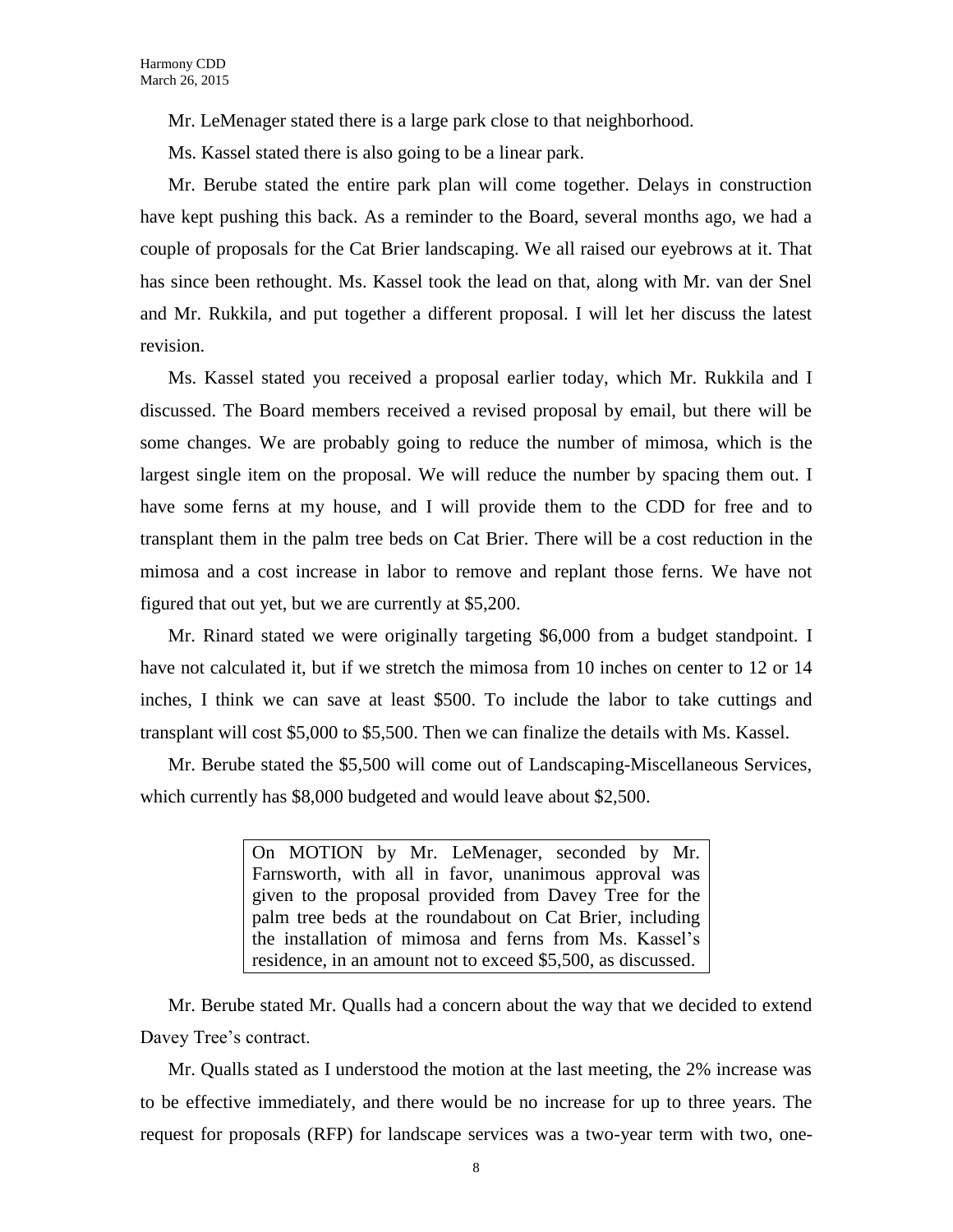year extension options. The second one-year option would expire on September 30, 2016. I just wanted the Board to be aware that the current contract will expire on September 30, 2016, even if you exercise that second one-year option. You have to be very careful when you advertise for a specific term. Our advice to you would be to not extend that term beyond what you advertised, or you are going to open yourself up for a potential bid protest. The theory would be from other vendors that if they would have known this could have been more than a four-year deal, they could have adjusted their prices, and you could be opening yourself up to a bid protest. Our advice would be that you readvertise this and go through the RFP process. You have plenty of time to do it. I just wanted everyone to be aware that by approving that motion, your negotiation for making the 2% effective immediately is a moot point.

Ms. Kassel asked if we did not change anything and we came to the end of the contract and we wanted to renew our contract with them, would we still have to go through an RFP?

Mr. Qualls responded yes, because you advertised it as a two-year term with two, one-year extensions. There is case law that says if you do an initial two-year term, you can renew it, but you cannot renew it beyond the existing term. You are maxed out at four years any way that you look at it, even if you exercise that last-year option. Our advice to you would be if you extended it beyond what you advertised, you would be opening yourself up to a potential bid protest.

Mr. Berube stated I appreciate the advice, but I am tired of all the what-ifs and threats of lawsuits.

Mr. Qualls stated I am not threatening.

Mr. Berube stated I know, but that is the implication. The what-if is that some other landscape contractor may decide to spend some legal money in an attempt to sue us over this good deal that we negotiated.

Mr. Moyer stated you also need to keep in mind that there is a compliance section of the audit that says we are in compliance with rules, ordinances, contracts, and things of that nature. That will end up being an audit letter comment that we would have to respond to and tell them what we are going to do to cure that problem.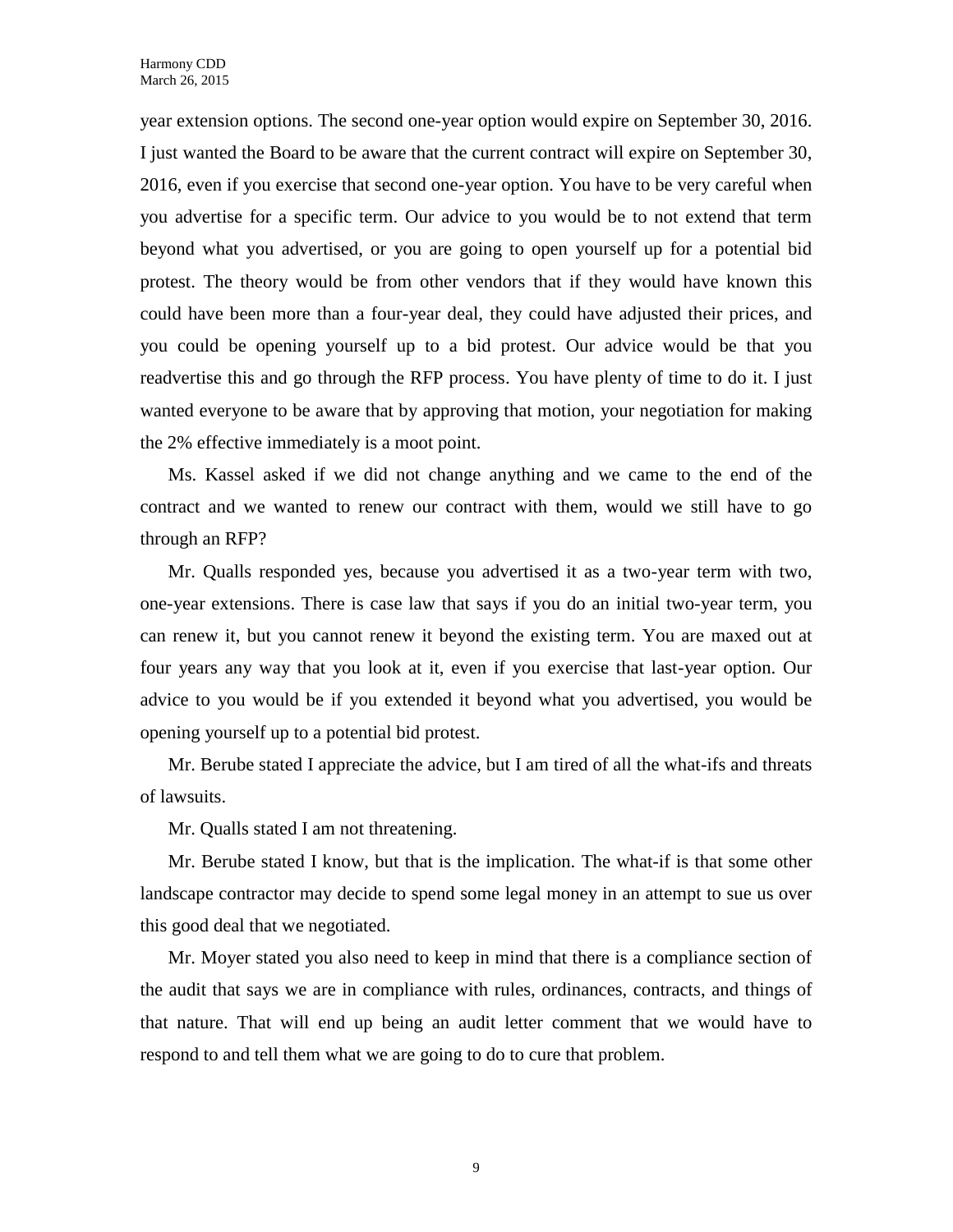Mr. Qualls stated any potential savings that you would have by just extending this beyond how it was advertised would be quickly eviscerated if you needed to defend against a bid protest. I am not saying that you would get sued. I do not know that.

Mr. Berube stated the other issue is compliance for the audit.

Mr. Qualls stated my point is that I know you will not receive a bid protest if you readvertise.

Mr. Berube stated we have some time to play with this. We have about 18 months, but we will get on this early.

Ms. Kassel stated Mr. Qualls is suggesting that we redo our motion to reflect that we are not going over the original expiration date of the contract.

Mr. Qualls stated I think that would be wise so you have a clean record. Pursuant to Robert's Rules of Order, since there was a unanimous vote, any one of you could move to reconsider that motion. That is a technicality. I think that the Board cleared that up earlier in the minutes.

Mr. Walls stated we do not want to leave Davey Tree hanging, but perhaps in the next couple of months, we can work something out and figure out what we are going to do.

Mr. Berube stated maybe there is case law out there where somebody already did this and we can get around it.

Mr. Qualls stated we will look through the case law because I understand the economics of it. There was discussion of the license agreement that the District has with the developer and the sublicense agreement that you would enter into with Davey Tree. There was a question from Davey Tree about named insured versus additional insured. We did the research and we do not see a distinction. I brought a revised contract that would name the District as an additional insured. If that meets with your approval, I can have the Chairman execute it. I am not trying to rush you.

Mr. Berube stated we are sorry to have led you down that path, Mr. Rinard, but we will work it out.

Mr. Rinard stated one of the primary concerns coming into last month's meeting was to try to defray costs relative to the fencing. That is still achieved under the current scenario. The offer is still out there. If it can work out, terrific; if not, you know we want to keep serving the District.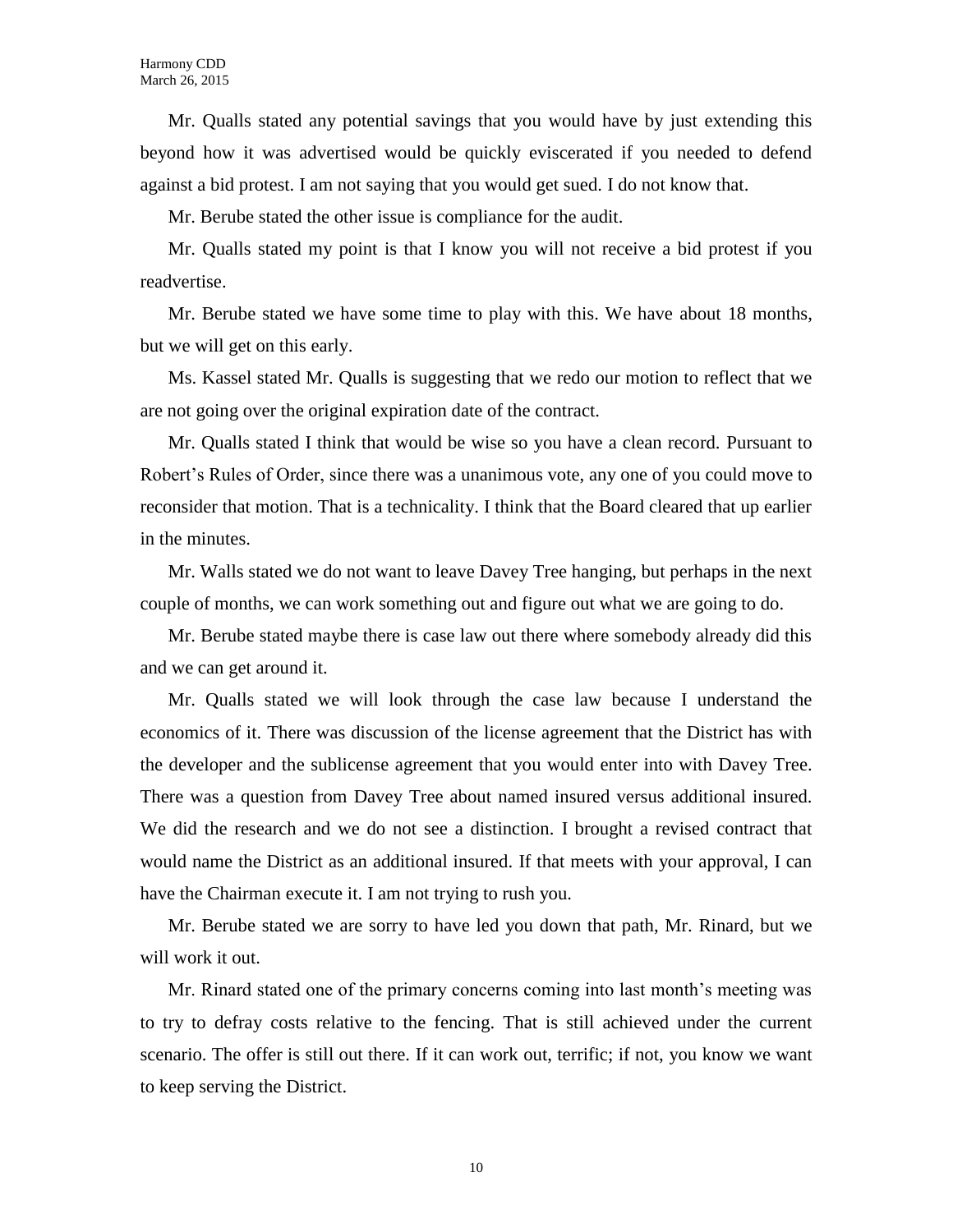Mr. Berube stated I think that District counsel could figure out a way around it, but the audit is going to be a problem. We need to meet the audit requirements. We will figure out what needs to be done, and we will not wait until the last minute.

Mr. Walls stated as a formality, we could make a motion to reconsider the contract renewal.

Mr. LeMenager stated we are going to push that forward a few months so we can think about it.

Ms. Kassel stated I would like to table this matter for a month or two so we can negotiate it.

Mr. Walls stated that is fine.

Mr. Qualls stated I think it will be captured in the minutes, pursuant to your earlier discussion, that the 2% is not effective immediately. It will be effective pursuant to the terms of the contract.

Mr. Berube stated exactly right.

Mr. Qualls stated I think we are good.

Mr. Moyer stated within the next two months, the proper motion would be to exercise the one-year renewal option that is part of the contract.

Mr. Berube stated yes.

Mr. Qualls stated good point.

Mr. Berube stated whatever research you do on the legal side, keep in mind the requirements to meet the audit. Hopefully, we can resolve this matter.

Mr. LeMenager stated I would like to discuss tree trimming over 10 feet. The trees are getting big, and many of them are starting to touch houses, especially on the boulevards.

Mr. Berube stated they were trimming today along Cat Brier. A resident was concerned about a tree encroaching a house, and I asked Mr. Rukkila to handle it. Suddenly, there was a crew of guys out there.

Mr. LeMenager stated that is great.

#### **FIFTH ORDER OF BUSINESS Developer's Report**

Mr. Glantz stated at the last Board meeting, we discussed that we are under contract for private home builders for approximately 397 lots in parcels I, J, K, and L. The contract is now binding, and we will be closing on lots as soon as they are developed.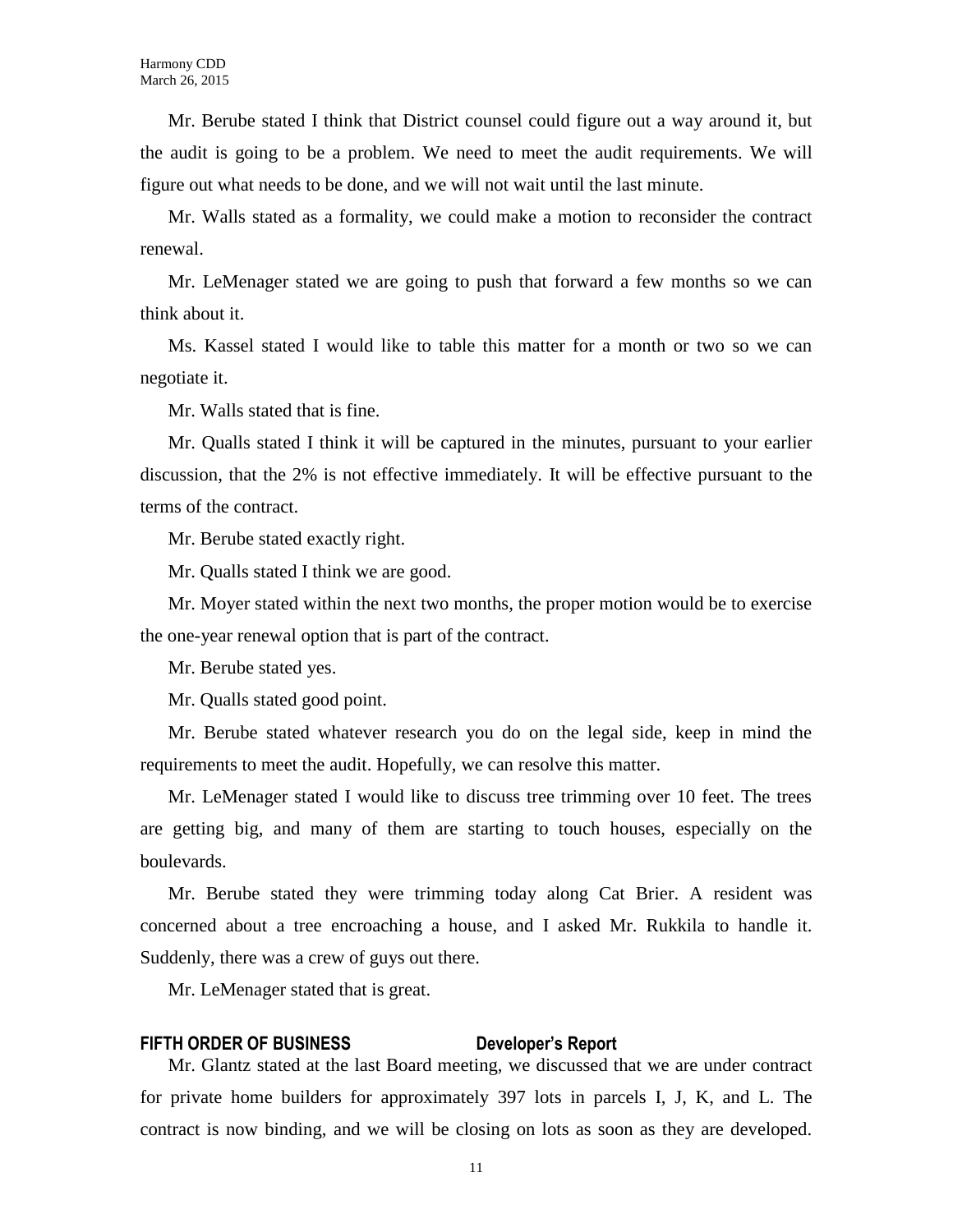The first development parcel going in there is parcel I. It will be age restricted for 55 and better. It will have its own community clubhouse. As we discussed at previous meetings, we will make arrangements to keep access to the lake. We will address that with the CDD at a future date. I know that is a concern of this Board. The purchase agreement is for parcels I, J, K, and L.

# **SIXTH ORDER OF BUSINESS Staff Reports**

# **A. Engineer**

There being nothing to report, the next item followed.

# **B. Attorney**

There being nothing to report, the next item followed.

# **C. Field Manager**

# **i. Dock and Maintenance Activities Report**

The monthly dock and maintenance activities report is contained in the agenda package and is available for public review in the District Office during normal business hours.

Mr. Berube stated since Mr. van der Snel came on board, we have had a *de facto* spending limit for him of \$500. I think this was because his debit card is limited to \$500 per day, and he stuck with that. Before he spends over \$500, he contacts Mr. Moyer or me and asks for permission, and that is fine. But there are a lot of things where we spend over \$500, and I am looking for clarity from the Board on raising his spending limit.

Mr. Farnsworth asked how far back did the \$500 spending limit originate?

Mr. Berube responded when Mr. van der Snel came on board, his debit card had a \$500 limit per day. Prior management had a \$5,000 limit.

Mr. Farnsworth asked where did it come from and when was it instituted?

Mr. Berube stated we never addressed this, and Mr. van der Snel believed that he could not spend more than \$500 without asking for permission. I am asking for the Board to consider a higher number. I am comfortable at \$5,000, but I do not think he needs that much. I would like for it to be at least \$2,000. It would save a lot of back and forth sometimes when Mr. van der Snel is trying to make a decision and looking for approval. I do not think that \$2,000 seems unreasonable.

Mr. Farnsworth asked how was this limit imposed?

Mr. Berube responded it was not imposed. He does not spend \$500 without asking for permission. I am looking for consensus from the Board on giving him a higher spending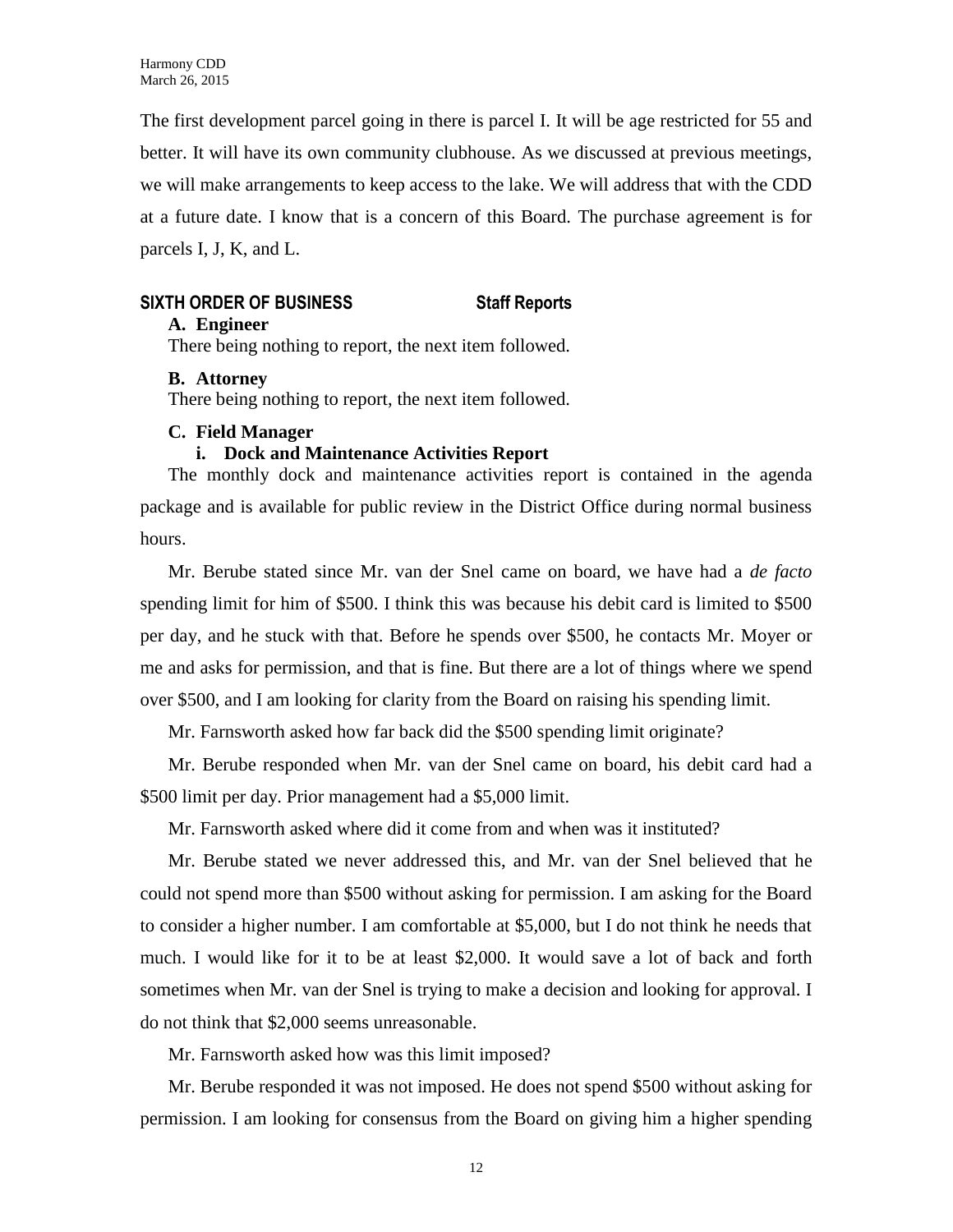limit. Keep in mind that the prior manager could spend \$5,000 without asking for permission.

Mr. Farnsworth stated I am confused about how it changed from \$5,000 to \$500.

Mr. Berube stated we never assigned Mr. van der Snel any number.

Mr. Farnsworth asked who came up with \$500?

Mr. Berube responded no one did. That is the whole point. His debit card has a \$500 per day limit, which is attached to a checking account.

Mr. Farnsworth asked is it his personal checking account?

Mr. Berube responded no. We put a limit on the debit card so if that card disappears, we can only get hit for \$500.

Mr. Farnsworth stated I understand.

Mr. Berube stated that has become his *de facto* spending limit. What I am saying is that I would like for him to have the spending authority to spend \$2,500 before he has to come to Mr. Moyer or me.

Mr. LeMenager asked how does he do it if he can only spend \$500 per day?

Mr. Berube responded this is for open accounts like Spies Pools for a pool motor or Westco for the fountain. We just spent \$2,495 on the fountain. Things like that always come to Mr. Moyer or me for approval. It is just a matter of streamlining and giving him the authority on the spot.

Mr. Farnsworth asked is there a reason you are using a debit card rather than a credit card?

Mr. Berube responded yes, because we cannot get a credit card without a personal guarantee. Someone has to sign for a personal guarantee for a credit card. I have been down this road. That is why we use a debit card.

Mr. Walls stated I am comfortable authorizing a \$2,500 limit. That sounds reasonable. If he is spending more than \$2,500, it is something that we should all be involved in.

Mr. Berube stated that is exactly right. That is a good number and will cover 90% of what he does.

Ms. Kassel stated I can agree with that.

Mr. LeMenager stated I agree.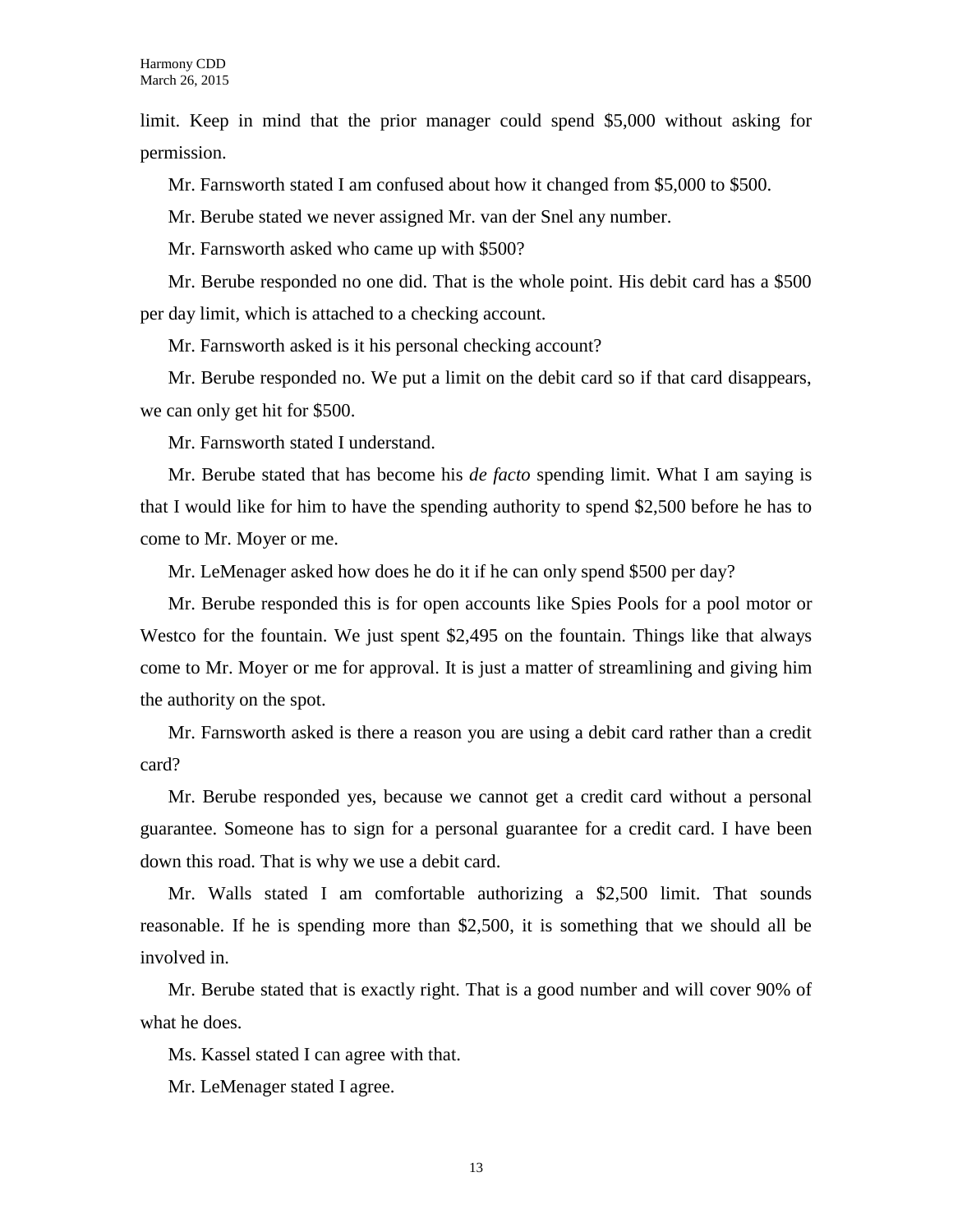Mr. Qualls stated I think it is wise what you are doing, and a motion would be in order.

> On MOTION by Mr. LeMenager, seconded by Mr. Walls, with all in favor, unanimous approval was given to increase the field manager's daily spending limit not to exceed \$2,500, as discussed.

Ms. Kassel stated the highlight report indicated nothing for the Facebook report, but I know some things were mentioned on Facebook. There used to be a public comment log, and it has now turned into the Facebook report. I have called you on a few things, but they are not showing up on the report. I just want to make sure that we have documented issues that people are talking about so we can make sure that they are resolved because there are still some outstanding items that you and I have discussed. We also need to see if there are any patterns over time.

Mr. van der Snel stated I generated this report on March 13. At that time, I could not recall any Facebook reports. I do have them now, and at the next meeting, you will see a log of what has happened.

Ms. Kassel stated maybe that is the way that I need to contact you. I have texted you on a number of items and sent you messages on Facebook a couple of times.

Mr. van der Snel stated I go to my messenger and go through all of my messages from the residents. From that I make a report.

Ms. Kassel stated there are also the ones on Harmony Families and an open forum. Maybe there needs to be a different way so you do not have to access six different sites. I am just saying that it would be helpful to the Board to have some kind of report showing what the residents are reporting every month.

Mr. Berube stated I believe that last month's Facebook report had a dozen or more items. I think it is just a matter of timing this month.

Mr. van der Snel stated there was also a short period of time between the last meeting and this meeting where nothing happened, which was good. After I filed this report, a lot of things happened, so the next report will be more detailed.

Ms. Kassel stated there are still some things that are hanging from last month that are not showing on the log. The old report that came from Ms. Rosemary Tschinkel showed the last several months.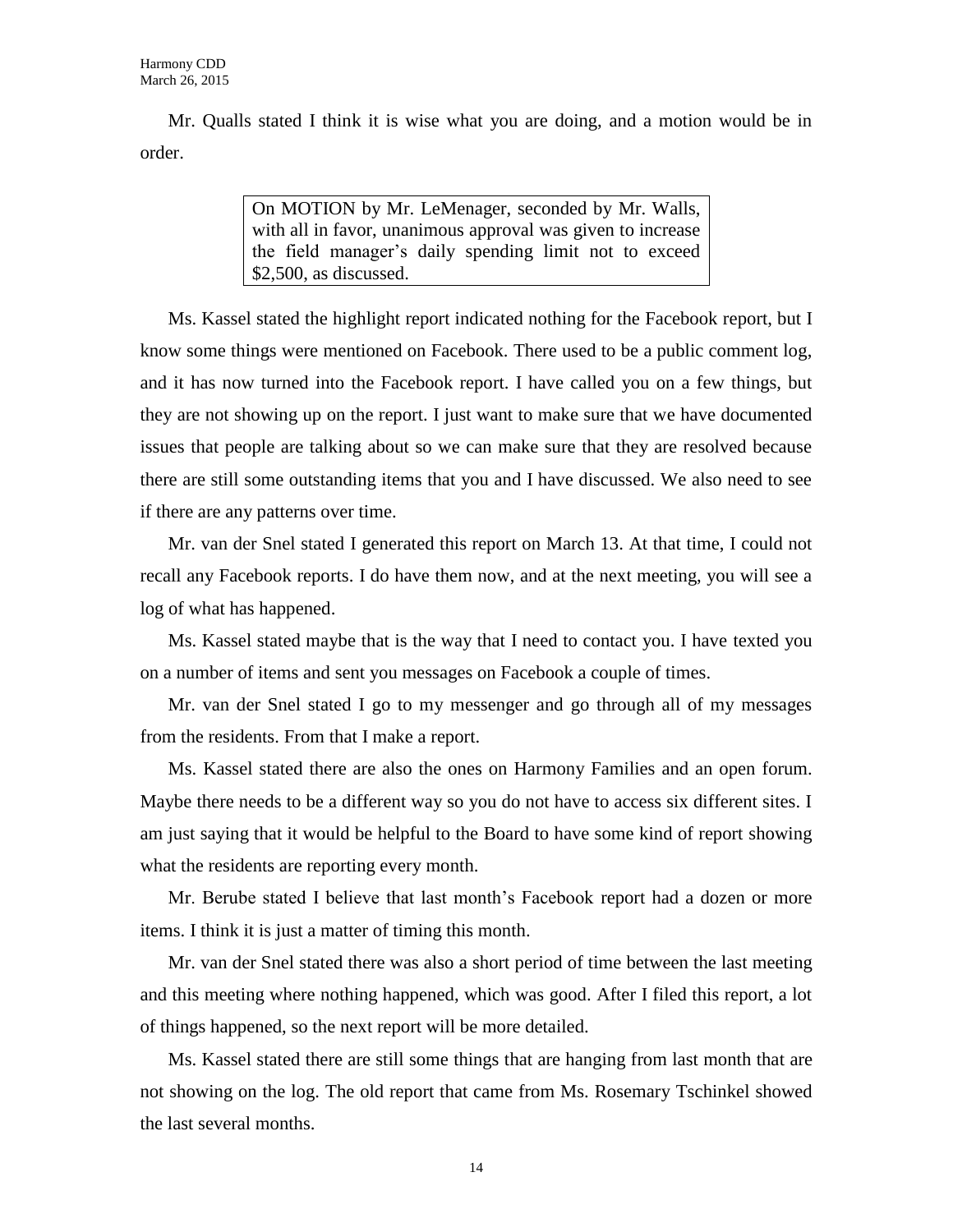Mr. Berube stated what you want are things that are open as well as completed. What Mr. van der Snel is saying is that when he is done, he puts the completed items on the log, while you want the open items that are still in process.

Ms. Kassel stated that is correct.

Mr. van der Snel stated no problem.

## **ii. Buck Lake Boat Use Report**

The monthly boat report is contained in the agenda package and is available for public review in the District Office during normal business hours.

Mr. Berube stated we have been talking about redoing the boathouse for 18 months, and that is moving forward. The first process is getting a new roof. The roof on the boathouse lost some shingles some years ago, and you can see the sky in three areas through the roof decking. At least three panels need to be replaced. We received four different bids. Two are from residents, and two from non-residents. The first non-resident quote was for about \$5,000. The second resident quoted about \$4,300. A non-resident quote was about \$2,950, but it did not comply with what we wanted. We received the last bid yesterday from Mr. Justin Farrell, who is a resident. He gave us two very good prices. One was to pour footers and set up the shade structure at the pool, which is currently taking place. We were looking for someone to do that. The second one is for the boathouse roof, which was \$3,497.50 to remove the existing shingles and damaged plywood, dry it in with 30-pound fill, and install 30-year architectural shingles. He is not the cheapest, but he met the specifications that we put out, and he is a resident. He is the cheapest beyond the non-resident quotes. This is not an emergency, but it is kind of is because every time it rains, we are losing more and more wood on that roof. If we want a metal roof, which I do not think we want to do, we would have to add \$900 and \$750 which includes painting the underside of the roof that we are not contemplating doing. I am looking for approval from the Board to repair the boathouse roof deck. We will choose a color that matches the scenery, which is the lake.

> On MOTION by Ms. Kassel, seconded by Mr. LeMenager, with all in favor, unanimous approval was given to authorize replacement of the boathouse roof by whatever contractor is best, in an amount not to exceed \$3,500, as discussed.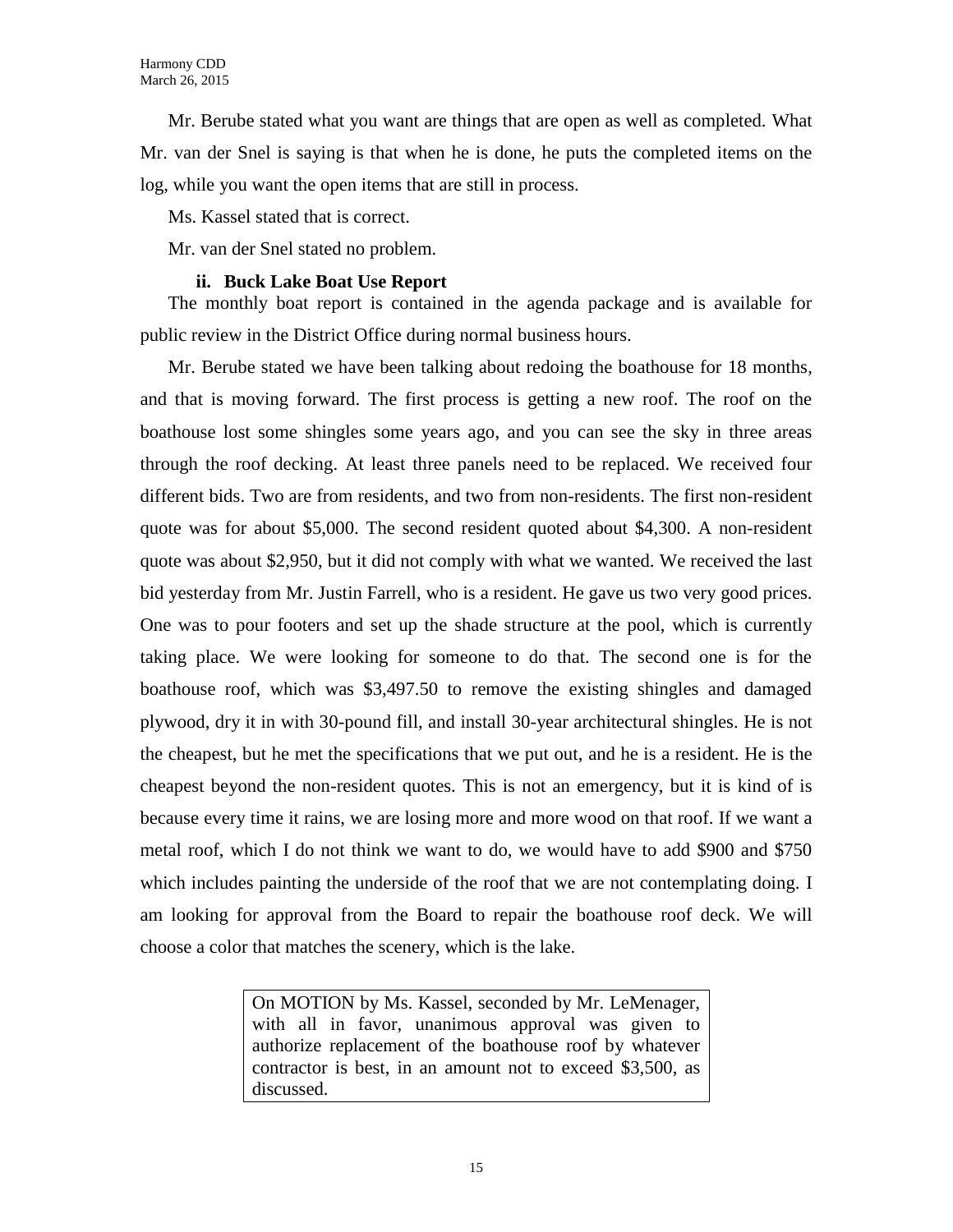Mr. Berube stated we will get Mr. Qualls and Mr. Farrell together to discuss the contract and proceed.

Mr. Walls asked do we have \$15,000 in capital outlay? Is that the line item we are going to use for this?

Mr. Berube responded yes.

# **SEVENTH ORDER OF BUSINESS District Manager's Report A. February 28, 2015, Financial Statements**

Mr. Moyer reviewed the financial statements, which are included in the agenda package and are available for public review in the District Office during normal business hours.

Mr. Moyer stated through February 28, which is five months of our fiscal year, we have collected 71% of our non-ad valorem assessments, which is where we were a year ago. We are on target. Under operation and maintenance expenses, our prorated year-todate budget is \$754,000. We spent \$666,000 of that, meaning that we are under budget at this point by \$88,000.

Mr. Berube stated that is always nice to hear.

# **B. Invoice Approval #179, Check Register, and Debit Invoices**

Mr. Moyer reviewed the invoices, check register, and debit invoices, which are included in the agenda package and are available for public review in the District Office during normal business hours, and requested approval.

> On MOTION by Ms. Kassel, seconded by Mr. Walls, with all in favor, unanimous approval was given to invoice approval #179, check register and debit invoices, as presented.

Mr. Berube stated last month we agreed to dispose of the sailboat. The last time that we had a boat disposal, it was handled through Mr. Moyer's office. To my knowledge, there has been no contact from anyone from your office regarding the disposal of the sailboat.

Mr. Moyer asked do you mean advertising?

Mr. Berube responded yes. If Ms. Brenda Burgess needs information, she knows to contact Mr. van der Snel for the model and serial number and whatever she needs. It is just sitting there gathering moss. It is probably not going to bring in any money, but it is not doing any good sitting there.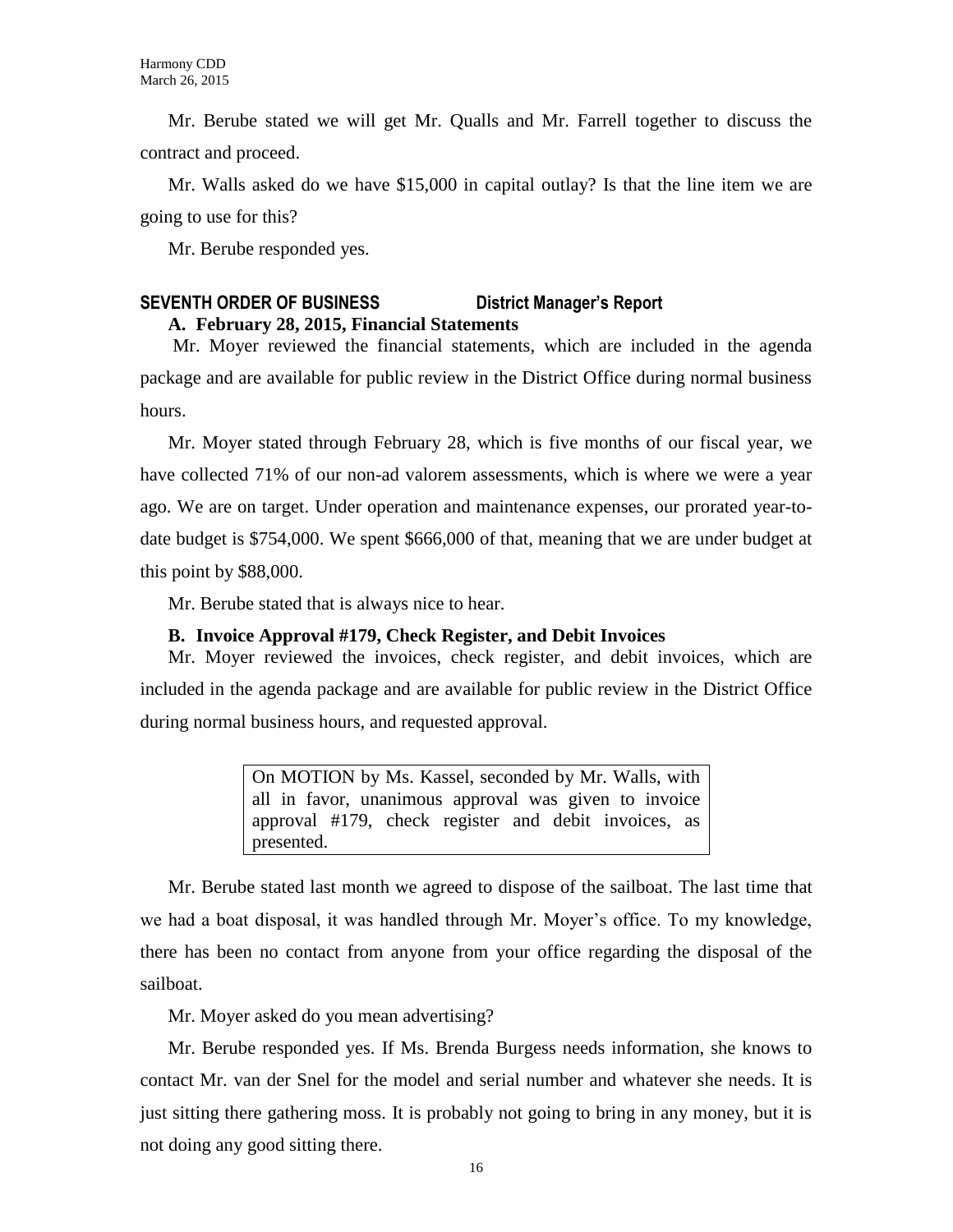#### **C. Website Statistics**

The website statistics are contained in the agenda package and are available for public

review in the District Office during normal business hours.

### **D. Public Comments/Communication Log**

The complaint log is contained in the agenda package and is available for public review in the District Office during normal business hours.

#### **E. Discussion of Consent Agenda Policy**

Mr. Moyer stated I thought that we had circulated that to the Board. Perhaps we just sent it to Mr. Berube. I do not think the rest of the Board received it. If you do not mind, let us table this matter, and we will bring it up at the next meeting. We came up with a three- or four-page policy. Ms. Kassel forwarded some information, as well, that we will look at. If we overlooked something, we will incorporate what you sent to us.

Mr. Berube stated we will see what areas we can streamline.

#### **F. Street Lighting Leases**

Mr. LeMenager asked did Mr. Moyer perform an analysis of the paydown of the street light leases?

Mr. Moyer responded I did an analysis of the fund balance, as requested by the Board.

Mr. Berube stated it is not in the agenda.

Mr. Moyer stated based on the audit for our fiscal year, we had a fund balance as of September 30, 2014, of \$856,923; \$164,000 of that amount was a prepaid expense, which was the street light buy down that we did. We did not do this during the fiscal year, so they carried it over as a prepaid. When you do that, what you actually have available is \$692,000. I recommend that we assign \$250,000 to the operating reserve, \$99,000 to renewal and replacement, \$50,000 to the self-insurance fund, and \$60,000 to sidewalk replacement. That leaves you with a balance of \$233,297. With the \$108,000 that we have in this fiscal year's budget for street light buyout, in total you are looking at \$341,000 that would be available. The phase 1-R-N payoff is \$469,788, which leaves a shortfall of \$127,000. We need to wait until next year or focus on reducing some of these other reserves.

Mr. Berube stated in reality, we are starting the budget season \$180,000 ahead because of the refinancing last year of the 2001 bonds.

Mr. Moyer stated that is the \$108,000 that I am carrying over.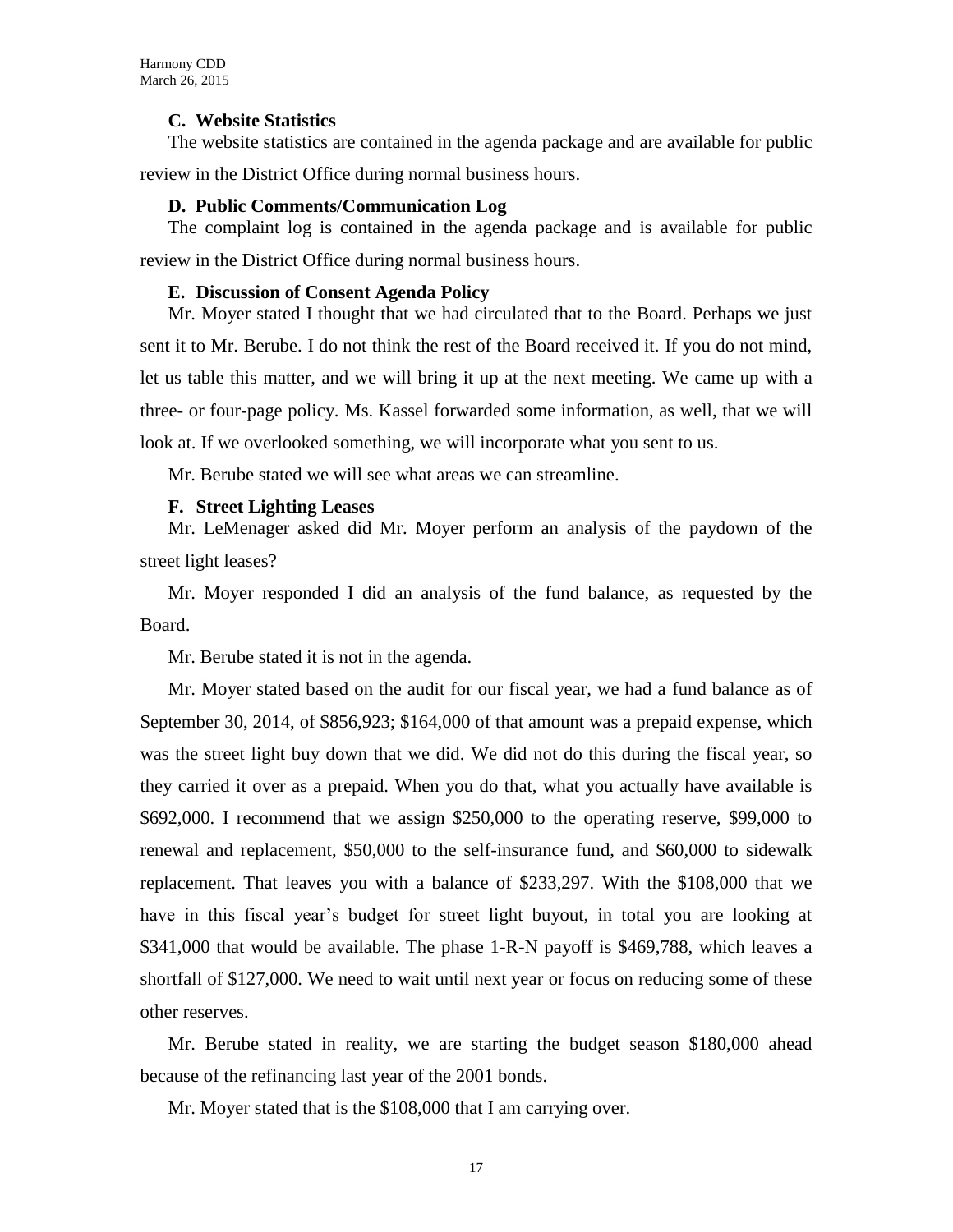Mr. Berube stated I am talking about the 2016 budget. On October 1, we will start with the new budget and have \$180,000 from that last refinancing savings that will then cover this \$127,000. If we wait six months, we will have the money.

Mr. LeMenager stated the other thing that I would point out is, our operating reserve of \$250,000 is not something that we need. It is something that we stick in there because we know one day that the developer will be gone and we will actually need that money. It is not actually money that we will need for many, many years.

Mr. Berube stated I do not disagree, but if we do not follow this table the way that it is presented, in six months, we will be entering into a new fiscal year. We will have that money that we can assign to this. Leave all of this work alone, and we will be done. We have to wait for OUC to give us this real buyout number. It will probably be less than that.

Mr. LeMenager stated it will be now.

Mr. Berube stated that is exactly right. As we pay forward into October, it is going to drop even more.

Mr. LeMenager stated we are also paying them \$7,000 a month on that contract.

Mr. Berube stated yes, but you are paying it down.

Mr. Walls stated if we can get the \$100,000 or \$200,000 out of that bond issuance, we have the money right now to combine with that.

Mr. LeMenager stated I understand. We keep pushing this off and paying 10.5% of the public's money to do this. We have the cash to pay off that \$460,000 without breaking the bank.

Mr. Walls asked why would we do it now and take it out of operating funds instead of waiting for that bond money to come in if we can structure it that way?

Mr. Berube responded because we do not make any operating money, but we save money by paying.

Mr. Walls stated no. What I am saying is, if we use all of our operating money right now, that operating money is gone. If we can wait until May 1 and if we can structure this so when that bond is issued on May 1 and they give us \$100,000 or \$200,000 from that money to pay for street lights from the bond, we save \$100,000 or \$200,000 on the operating side.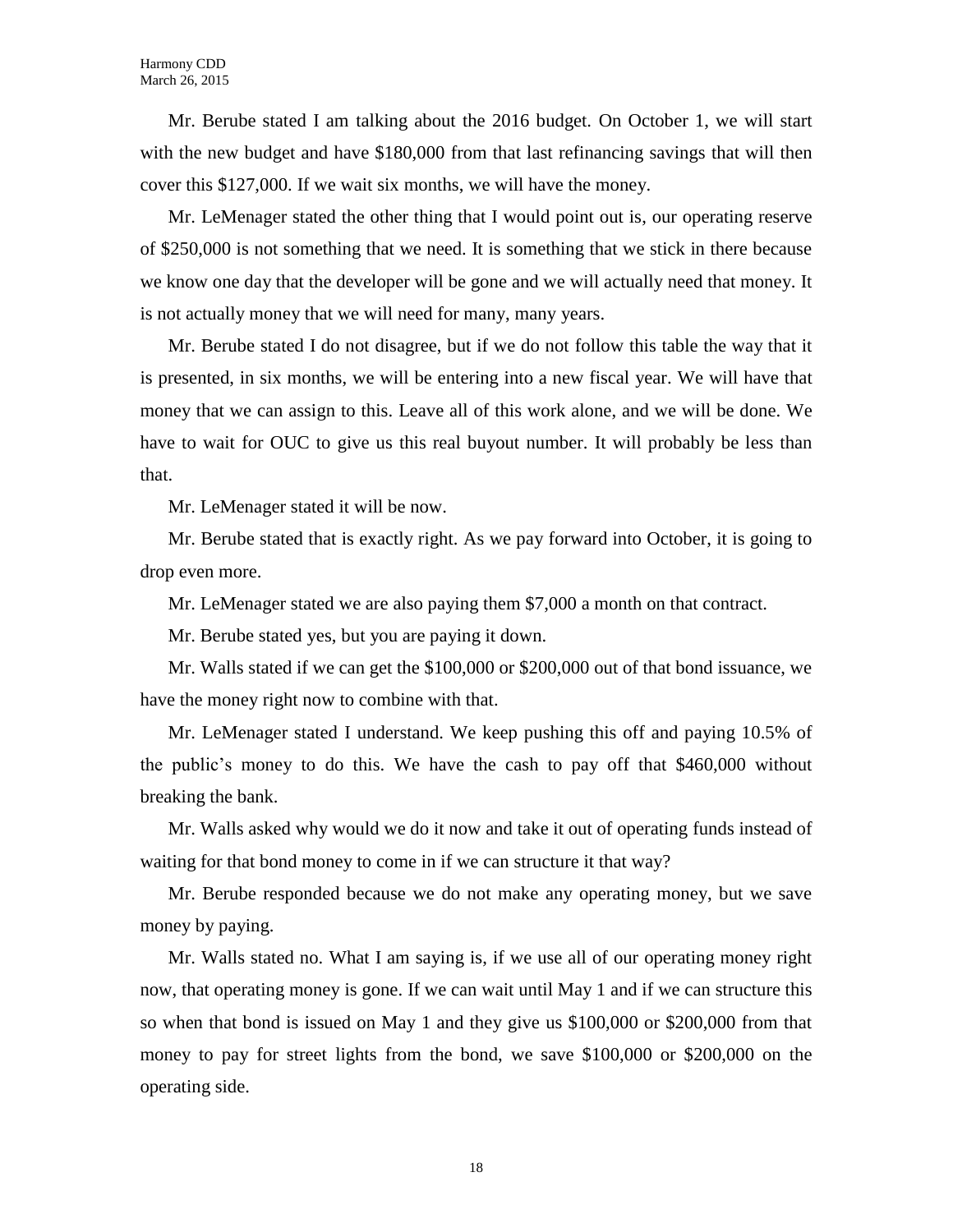Mr. Berube stated if we can, but I think that Mr. LeMenager is right. Phase 1 contained all of those street lights.

Mr. Walls stated right, I am saying that we should combine our operating money with the bond money, so whatever piece of that phase 1 is the east side, we get that amount from the bond. Whatever is not on the east side can be paid from operating.

Mr. LeMenager asked do you want to wait one month?

Ms. Kassel stated two months.

Mr. LeMenager stated he said one month. We are going to know on the bond in a month.

Mr. Walls stated yes.

Mr. LeMenager stated I agree, but I will continue to push.

Mr. Walls stated I am not disagreeing that we should not make something happen. I am just saying that we should not use our operating money if we do not have to.

Mr. Berube stated you can make a motion tonight and see how it goes, or you can wait a month and make a motion next month when we will be better informed.

Mr. LeMenager stated we have a month. Make sure that is on the agenda.

Mr. Berube stated please make sure this item is on the agenda near the top.

Mr. Walls stated we need staff working hard to figure out the numbers from OUC.

Mr. LeMenager asked when did Mr. Brock Nicholas do these calculations?

Mr. Berube responded in January 2014.

Mr. LeMenager stated it was right before he left that we started talking about it.

Mr. Berube stated those were the numbers that I used. There were a few mistakes.

Mr. LeMenager stated in 15 months, the amount has decreased. It is probably \$450,000 by now.

#### **G. Discussion of 2004 Bond Refinancing**

Mr. Glantz stated obviously all home purchasers we work with are sensitive to the cost of the CDD par value as well as the debt. I will let Mr. Kessler discuss that in more detail. We have a unique opportunity to refinance the debt. Currently, the only property owner for the 2004 bond is Birchwood. We owned all of the property in parcels I, J, K, L, O, Town Center, the golf course, and so forth. We are the only ones who will be affected by the refinancing. There is an opportunity to refinance at a lower rate now that the lockout period has passed.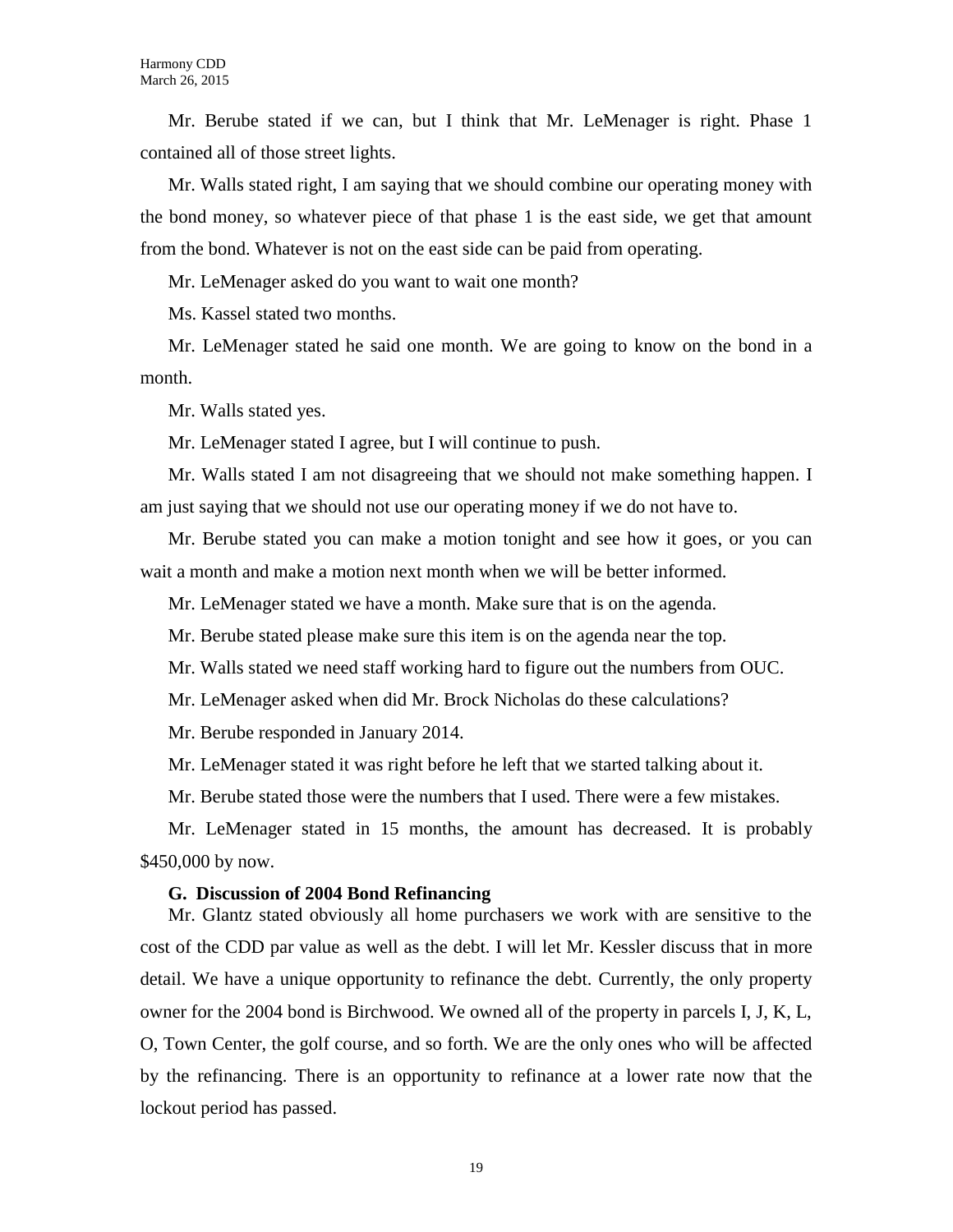Mr. Kessler stated as all of you know, we refinanced the Series 2001 bonds last year. Typically when we do these types of refinancing of District bonds, we are refinancing projects that have substantially changed the credits from the original go around, usually substantial rooftops, if not all rooftops. This is a bit unique in that there are no rooftops, and the property is solely owned by the developer. That being said, the rest of the community has rooftops. There is land that is under contract to a home builder. That is all positive news, credit-wise, but generally speaking, the underlying land is still land and there are no rooftops. Interest rates are fairly low today, credit spreads have gone down, and bond investors are willing to take a little more risk, whereas six to eight months ago, I am not certain this was feasible. I was speaking with Mr. Glantz and he asked me about refinancing. I told him that is probably something that we can get done at this juncture. The executive summary is similar to what I put together last time. The District issued \$15.5 million in bonds. After the May 1 payment, there will be \$13.5 million in bonds outstanding. The current coupon on the bonds is 6.75%. The bonds are callable and can be refinanced on May 1, 2015, at a premium of 101%. There is no premium on May 1, 2016. By waiting, you do not know if the market is going to be there. A 1% premium over 20 years is financed, so it is not very significant. Due to the fact that not all homes would be rateable or even qualify for bond insurance, we can probably get these bonds done at a maximum of 5% or slightly less, because we would look to structure some shorter-term bonds. Oftentimes when we refinance these bonds with banks, there is no chance that a bank would refinance this today. Page 2 does say bank owned, but that is a carryover from something else, but it is the proposed bond. The proposed par of the new bonds would actually be equal to or less than the existing par. We are not increasing par or extending the maturity. The maturity date would stay the same, and the debt service would amortize on a level basis and would not increase or fluctuate. It changes by \$5,000 denominations every year, but that is not significant. The average coupon is around 5% and probably will be less. No rating is required. Investors would look at 10 years of call protection. Typically the current bonds have a reserve fund equal to one year's worth of debt service, which is \$1.2 million. What makes this transaction work is that we would be looking to do this deal with a reserve fund substantially less than one year's worth of debt service. We have investors who will do it. There are not a lot of investors who will. We have done similar non-rated refinancing transactions recently, and we think that we can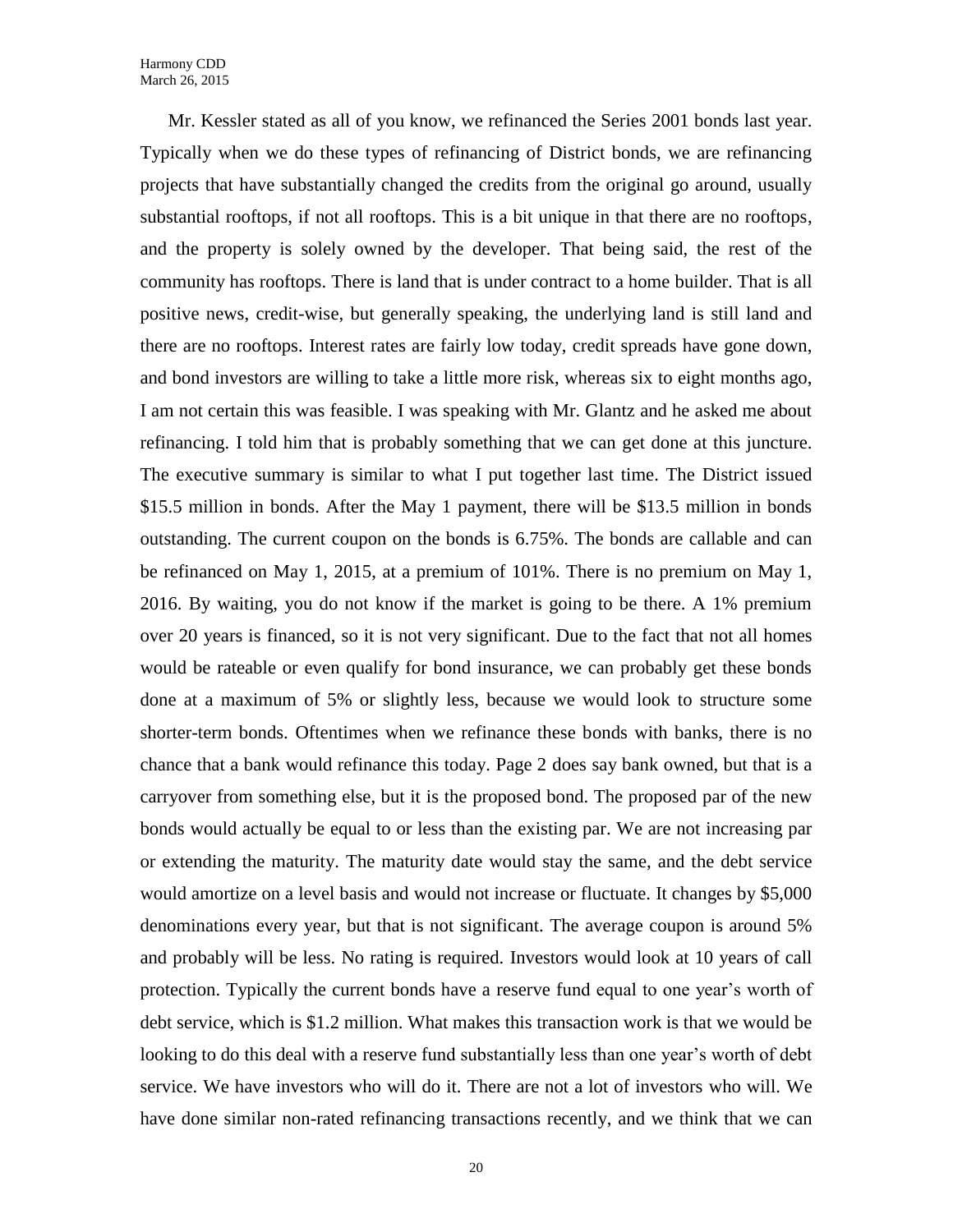get this one done also, given the Starwood sponsorship and the fact that there is this landowner contract to Ryland Homes. There are issuance costs. We will have to get proposals from all of the professionals. I assume that they are the exact same costs as last time. Those will be financed in the transaction. There are no out-of-pocket costs or cash from the District. Frankly, the money that is being paid is from the reserve fund that we are shrinking. That is money that is there that is a rainy-day fund that can be used in the very last year, but until such time, it just sits there and earns no interest. The timing is something that the landowner and the Board would like to do. I think this will move very quickly because it needs to if we are going to capitalize on the market environment. We think we can get this closed within a month, if that is something that you want to do.

Mr. Berube stated the premium is 1%. That means to do this now, we are going to pay \$135,000+ to pull this off right now just for the premium.

Mr. Kessler stated yes. That is assumed in the transaction. Mainly that premium is going to get paid from the existing reserve fund that is on hand.

Mr. Berube stated I understand. I realize the entire transaction cost came from reserves, but it is real money at some point. The entire transaction costs last time were about \$628,000, which gets paid back over time. I understand that, but it is still real money being paid now. Is it safe to assume that because these two bond issues are so close in value that the upfront cost is going to be about the same amount of money?

Mr. Kessler responded I would say that it is probably going to be about the same or probably less. I would think that it would be less than that. We can get you a detailed list.

Mr. Berube stated no, I am just speaking in generalities at this point.

Mr. Kessler stated I would estimate in the range of about \$500,000 for fixed fees, underwriter fees, selling commissions, and so forth. In all of the savings that I show you, it is net of those costs.

Mr. Berube stated Starwood is paying all of these fees right now. The District is going to put its name and good credit rating on these bonds. At this point, Starwood is the only beneficiary of this savings because they are paying all of the debt service right now. Is that a fair presumption?

Mr. Kessler responded part of your assumption is correct. Starwood is the primary obligor on the bonds right now; however, having lower assessments, especially in a community where you are going to have active adults, is going to help. I am not an expert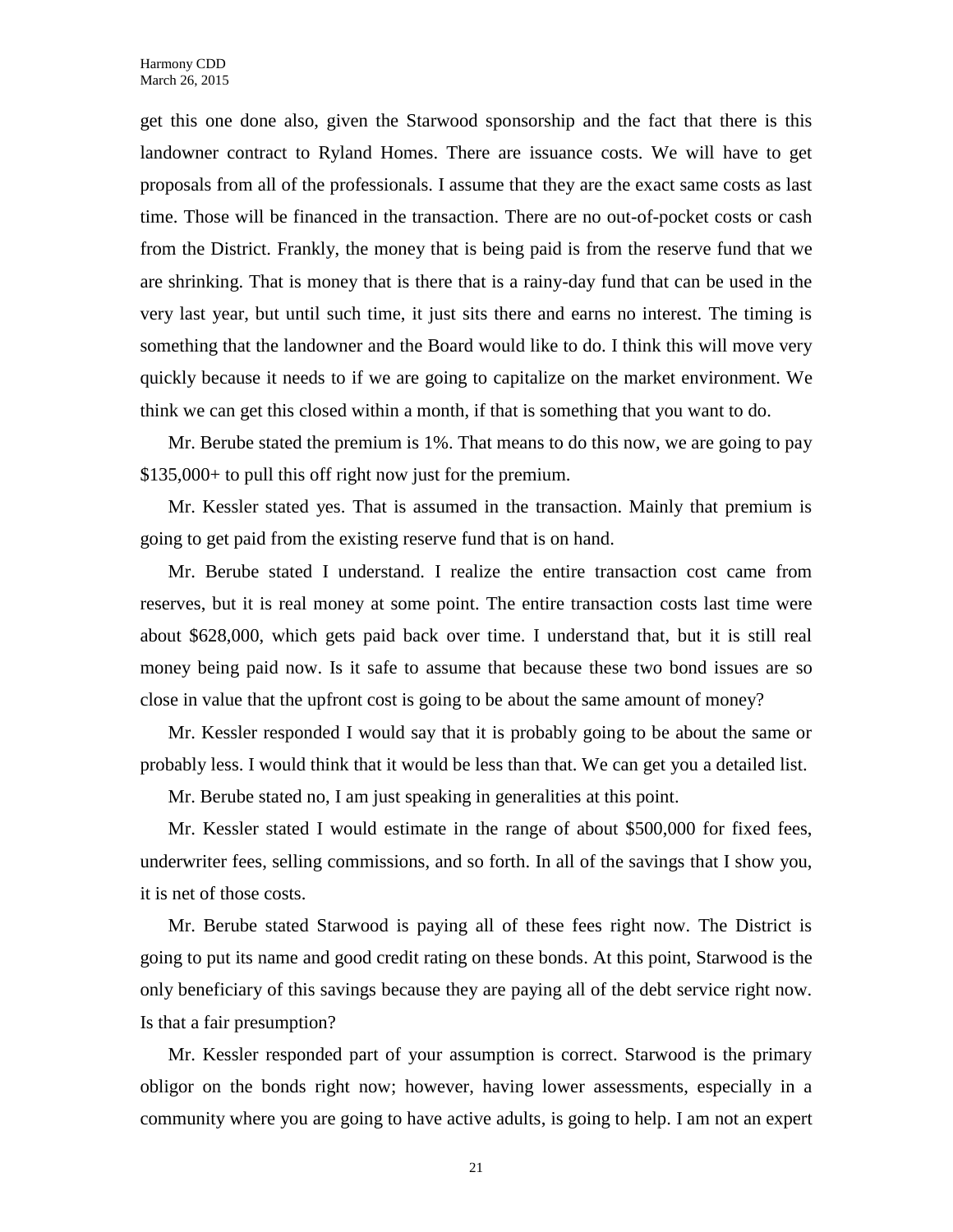on that, but I think these assessments are quite high. We are hoping to get more in the 15% range. Worst case, I think we can do 12%. Those are significant savings.

Mr. Berube stated I am not arguing the value of the refinancing. The last time around, this all came back at us very quickly, and I do not think that we understood everything and what it all meant. This is our second go around. I was also dismayed last time with the professionals who increased their fees. Several professionals came back and raised their initial cost estimates once or twice. I would like to know what all of the professionals are going to charge at this point. I realize that we are not at that point yet, but I am just stating a fact.

Mr. Kessler stated that is somewhat surprising. I did not know that anyone came back with increased costs.

Mr. Berube stated yes.

Mr. Kessler stated when we size the bonds or even before we get all of the cost estimates from the professionals, we actually put that into the bond issue.

Mr. Berube stated I understand.

Mr. Williams stated when you look at the snapshot today, Starwood is the beneficiary, but we are going to be selling homes to people who will ultimately be the beneficiary. The Board is in some ways representing future home owners and not Starwood's interests. Mr. Kessler, can you clarify that when you are spending the money, is the reserve to the benefit of the Board or to the benefit of individual home owners in 20 years in the last year?

Mr. Kessler responded the beneficiary is to the individual home owner in the last year.

Mr. Williams stated it is not going to cost the District anything. It is actually costing future home owners this money, and they will be privy to this information before they purchase those homes.

Mr. Berube stated that is fine.

Mr. Walls asked is there any play in the issuance amount and the term? I am asking this because the land that is attached to this issuance has street lights on it. On the operating side, we have a 10.5% capital lease to pay for these street lights. Is there any play in the issuance amount and the term where we could possibly finance those costs into this bond?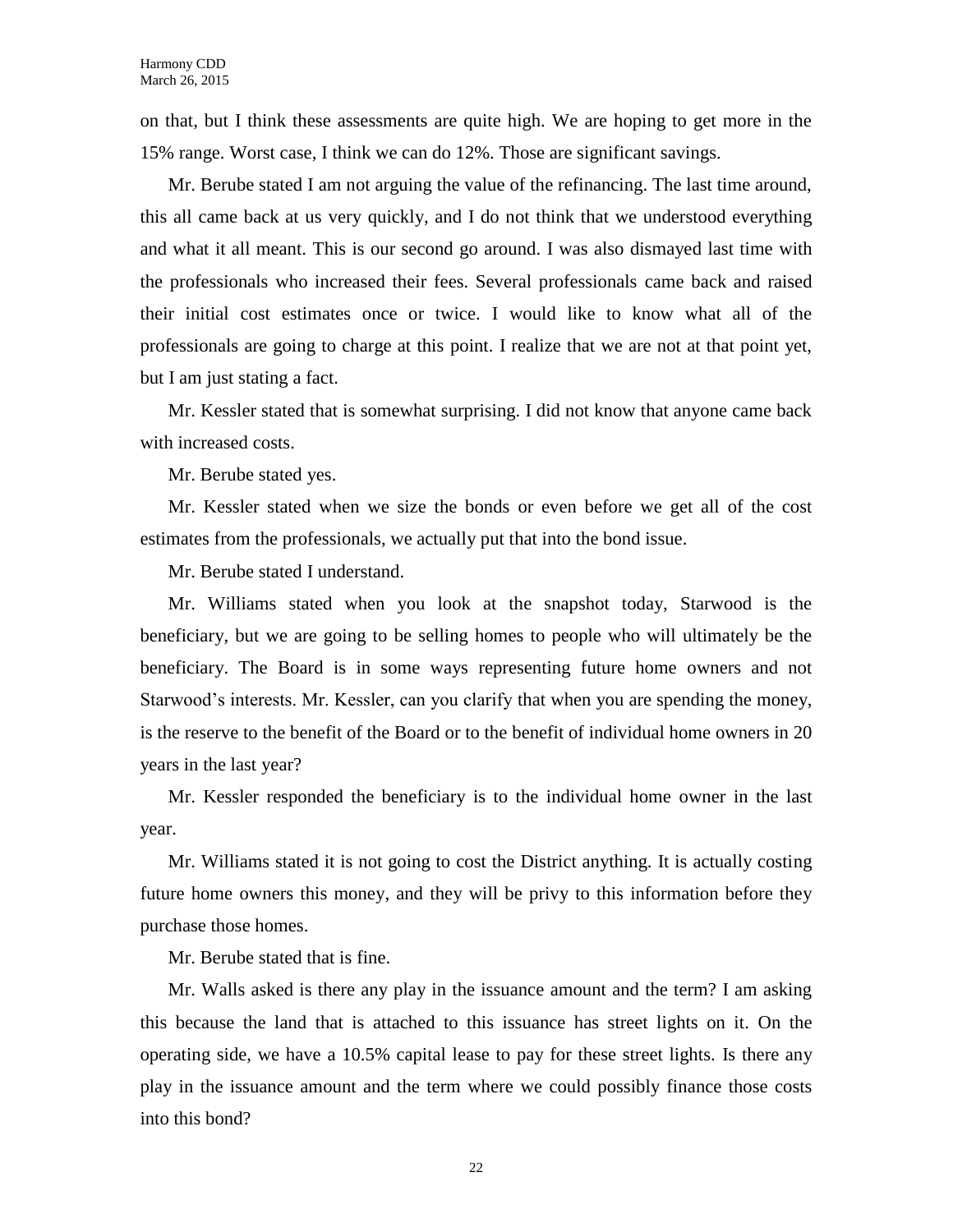Mr. Berube responded to give you specific numbers, we have a \$3 million long-term obligation on street light leases. They are at 10.5% and will run for another 13 years on the longest one. At current rates, if we had \$2 million, we could pay off that \$3 million obligation right now. That would put \$300,000 a year back into the budget because that is what it would have cost us to finance those leases every year.

Mr. Kessler asked how many of those street lights are in the section that is encumbered by the 2004 bonds?

Mr. Berube responded not very many.

Mr. Walls stated we have to determine what that amount is.

Mr. Kessler stated if the answer was zero, what you are trying to do is put more debt on the land that is not going to get any benefit from those leases.

Mr. Walls stated I do not think that the answer is zero.

Mr. Williams stated I am not sure that you can float a bond if there is no benefit to the people paying back the bond.

Mr. Walls stated I am talking about just the street lights that would be in the 2004 area.

Ms. Kassel asked what if this refinancing could finance the cost of the street lights that will be going into those neighborhoods?

Mr. Walls responded I am not in favor of paying for any new street lights. I am talking about the ones that are already there that we are paying 10.5% interest on.

Mr. LeMenager stated it is only going to be the street lights on Five Oaks.

Mr. Walls stated yes, and that is what I am talking about.

Mr. LeMenager stated that are east of the clubhouse.

Mr. Walls stated it may be a few hundred thousand dollars. We have to figure out how many there are and what the costs are.

Mr. Berube stated the answer is that the only addition that can be put on this bond issue might be street lights that are encompassed in this area of the 2004 project.

Mr. Moyer stated correct.

Mr. Kessler stated District counsel should opine on that, but these are assessment bonds. The area that we are financing has to have a benefit.

Mr. Walls stated that would be my intent, so it is just the street lights that are attached to this area because there are some.

23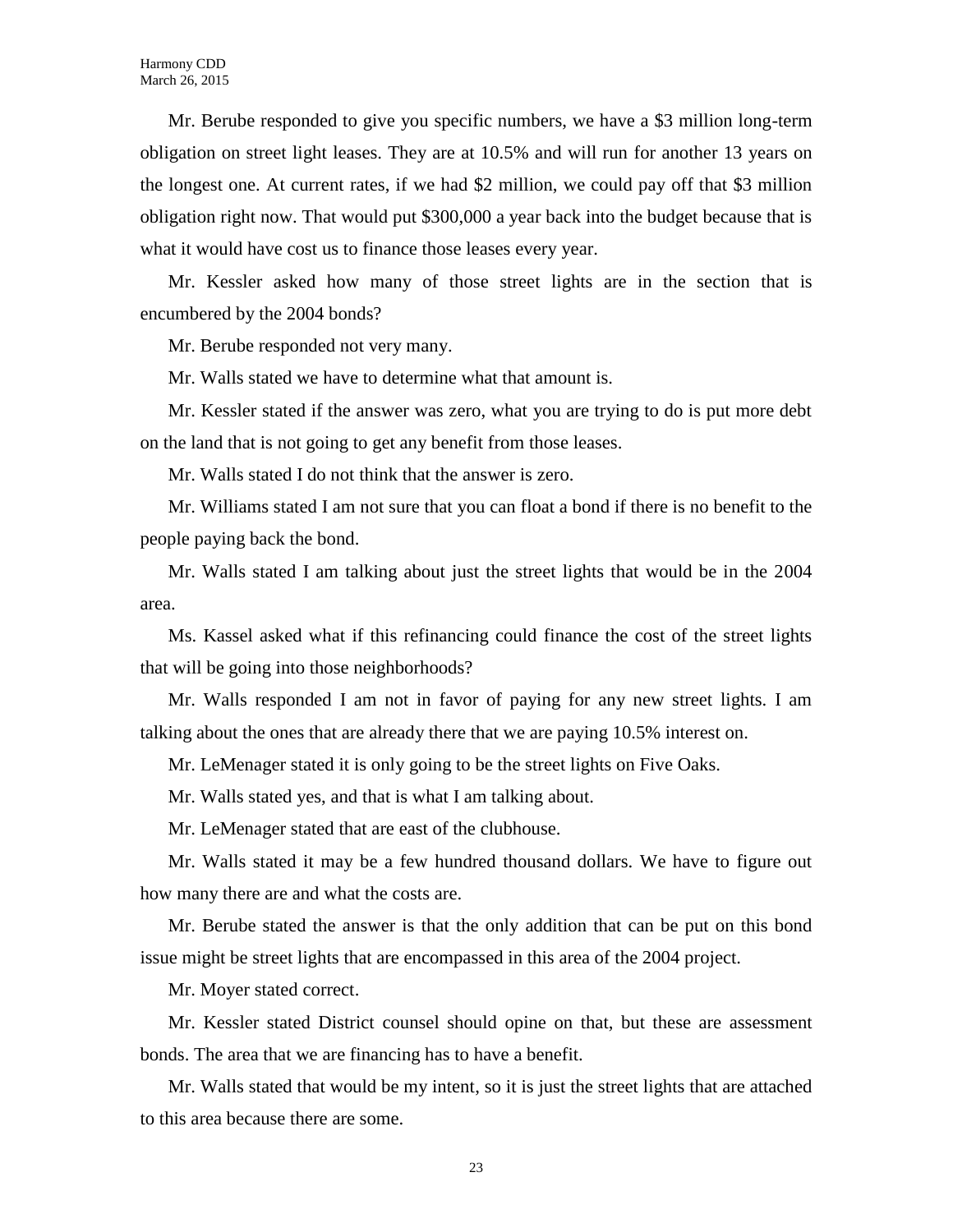Mr. Kessler stated yes. Do you want me to run through the savings summary?

Mr. Berube responded we can see it.

Mr. Walls asked is there play in that issuance amount?

Mr. Kessler responded with the magnitude of the dollar amount that you are talking about, there are a couple things. If you are going to increase the par amount of bonds over what they are today, we have to go through the assessment process again. That is one thing. Right now, there is room between the current par and the proposed par. I am showing \$400,000 or \$500,000.

Mr. Walls stated I think we can fit in that what I am talking about.

Mr. Kessler asked is it an upfront payment or it would be over time?

Mr. Walls responded we would pay it all off.

Mr. Berube stated if we were to get all of the money, we would pay it off immediately, which would put \$300,000 a year back into the budget.

Mr. Kessler stated \$300,000 is for the overall project.

Mr. Walls stated this would be a much smaller amount. We would save the difference between the 10.5% interest and what we are paying on the bond.

Mr. Berube stated only the street lights in the project. It would not be \$300,000.

Mr. LeMenager stated the other issue is if it is possible to break them out.

Mr. Berube stated yes. We have 11 contracts and we can break them out.

Mr. LeMenager stated I appreciate that, but we are still talking about the contract for the street lights on the main boulevard. That contract may have Five Oaks all the way.

Mr. Berube stated it is a small piece. It is probably not worth going through the hassle. It is not a huge number of street lights. I went down there the other day, and there are about 22 street lights, which is minimal. I read all of the information and it is bewildering at times. What is the feeling of the Board? What do you want to do?

Mr. LeMenager responded I am all for it.

Mr. Berube stated I wish we would have had more time to analyze it, but it is what it is.

Mr. Walls asked if we approve this, does it prevent us from issuing any other debt going forward until this is paid off? I ask that because if we have this 10.5% interest that is outstanding on these OUC debts, if we wanted to find some other options, such as a bank loan to pay that off, would this prevent us from being able to do that?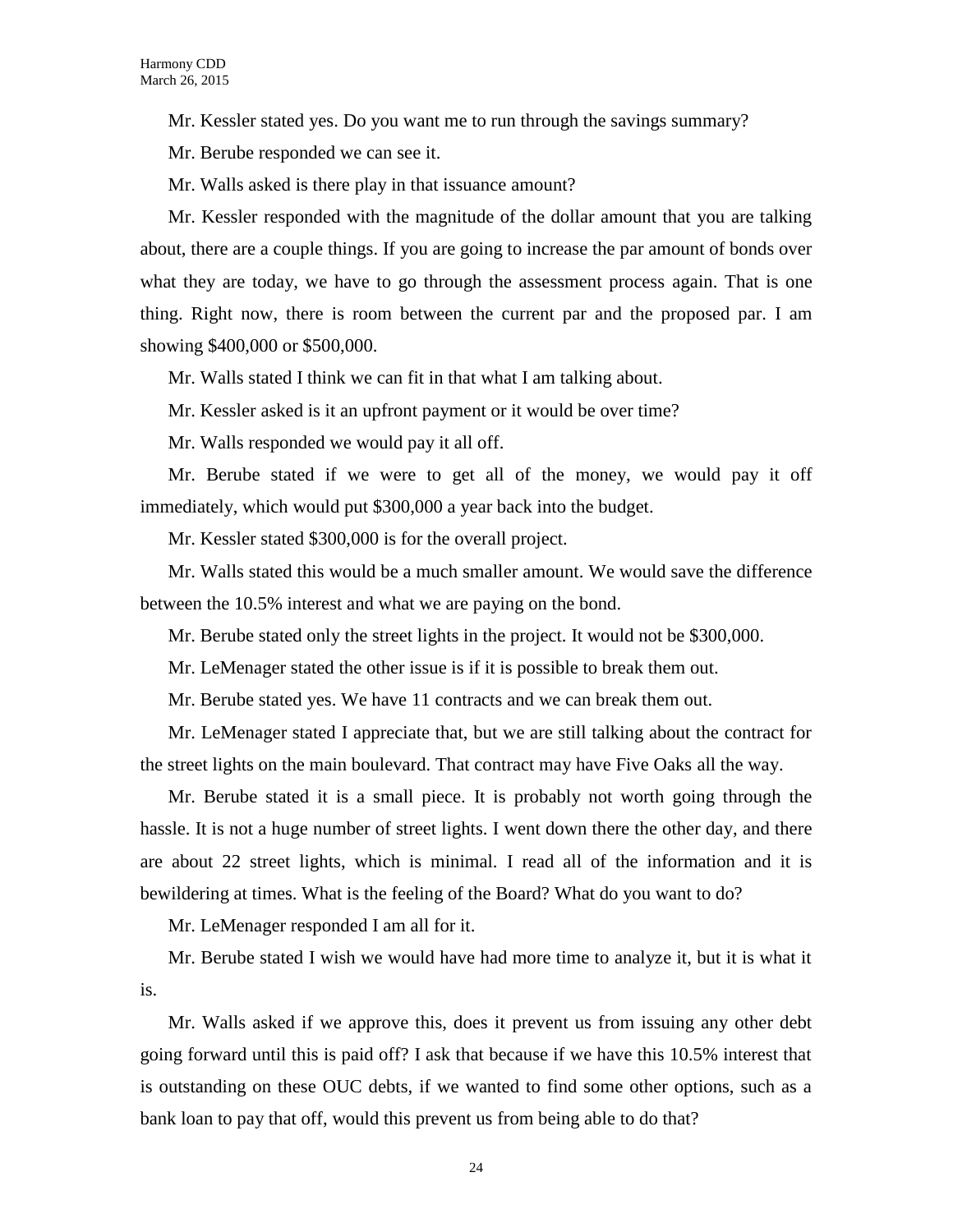- Mr. Kessler asked what secures those payments?
- Mr. Berube responded the full faith and credit of the District.
- Mr. Walls stated the operating assessments.

Mr. Kessler stated we have not gotten that far. We can try to tweak it, but this is akin to a new issue because it is secured by land. Generally what happens is that investors do not want any parity debt with these bonds until the project is substantially built out, which is in the 75% rooftop range to issue parity bonds secured by debt assessment. That being said, I do not think that there would be any prohibition on those types of leases that they are describing, which are secured by maintenance assessments.

Mr. Williams stated that is correct. These are capital leases and you just make a decision to include in this business deal to pay those off. I agree with Mr. Kessler. There is nothing that I am aware of in any of your documents that places a limit on your operation and maintenance assessments. If you decide to take that out and do a capital lease, then as it affects this project, putting additional capital assessments on this portion of your development will be limited to how many lots have been sold. When the balance of the development has been built out, that will provide more flexibility.

Mr. Walls stated the terms in this agreement only apply to issuing debt on that section of the District, not other sections of the District.

Mr. Williams stated the limitation would be on this portion of the District.

Mr. Kessler stated absolutely. If that is something that is important to the Board, we will go out and market with no additional bond test and see what we get back. Then it is somewhat of a negotiation, and we may be able to end up with some limitation. Maybe there is a dollar limitation. What do you think the magnitude is of the amount that you think that you can theoretically want to have on this area? Has anyone thought through that?

Mr. Berube asked on just this area or on the entire street light package?

Mr. Kessler responded you can tell me over and we can figure it out on this area.

Mr. Berube stated the overall package of all the contracts is about a \$2 million payoff right now.

Mr. Kessler asked is 80% to 90% of it on the first area?

Mr. Berube responded the first area is probably 90%. The 2004 project has minimal street lights. If it is 10%, that would be a high number.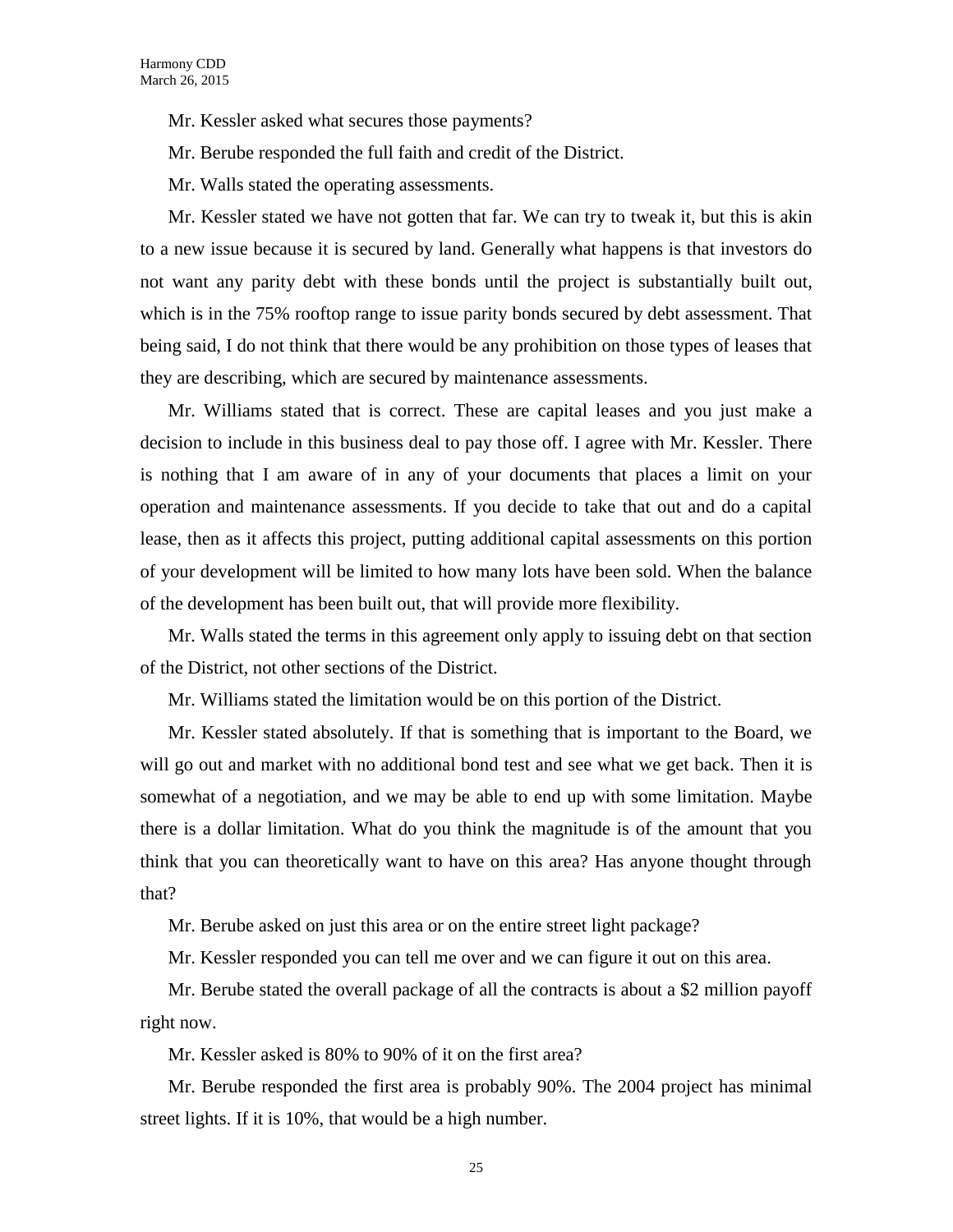Mr. Kessler stated there is nothing in this bond issue that prohibits you from doing any bonds on the first area or any parity debt or any operation and maintenance debt.

Mr. Berube stated okay.

Mr. Kessler stated there is nothing in this bond issue that is going to bind you.

Mr. Walls asked if it is \$100,000 or \$200,000, why would we not want to try to roll that into this?

Mr. Berube responded because they would do a reassessment of the whole thing.

Mr. Walls stated no, because this would be within the existing par amount. As I understood it, you would only have to do a reassessment if you go over the existing par amount.

Mr. Berube stated if we were going to add the debt for the lights that are in the 2004 project, what you would need to know is how many lights there are and what that contract value is. Those are the numbers that you need to know.

Mr. Kessler stated yes. To keep it simple, we need to know the dollar amount. We do not need the number of lights.

Mr. Berube stated I think that we can break it out. I do not have the contract with me tonight.

Mr. Walls stated to be fair, this came up two days ago. I have been trying to work this out, and I have not been able to get that number.

Mr. LeMenager stated it depends. We have the street light list. Those are original street lights. I am guessing that they are wrapped in phase 1-R-N.

Mr. Berube stated it would probably be phase 2 or phase 3 infrastructure in residential.

Mr. LeMenager stated if it is easily identifiable as one of these, then that is pretty easy. If it has to be broken out of the top one, then it is probably not going to happen because OUC will not cooperate.

Mr. Berube asked Mr. Glantz, do you recognize the designation of areas? Can you recognize what phase 3 is?

Mr. Glantz responded not from where I am sitting today, but I can figure it out. For the purpose of this call, we can designate a range. In the meantime, I can do the research. I am looking to the pleasure of the Board so we can move forward.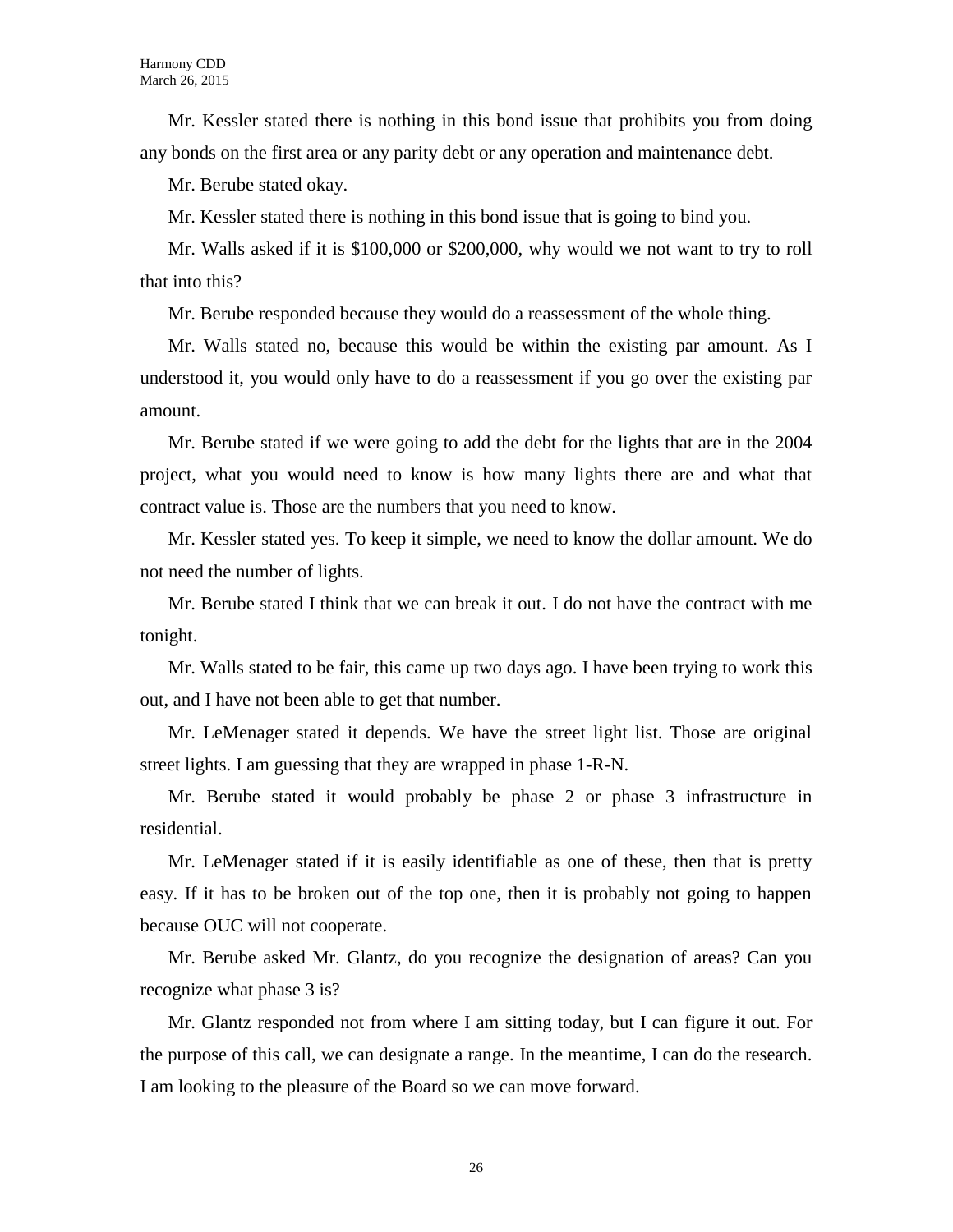Mr. LeMenager stated figure out which phase it is. If it 2-I-R, that is probably going to be about \$160,000. If it is 3-I-R, it is probably going to be about \$235,000. In terms of the amount of money you are looking at, it sounds like it is a win/win for everybody if we can figure out how to pay one of those off.

Ms. Kassel asked is there any downside to doing this? What are the potential negative ramifications?

Mr. Moyer responded there really are no negative ramifications to the existing property owners. I do not see a downside. This is routinely done. People do it all the time with their mortgages. That is really all we are talking about.

Mr. Berube stated Starwood is paying the monthly/yearly fee. We just happen to be the original bond issuers, and they need us to be the refinanced bond issuers. In the near future, Starwood is going to be paying all of these fees anyway. We are saving them money, which is fine.

Mr. Walls stated the only real risk is to the home owners seven or eight years down the road because these are locked in for 10 years. There is an interest rate risk if for some reason interest rates were to fall below 5%. Those people would be locked into paying it. Right now, we are locked into paying 6.75%. That is the only risk.

Mr. Moyer stated it depends on where the interest rates are and where the treasuries are. You can have an advanced refund bond, but that is totally driven by the defeasance escrow and the treasuries that you buy that defease it. You can look at that seven years out. But you are right; that is the risk.

Mr. Berube stated everyone's head is shaking in the affirmative to proceed. What is the next step before we make a motion to approve this? We have been through this before, but I do not recall what the next step is.

Mr. Kessler responded Mr. Williams prepared a bond resolution. The next step would be to adopt the resolution, which identifies the parameters. The resolution basically delegates to the Chairman authorization to execute a bond purchase agreement within the parameters set forth in the resolution, which are that there is a minimum amount of savings, that the par amount cannot exceed the existing par, that the maturity date cannot be any longer, and so forth. The Board will approve the resolution. The next step is to have a prospectus. We look to get that wrapped up next week and then mail that to investors. We think that we can get this marketed in about a week. We would then market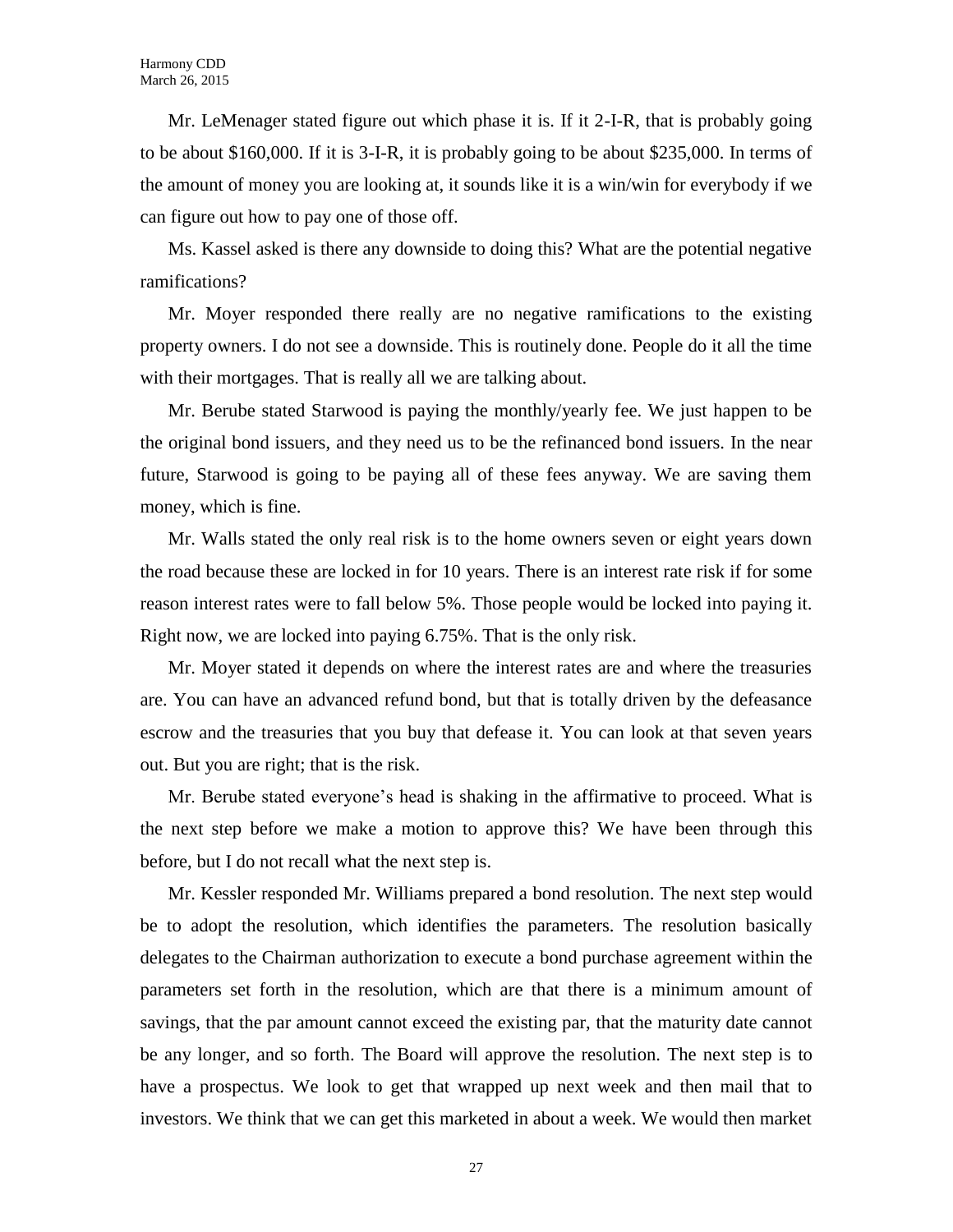the bonds and sign a bond purchase agreement, which binds the District with FMSbonds at a price, and it locks in the price and savings. We would look to have the closing seven to ten days later, depending upon the schedule. Those would be the steps.

Mr. Moyer stated the motion would be to adopt Resolution 2015-04, which is a delegation resolution that sets the parameters on how we move forward.

> Ms. Kassel made a MOTION to adopt Resolution 2015- 04, a delegation resolution refinancing the 2004 bonds.

Mr. Walls asked can we amend this motion to say pending any adjustments we have to make? Or will this resolution allow for the adjustments to be made, depending on what we find out regarding the street lights?

Mr. Williams responded the parameters assigned to the bond purchase contract are in section 5. The only one that may come into play is the first parameter even though it does not deal so much with street lights. The first parameter says that the reduction in the annual assessment will be at least 10% per year. That may go to the wayside if we add some money for the street lights.

Mr. Kessler stated we would have to do some calculations based on if refinancing the street lights would achieve the same percentage savings. You are right; that would throw that off.

Mr. Berube stated our limiting factor is that 10% reduction in cost.

Mr. Kessler stated it would be a 10% reduction in annual assessments. Depending upon how much of these street lights we finance, it is going to be difficult to do both.

Mr. LeMenager stated pragmatically, the street lights have to be in phase 1-R-N. The first time I was here was in 2004. I took the tour and those lights were there on east Five Oaks Drive. I do not know if OUC is going to let you break it out. Alternatively, it can be a nice contribution to help pay it down.

Mr. Berube stated we are going to have to make some adjustments.

 Ms. Kassel amended the MOTION to adopt Resolution 2015-04, a delegation resolution refinancing the 2004 bonds, pending any adjustments as necessary. Mr. Walls seconded the amendment.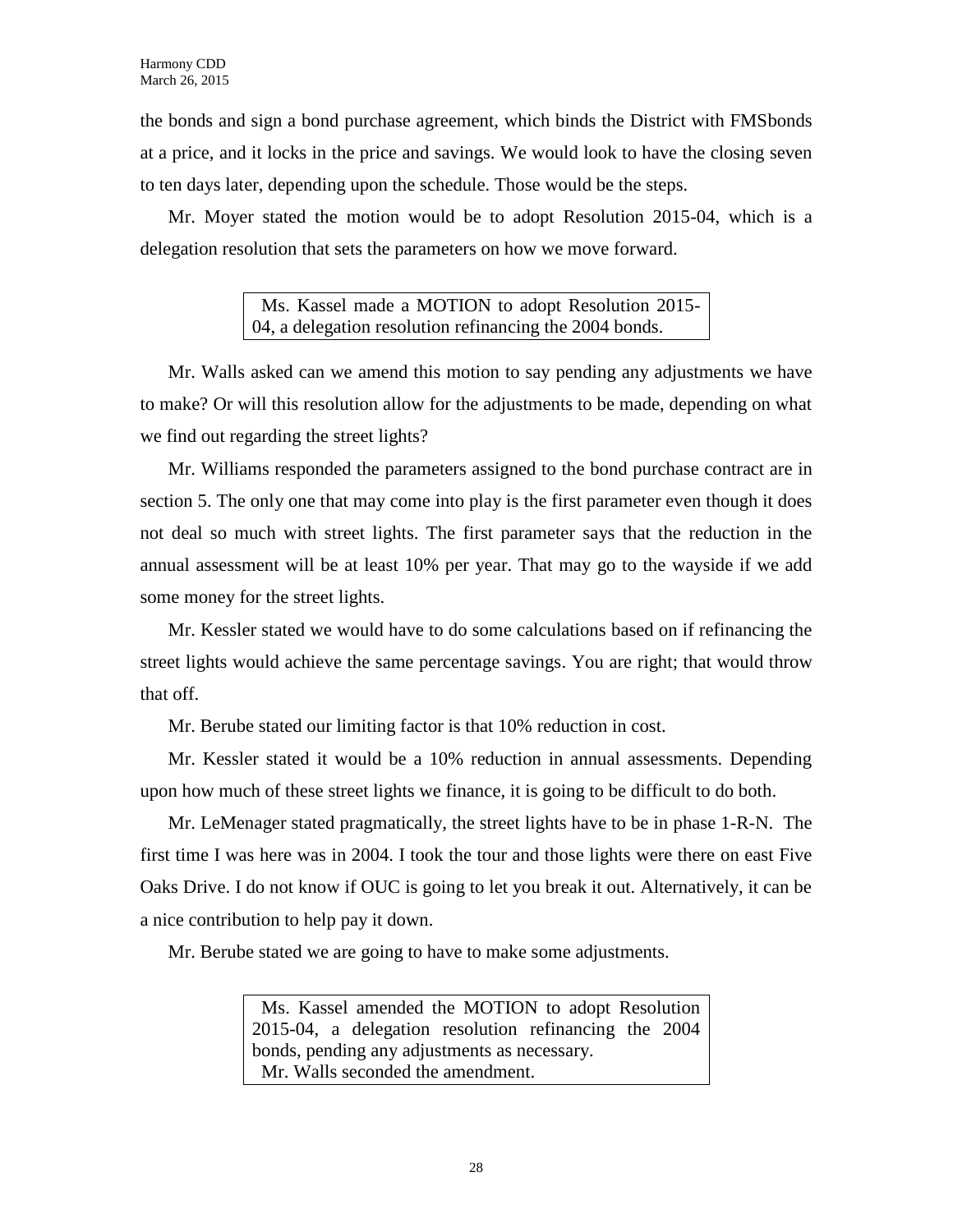Upon VOICE VOTE, with all in favor, unanimous approval was given to adopt Resolution 2015-04, refinancing the 2004 bonds, pending any adjustments as necessary.

Mr. Berube stated based on the motion, this is going to proceed. I will be the point person on this. I will check on the street light contracts, and we will all get together at some point in the near future. Last Thursday, when I first received the call that we need to talk about bonds until Tuesday, I received a 200-page prospectus. Tonight we authorized the refinancing of \$13.5 million in long-term debt.

Mr. LeMenager stated let us be clear. We basically said you are not sticking us with any more street lights, and they said we need to find some money. They found some money. I have no problem with that.

Mr. Walls stated I hope we found some money, too.

Mr. Berube stated we may have received something out of this. We tried to get those street lights rolled into that deal.

Mr. LeMenager stated it has to be in that first line for sure.

Mr. Berube stated I agree with you based on the fact that all that was done at the same time. It has to be in that first phase.

Mr. LeMenager stated we cannot pay the others down yet because they are not ten years old.

Mr. Berube stated right.

Mr. LeMenager stated only the first five contracts can be paid off.

Mr. Berube stated I read that somewhere.

Mr. Walls stated if we figure out the piece that applies to the first contract, we should have the money in operating funds. If we can get the two together, we can pay the entire debt off. Then that is gone and we are saving money.

Mr. Moyer stated that is the \$400,000 we have been talking about.

Mr. Walls stated right. We can save the money, and everyone is happy.

#### **H. Miscellaneous**

Mr. Walls stated I spoke with a few people who said the canal has not been cleaned up and it is getting worse.

Ms. Kassel stated yes.

Mr. Walls stated someone needs to interface with the developer.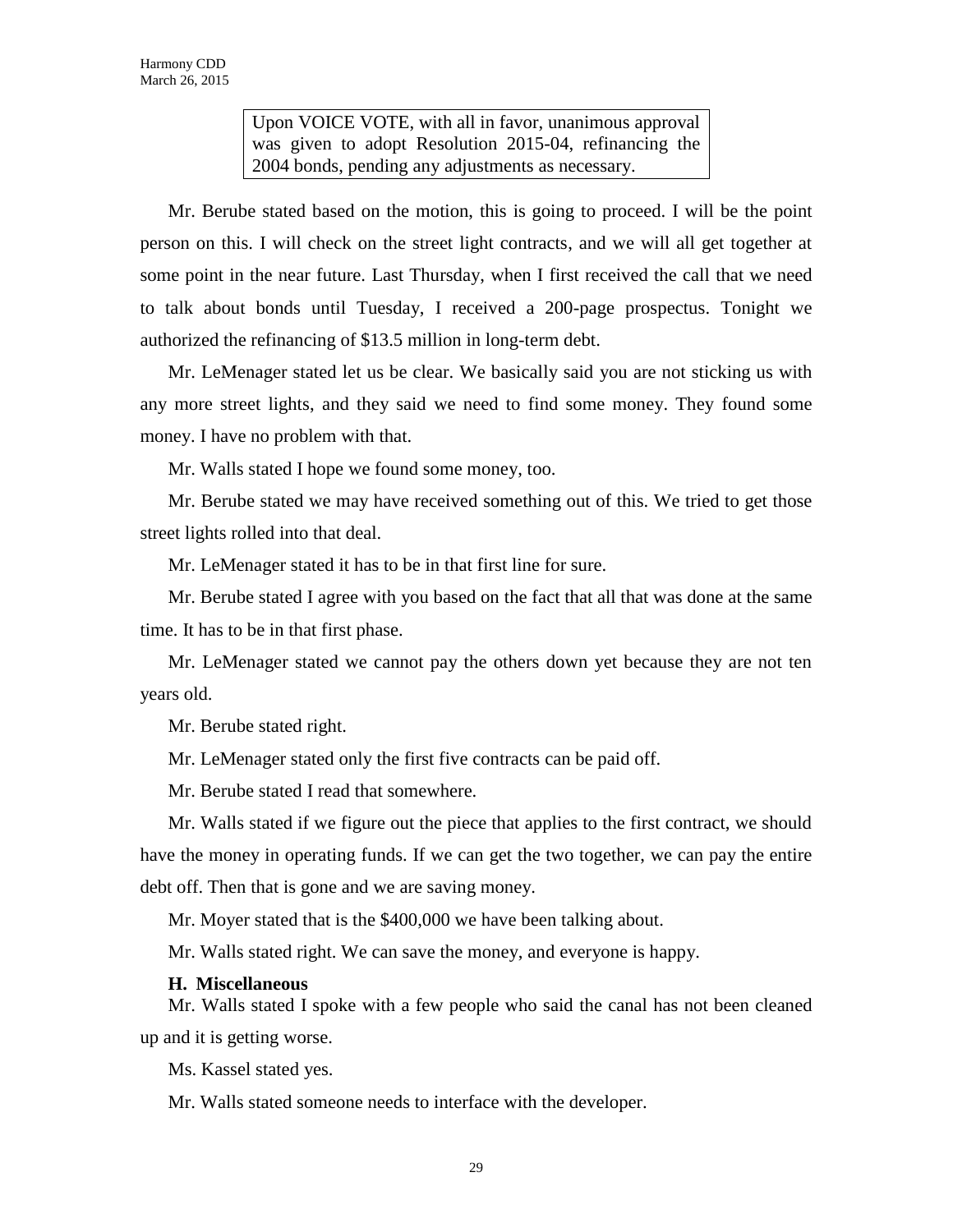Mr. Berube stated he and I happened to have a meeting with Mr. Chip Webb who is handling all the lakes for them. He said that they have not changed their management of that lake with Bio-Tech at all. They had not told Bio-Tech to kill any weeds or to stop killing any weeds, and he was going to specifically look at the canal. I guess that did not happen.

Ms. Kassel stated I am going kayaking tomorrow. The last time that I went kayaking, the water hyacinth was everywhere.

Mr. Weiss stated I was there on Sunday. Since the lake level has dropped, it is getting worse because there was some flow from the main lake. Now that stopped.

Ms. Kassel stated I used to hear every month that Bio-Tech had their gas-powered boat in the lake. I have not heard that for months.

Mr. Walls stated my preference would be that they clean that up. If they do not, then we will have someone go out there and clean it.

Mr. LeMenager stated no, we cannot.

Mr. Walls stated I mean personally. I am concerned about the impact on the boats and the quality of the water.

Mr. Berube stated we heard before that they have not changed any of their maintenance programs, but they have.

Ms. Kassel stated that is one of the reasons why when we get to Chapter 1, Amendment 4, we will have a discussion.

Mr. Berube stated I will follow-up with Mr. Webb regarding the weeds and let him defend his position.

# **EIGHTH ORDER OF BUSINESS Discussion of the Rules of Procedure A. Chapter 1, Rules of Procedure**

Mr. Berube stated everyone should have received a revised package from Ms. Burgess, which I thought was very well done. Then she revised the revisions several times.

Mr. Farnsworth stated I have one comment. On page 5, paragraph 1.4(5), the language for public comments at the beginning of the meeting is worded is confusing. I do not think it says grammatically what you want it to say. The sentence reads, "*The Board shall designate a specified period of time for public comment on the meeting agenda,*" and "*at the beginning of the meeting*" was added. It is my contention that the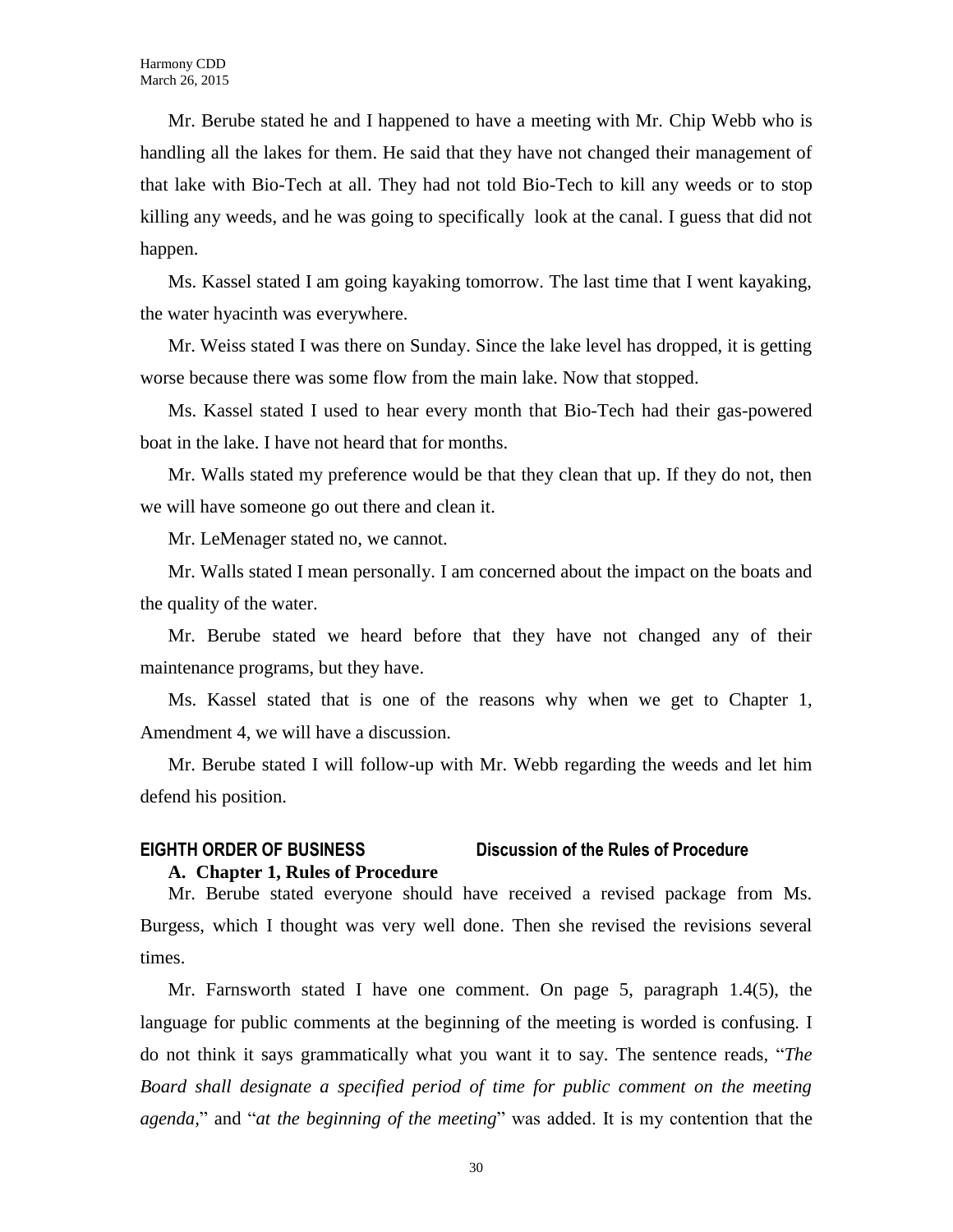phrase "*at the beginning of the meeting*" should be inserted with commas slightly differently in the sentence so that it makes sense. The sentence content is the same, but the structure is different. I recommend that this sentence read, "*The Board shall, at the beginning of the meeting, designate a specific period of time for public comment on the meeting agenda."* 

Mr. Berube asked are there any objections?

Ms. Kassel responded no.

Mr. Berube stated Ms. Burgess will revise that language.

#### **B. Chapter 1, Amendment 1, Disclosure of Public Financing**

Mr. Farnsworth stated most of the numbering scheme used in this particular amendment does not match the document it is supposed to be amending or the numbering system used any place else. Where did this numbering system come from?

Mr. Qualls responded this was due to the version of Microsoft Word that was used.

Mr. Farnsworth stated it struck me as being strange. It does not match anything else. I have a comment about page 4, Section 1-1.015, of the pdf document for this amendment, the three-day waiting period.

Ms. Kassel stated it was stricken in the redlined rules that we received on March 16.

Mr. LeMenager stated we received an opinion from Mr. Qualls on those sections. I have a question about Mr. Qualls's opinion. My point was to get rid of 1-1.008 on, and you said that 1-1.008 to 1-1.014 were all legal and were already in the law. If they are already in the law, do we have to regurgitate them? We are required to do all of this anyway, and it is in the Statutes. Why bother to have it in the rules because this is just a restatement of what is in the law. I can only think that the intent at the time was, one day the residents will actually control this Board and we better make sure that they know what the rules are. That is my guess as to why it ended up in there. We have Mr. Qualls, and he is going to always tell us what the rules are.

Mr. Berube stated you have to remember that some lawyer was paid by a previous Board to write up these rules.

Mr. LeMenager stated I appreciate that it is all legal. The advice from Mr. Qualls was not to remove it. If it is in the Statutes and we have to do it, why would we put it in the rules? We do our audit and we are in compliance. Is this just superfluous to regurgitate what is in the Statutes? If the Statutes change, then we have to change this. Would we be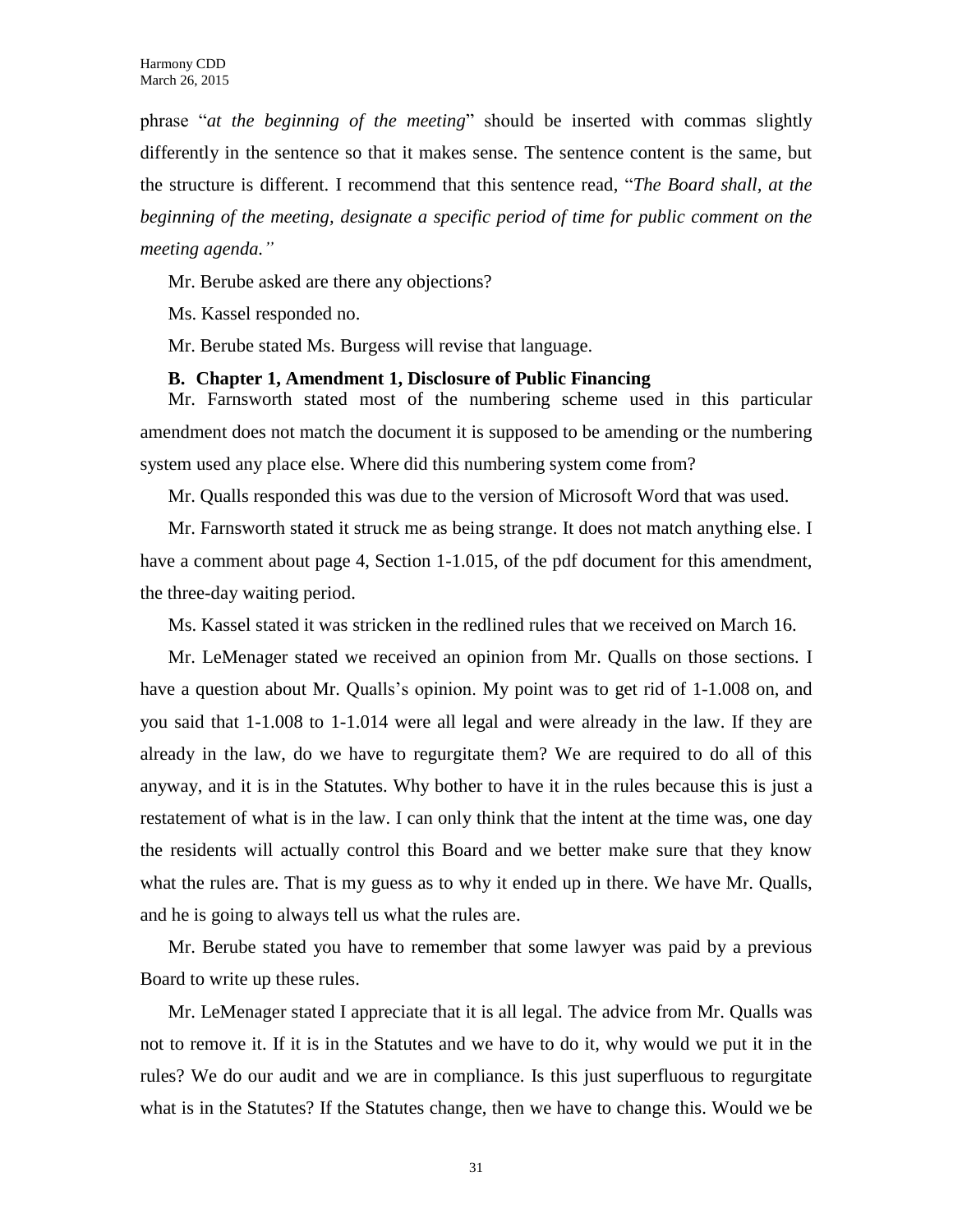better off getting rid of 1-1.008 on because it does not actually change any requirement? It does not change anything we have to do, and it is already in there.

Mr. Qualls stated I understand your question. There is no legal requirement that you have to copy the Statutes and put them in your rules. The basis for our opinion is if these rules are inconsistent with the Statute, and the answer is no.

Mr. LeMenager stated that was not my question.

Mr. Berube stated if it is in the Statute, why do we need to keep them in our rules.

Mr. LeMenager stated correct. That was my whole point. My original opinion was that we need to get rid of 1-1.008 on.

Mr. Walls asked is everyone okay with striking these sections?

Ms. Kassel responded yes.

Mr. Walls stated I think that Mr. LeMenager made a good argument. These are things that we have to do by law, and we do not have to regurgitate it.

Ms. Kassel stated the bigger point is if the Statutes change, then we have to change the rules again, which is very expensive.

Mr. Berube stated 1-1.008 through 1-1.014 will be stricken.

Ms. Kassel stated 1-1.015 is already stricken.

Mr. Farnsworth asked what is the basis for not following the legal recommendation on 1-1.008 through 1-1.014?

Mr. Berube responded the legal recommendation was that it is in the rules and it does not have to be. It is covered by Chapter 190, Florida Statutes. All we are doing is regurgitating Chapter 190, F.S. If Chapter 190, F.S., changes, we have to pay to go back and fix our rules.

Mr. Qualls stated the only concern that I would have is if removing these provisions of the rules sends a message that, therefore, these are not required. I do not see any harm. A rule that an agency promulgates is not what this is because you are not a State agency. The rules can never be inconsistent with the Statutes. Most rules mirror the Statutes. Otherwise, they are inconsistent with the Statutes. I do not see the difference, so why take it out of the rules?

Mr. Farnsworth responded I agree with you. I totally agree in removing 1-1.015, but I cannot see why we are considering getting rid of 1-1.008 through 1.014. I do not understand.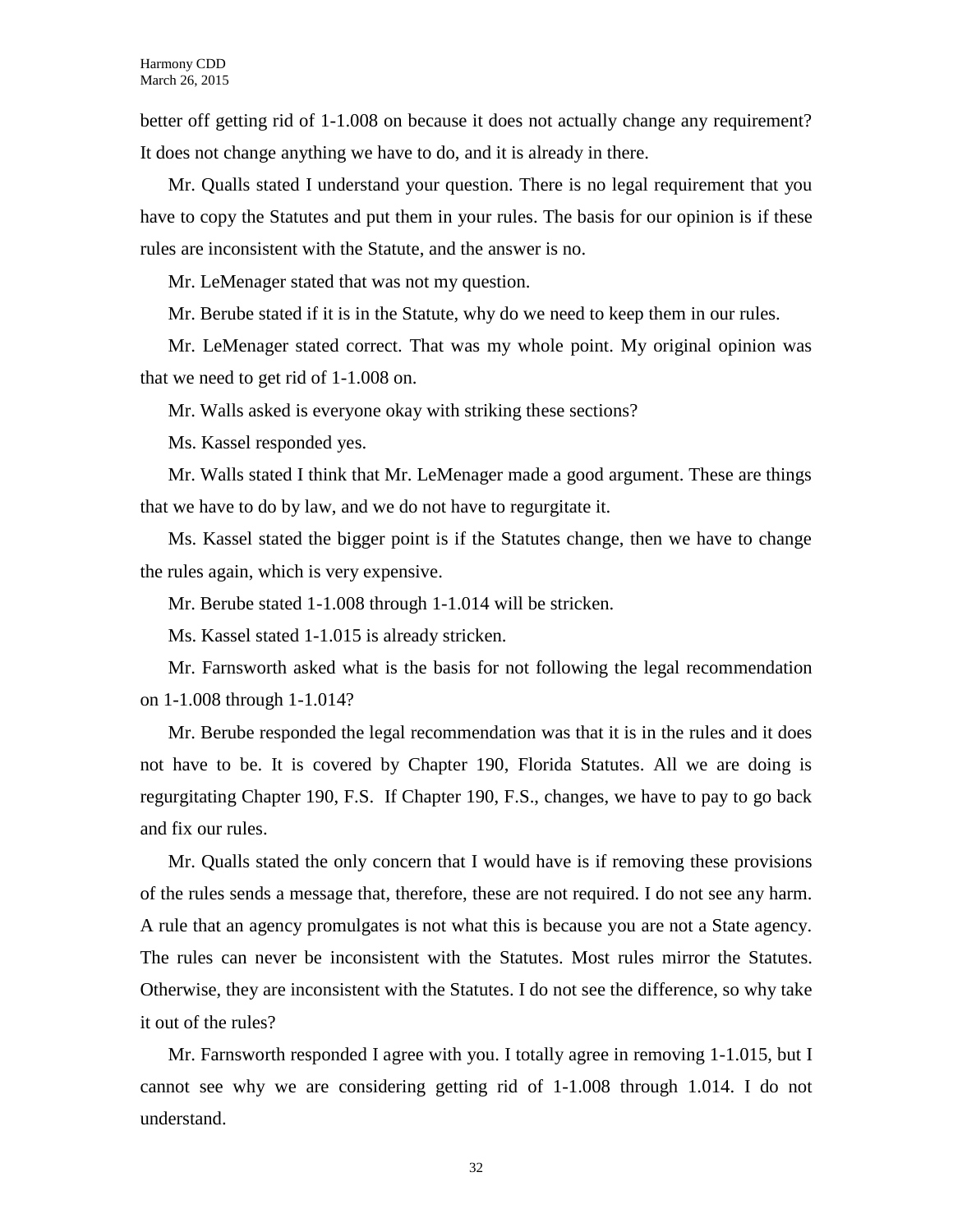Mr. Berube stated the only logical reason is simplification. It is regurgitating of the Statutes. We have been striving to simplify and shorten our rules package and that does it. Whether or not that is good advice, I think we have already decided to remove 1-1.008 through 1-1.014.

Mr. LeMenager stated I am all for removing it.

Mr. Qualls stated it is a policy decision, but my point to the Board is that rules have to be consistent with the Statutes. That is not a basis for repealing rules because they are consistent with the Statutes. That is the exact opposite of the case. You keep rules that are consistent with the Statutes, and you get rid of rules that are inconsistent with the Statutes. I do not think that it is worth belaboring.

Mr. Berube stated we heard you and we will remove 1-1.008 through 1-1.014. Regarding 1-1.015, we received legal advice about the good reasons to keep or not keep 1-1.015. I am saying that 1-1.015 is redlined, and we will leave it removed.

Mr. Farnsworth stated 1-1.015 should not be in there.

Mr. Qualls stated for the record, this was included in there because it was a home purchaser protection policy. It is not required by law, but it is a home purchaser protection policy.

Mr. Berube stated we cannot be in the home contract business.

#### **C. Chapter 1, Amendment 2, Vendor Purchase Policy**

Mr. Berube stated the vendor purchase policy was cleaned up and there were no significant changes.

#### **D. Chapter 1, Amendment 3, Three-Day Right of Rescission**

Mr. Farnsworth stated 1-1.015 as well as Amendment 3 are in the same arena. It was created for the developer rather than the District.

Mr. Berube stated you are exactly right.

Mr. Farnsworth stated it is an agreement that the developer wanted to have in the rules. It does not commit the District to anything.

Mr. Berube stated that is why it was removed.

Mr. Farnsworth stated I cannot see any reason for 1-1.015 to be in the rules or Amendment 3. If anything was going to remain, it should not be an amendment to our documents. It should be on the order of a memorandum of understanding.

Mr. Berube stated you are correct; 1-1.015 references Amendment 3, the three-day right of rescission. When you get rid of 1-1.015, Amendment 3 goes with it.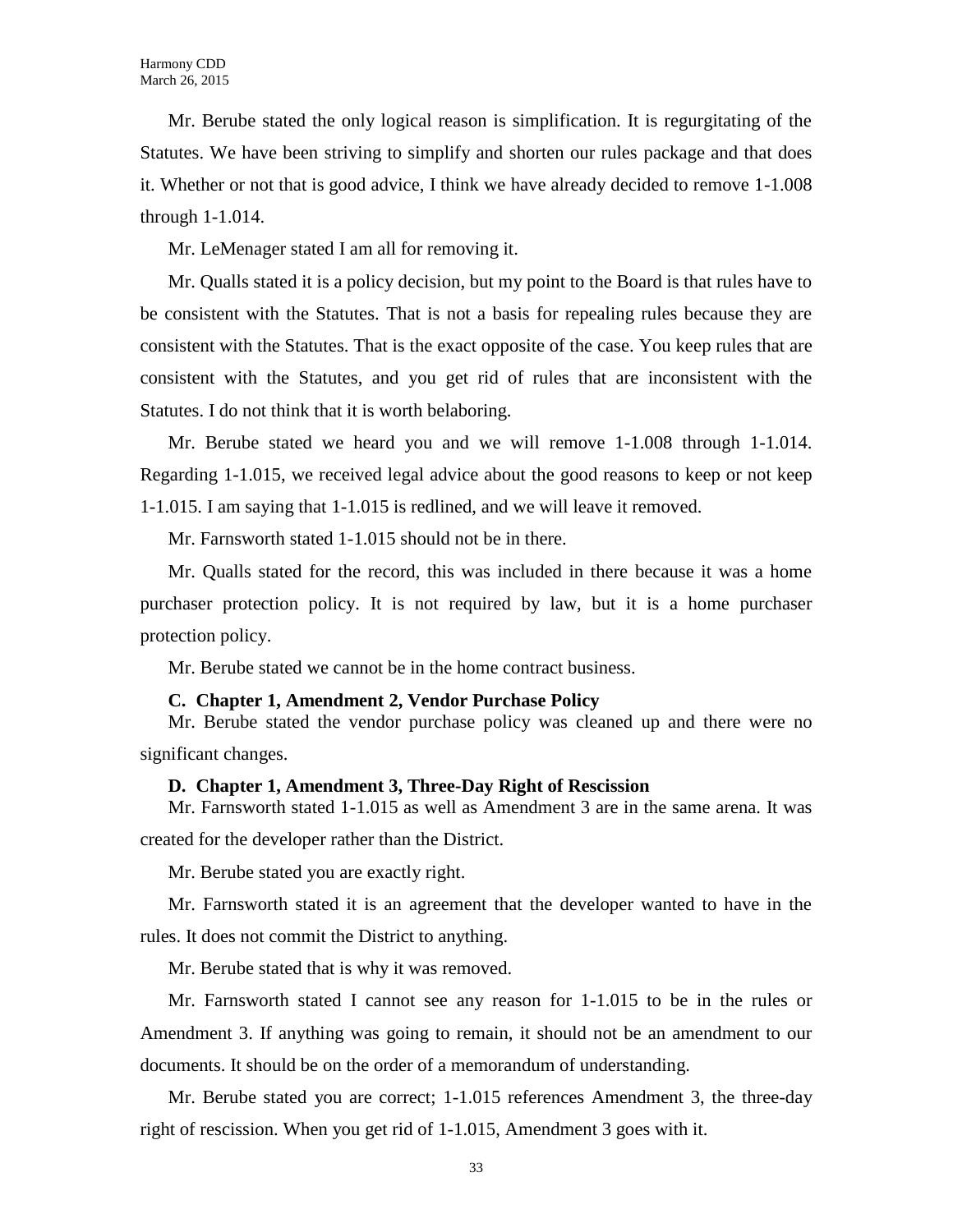Mr. Farnsworth stated a portion of Amendment 3 was redlined, and another part was a document that we signed.

Mr. LeMenager stated you have to remove the entire Amendment 3.

Mr. Berube stated it is all gone.

# **E. Chapter 1, Amendment 4, Procedural Rules on Animals, Habitat, and Wildlife**

Ms. Kassel stated I provided a survey to the Board, which is preliminary because more data are coming in. Page 4 has some questions. Number 1 is, "*How important were these features in your decision to move to Harmony: green parks and spaces, preserve areas, dark sky lighting, dog parks, community garden, hiking trails, Florida-friendly landscaping, guidelines for using.*" "Very important" and "the most important" were responses from over 69% of people who moved here.

Mr. Walls asked how does this relate to this amendment?

Ms. Kassel responded Amendment 4 basically says that the CDD and the HOA will get together once a year with the Companion Animal, Habitat, and Wildlife Committee to make sure issues that the Companion Animal, Habitat, and Wildlife Committee is entrusted with get addressed in the HOA and the CDD. The other Board members want to strike the entire amendment. I do not think that is the wish of our residents.

Mr. LeMenager stated we are not striking the entire amendment. We are keeping the use of the dog facilities.

Ms. Kassel stated that is a very minimal part. There is a lot more to the Companion Animal, Habitat, and Wildlife Committee's issues and things that they are concerned with than just the dog park.

Mr. Walls stated the argument was not that we should not coordinate or should not meet and talk. Why does there have to be a rule that we have to meet? We should be able to take it upon ourselves to make that happen. We do not need a rule in our rule manual that says you have to do this at this time. It may not make sense at that time to do this.

Mr. Berube stated if we do not have this amendment, it will not get done. We had a rule for 15 years, and it never got done.

Ms. Kassel stated that is not true.

Mr. Walls stated you can choose to make us accountable to make that happen if that is what they want. We do not need a rule to do that.

A Resident stated by keeping the rule, you will be held accountable.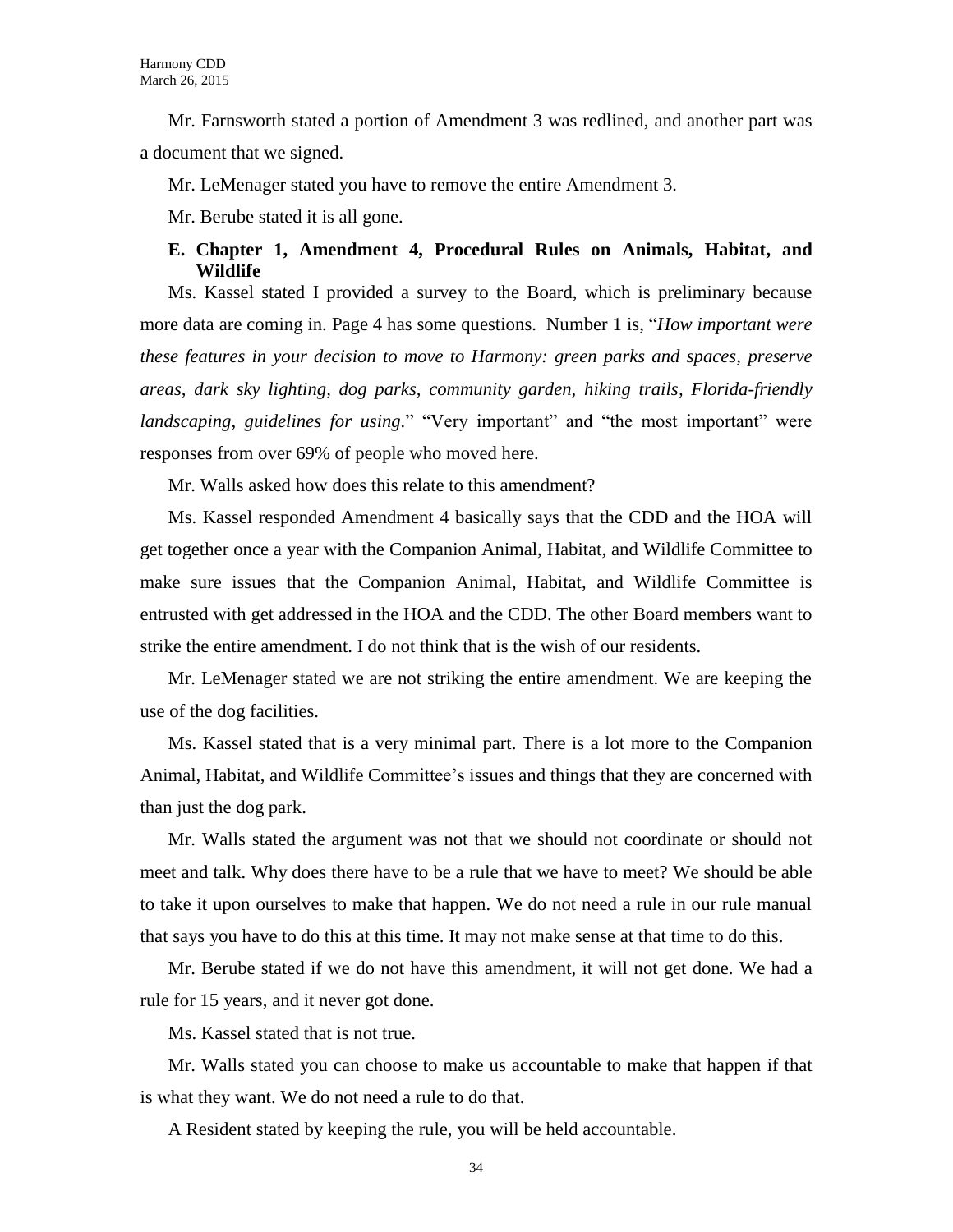Ms. Kassel stated that is exactly right.

Mr. Walls asked so we should meet at a time arbitrarily that this rule says, whether we have something to discuss or not?

Ms. Kassel stated the amendment does not say that the Companion Animal, Habitat, and Wildlife Committee has to meet with the full Board of the CDD or the HOA. It can meet with representatives of both Boards in order to work this out.

Mr. Walls asked why do we need a rule to make that happen?

Ms. Kassel responded to make sure that it happens.

A Resident stated if you want a meeting, you are going to say that there is no rule, so you do not need to meet.

Mr. Walls asked why would I say that?

The Resident responded because you will.

Mr. Walls stated you are putting words in my mouth. I agree that we should meet, but not to have an arbitrary meeting.

The Resident stated that gives the Board the option to do that.

Mr. Berube stated I understand that people think that we are going to try to take away protections for animals and habitats.

Mr. Walls stated this Board has nothing to do with that.

Mr. Berube stated I understand that.

Ms. Kassel stated that is absolutely not true.

Mr. Berube stated I sit on the HROA as well, and the HROA rules have virtually all of this boilerplate language, but it does not indicate that the HROA will meet with the CDD. The rest of the animal protection language in this amendment is in the HROA's CCNRs.

Mr. LeMenager stated that is where it goes.

Mr. Berube stated that is where it belongs.

Ms. Kassel stated no. We were just talking today about the ponds and about the use of chemicals in the ponds. That is one issue right there.

Mr. Berube stated because those are our ponds.

Ms. Kassel stated yes, and that is why it is important for us to make sure that we have a structure to keep us accountable to meet with the Companion Animal, Habitat, and Wildlife Committee.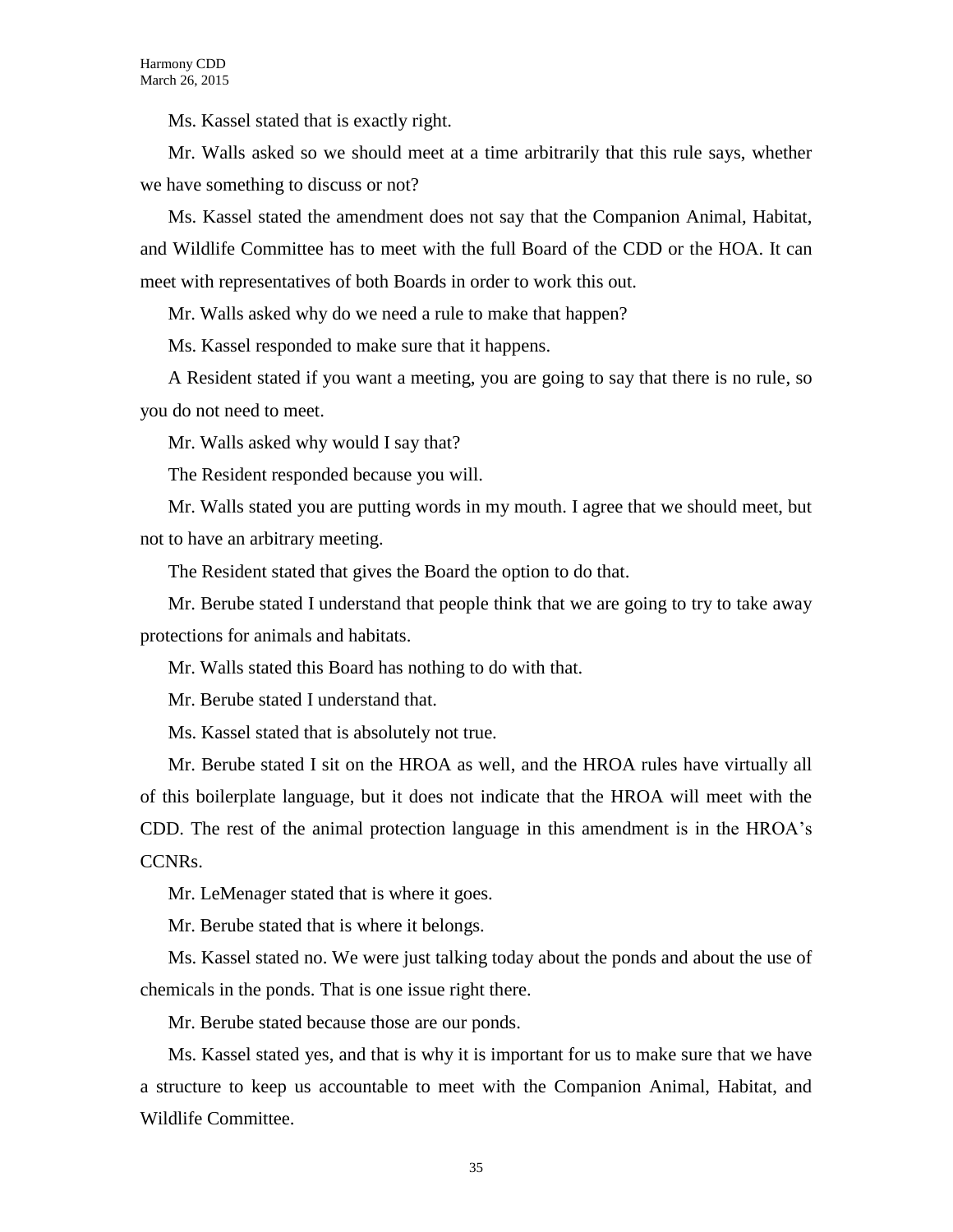Mr. Walls asked why should we meet with the HOA about our ponds?

Mr. LeMenager stated we have concerned citizens who will bring it to us.

A Resident stated the people who are running the HROA do not have any concept.

Mr. Berube stated they have a concept, but they do not do much with it.

The Resident stated they really do not understand.

Mr. Berube stated this Board cannot force the HOA to do anything. I sit on that Board, and I am one of two minority members of that Board. To put it bluntly, they do not care about the residents.

Ms. Kassel stated exactly. That is why we have to keep this.

The Resident stated that is why we need to fire them and get somebody else.

Mr. Walls stated you do not get that option.

Ms. Kassel stated I distributed copies of this amendment, and it is supposed to be circulating to the public.

A Resident asked can you take it to the HOA Board?

Ms. Kassel responded we plan on doing that. We are taking it to the developer.

A Resident stated Mr. Walls, I assume that you are speaking for the better part of the CDD Board.

Mr. Walls stated I would not assume that.

The Resident asked if you are saying that we do not need to have a rule to have the CDD and the HOA Boards meet once a year, then what is the opposition to leaving it in that you will meet once a year?

Mr. Walls stated because it is an arbitrary meeting for something that we have no control over. This Board does not control the restrictions for animals and pets. When they are in the dog park is when we have control. That is it.

Ms. Kassel stated that is not true. We have control over the dog park, the ponds, and the parks.

The Resident asked are the trails over the control of the Board?

Mr. Berube stated some, not all.

Ms. Kassel stated we control the trails within the CDD, like the trail around Lakeshore Park.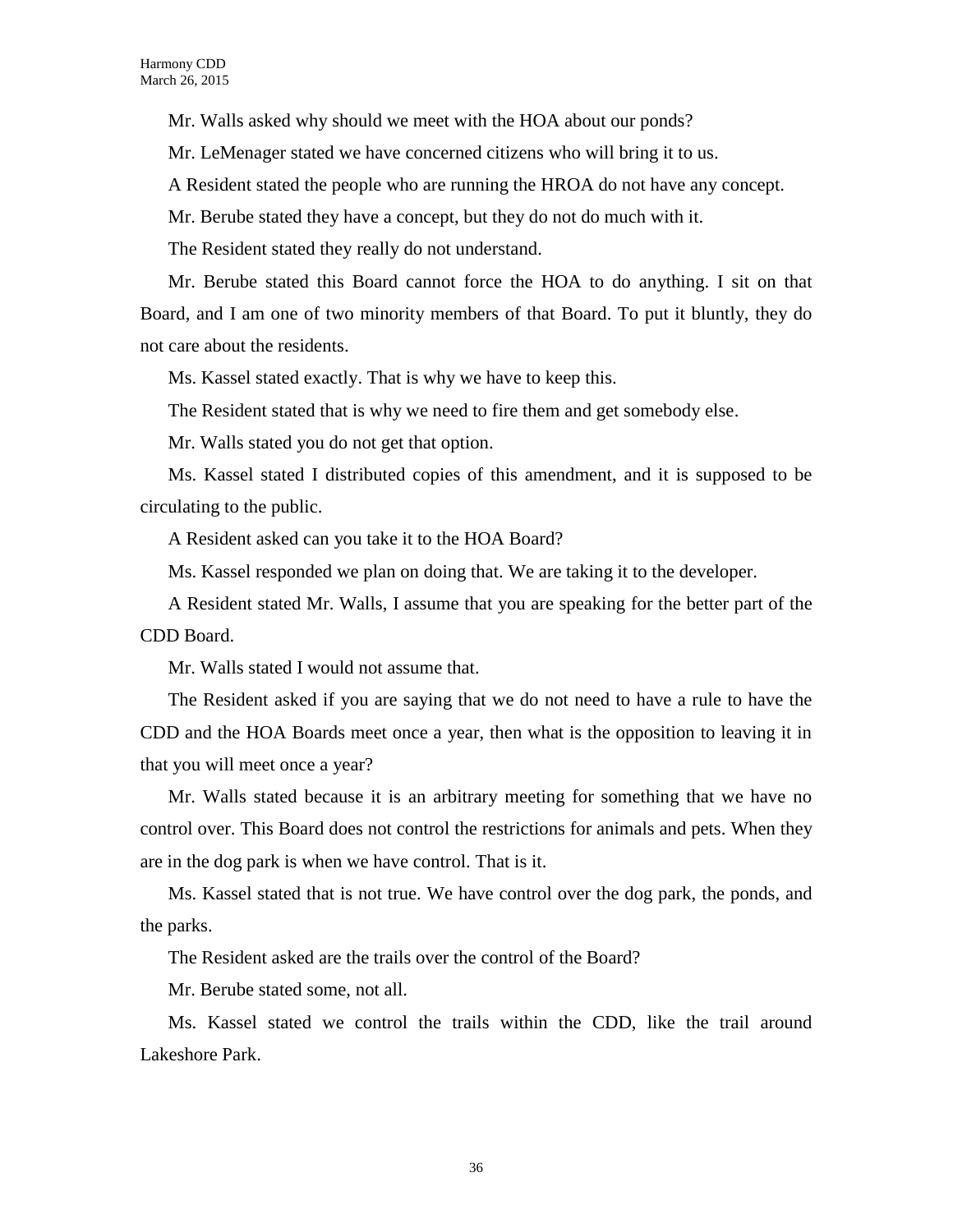Mr. Berube stated the problem with this is that it sets a rule that says that the District shall coordinate at least annually with the Harmony HOA. That forces us into doing something. We have had this rule here since 2000 and have never acted on it.

Ms. Kassel stated that is not true.

Mr. Berube asked did we have a meeting with the HOA?

Ms. Kassel responded I have minutes where we discussed these issues. We had a representative of the HOA discussing HOA activities with the CDD.

Mr. Berube stated I understand that, but it was never a coordinated meeting, and that is the problem. This Board does not want to get involved.

Ms. Kassel stated we already are involved.

Mr. Walls stated I make a motion that we proceed with the edits in this amendment as proposed in the agenda package.

> On MOTION by Mr. Walls, seconded by Mr. Farnsworth, with all in favor except Ms. Kassel and Mr. LeMenager, approval was given to approve edits made to Chapter 1, Amendment 4, as presented.

Mr. LeMenager stated my nay is not because I am against the amendment; it is just because some things should remain. I think the vast of it should go.

Mr. Farnsworth stated that is where my problem is.

Mr. Berube stated I sit on both Boards, and I am happy to coordinate but not on a required basis. I would be happy to coordinate the two groups, no doubt about it. I just do not like having a rule that says you "must" when we have not met. That is the problem. We are trying to simplify the rules and remove things that we cannot enforce. By leaving this rule, we already acknowledge that we are not going to do what it says.

Ms. Kassel stated it is not about enforcement.

Mr. Berube stated I understand. The bottom line is, the bulk of the language will go. I can promise this Board, through my affiliation with the HOA, the CDD will coordinate as needed. We just will not have a rule that specifies that.

#### **F. Chapter 3, Membership Rates, Fees, and Charges**

Mr. Berube stated we decided that we were going to have rates as a policy and move that forward into a future discussion.

Mr. LeMenager stated I have not seen any proposals.

Mr. Walls stated I provided one, but we will not discuss it tonight.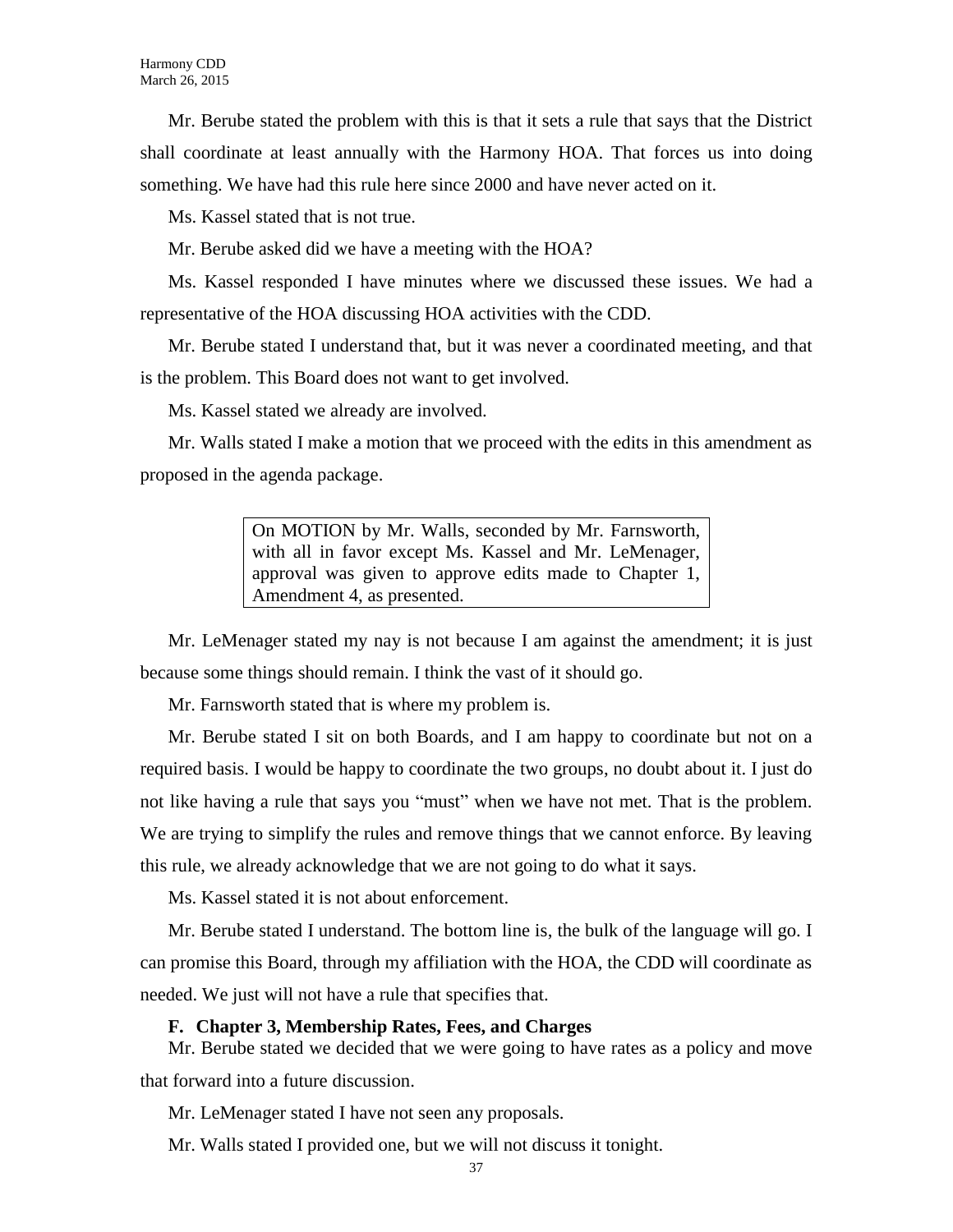Mr. Farnsworth stated the issue I have is that where you list the rates and fee schedules in 1.3, it does not list rates and fees. At the top, when you say "membership," if a non-resident pays the prescribed fees, exactly what is he becoming a member of?

Mr. Walls responded the District.

Mr. Berube stated by paying \$1,000.

Mr. Farnsworth asked he becomes a member of the District?

Ms. Kassel responded not a resident, but a member.

Mr. Berube stated to become a member, they pay \$1,000 to use the facilities. They receive an access card. No one has ever done it, but somebody will someday I presume. It is like a country club where you by a membership.

Mr. Farnsworth stated the rest of my objection is attributed to the rates and everything that is missing.

Mr. Berube stated the consideration of rates will be done at a future meeting. We would have to put it on next month's agenda to keep this moving forward.

Ms. Kassel stated it does not have to be a rules discussion.

Mr. Berube stated it can be a policy under Chapter 4.

Mr. Qualls stated since that needs to be done by resolution pursuant to Section 190.011, F.S., does Mr. Walls want me to put that on a sample resolution?

Mr. Walls responded that is fine.

Mr. LeMenager asked were fees proposed?

Ms. Kassel responded yes. I have a copy, which I can provide to you, but we are not discussing this tonight.

#### **G. Chapter 4, Parks and Recreation Facilities**

Mr. LeMenager stated we are not changing Chapter 4 much.

Ms. Kassel stated we need to make sure that we are verifying both identity and residency.

Mr. Berube stated yes.

Ms. Kassel stated the way that our current rules are written does not allow for much flexibility. What if someone is from another country? Could we request a passport? That is not in there.

Mr. Berube responded let us stick with the current rule and how we address the issue with Ms. Ang. She had a situation where she already lived in Harmony and had an access card that was issued to her and everything was fine. Then Ms. Ang moved from one side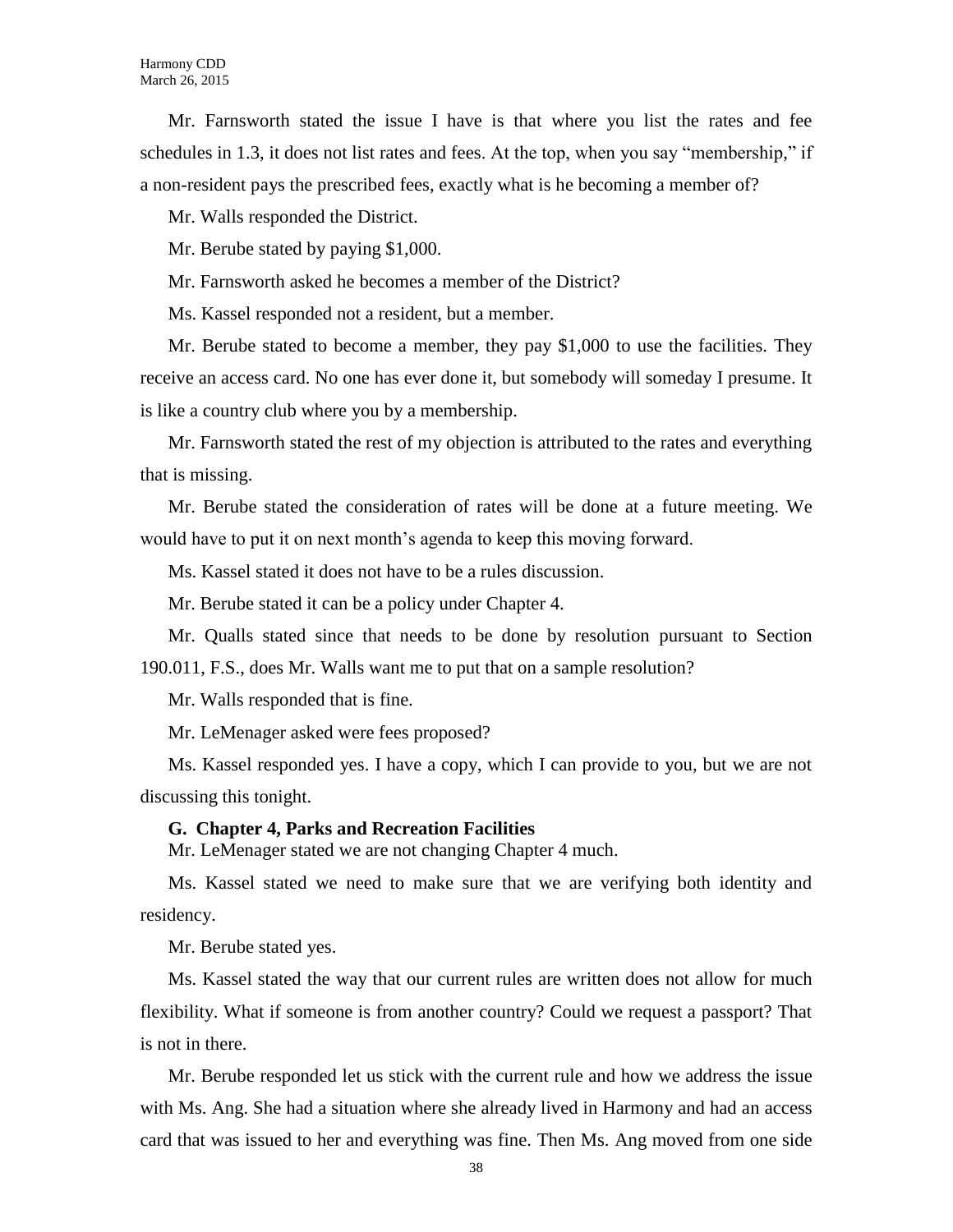of the street to the other, so her address changed. She remains a Harmony resident, but when she did that, now her address is different. Her access card was disabled, and we did not want to issue another access card.

Mr. LeMenager asked who is we?

Mr. Berube responded CDD staff.

Mr. Moyer stated primarily staff based upon our interpretation of the rule.

Mr. Berube stated Ms. Ang is a renter, so we go to that section. A literal reading of it says "proof of renter status includes, but is not limited to the following: driver license or Florida ID card with name of renter and proof of address within the District." It does not say your ID card or your driver license has to match the address. It just says "within the District." Globally throughout, it only says "address within the District." It does not say "matching address" to any document. My thought is that for people who live here, all we care about is that they have an address within the District.

Ms. Kassel stated no, we care about their identity.

Mr. Berube stated I understand that, but once we get past the identity, we need to confirm that they actually live here. The reason your access card gets disabled is very clear. If someone moves into the house that you moved out of, as soon as they apply for an access card, your access card gets disabled because we go by address. That is the only way we have of identifying who is who in what house. You have two different classes of people here: those who rent and those who own. We have leases, and cards are dated with the lease term. What happens if someone sells a house? The lease does not run out, and we do not check deeds. Whether it is a renter or an owner, when you leave, that is why we want the address to get updated. If your card goes on, as soon as someone moves into your house, on that very day, the next time you use your card, it is disabled and you will be frustrated. That is the reason why the rule became the way it is. Understandably, that is not the way it is printed on paper. That is why we gave a temporary concession to this resident, but if someone moves into the house you moved out of tomorrow, guess what happens? That newly reactivated access card is disabled. It has to get fixed. That is how we got to where we are. I do not see us having any good options in the way that the system works.

Ms. Kassel asked why not? Why can she not use a utility bill and a lease with her current address and her passport to verify her identity?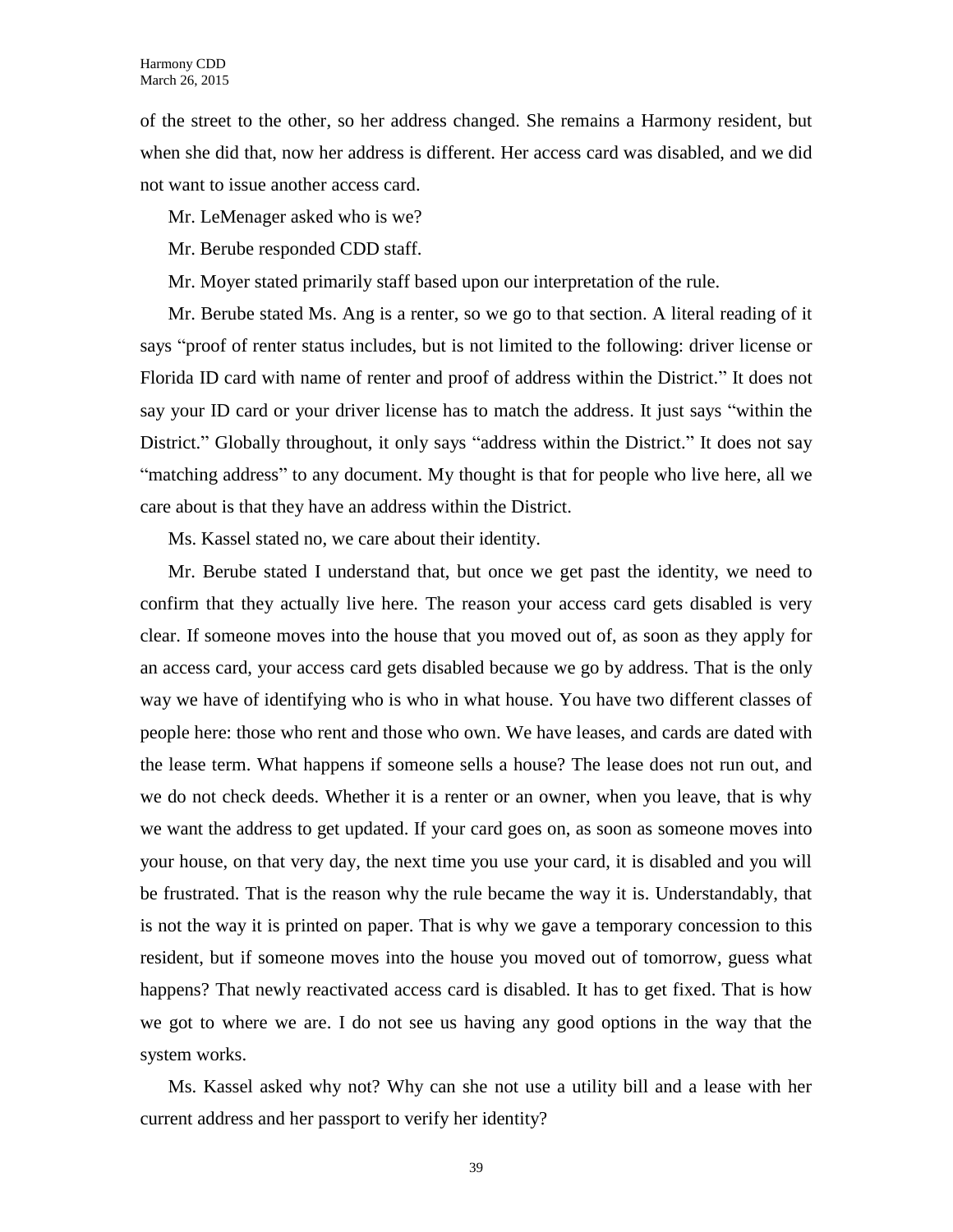Mr. Berube responded I am talking about the way that the system works. Whether we want to change the rules or not is a different matter.

Ms. Kassel stated this is a discussion of the rules.

Mr. LeMenager stated I understand. The system works based upon how staff interprets it. I do not understand why anyone on staff would even have an issue with it, if the resident moved across the street and had not changed the address on their driver license yet. It sounds like we have to write this rule very clearly for our staff.

Mr. Walls stated I went back to the minutes and read our discussion when we implemented these rules last time. Our intent was that the address on the ID matched the address on everything else that they submit, so that we can verify that the person did, in fact, live in that house. That is what we said, and staff did the right thing. I know it is difficult, but that is what we told them to do, and I went back to make sure. I think we did that for a very good reason at the time. You can have somebody with the same name on an ID but they do not necessarily live in that house and are not the same person on the lease. If they are showing you an ID that has an old address, that ID is invalid. State law requires that you update that address within 10 days when you move. I do not know how you can verify an ID from an invalid card.

A Resident asked do you remember all of the people who moved and kept coming back and handing their cards to other people?

Mr. Walls responded that is why the access cards have pictures and dates on them now, and that is why we check addresses. Residents came before us and gave us an earful about all that, and we said that we would fix it and make sure that there are no loopholes.

Mr. Berube stated for those who are new here, pool security has been a nightmare, and we purposely wrote these rules tightly. I am not sure that they require a change other than to verify or clarify so there can be no confusion with the rules. Ms. Ang, how long do you think it will be before you get an ID card that matches your new address or driver license?

Ms. Ang responded that is my issue. Yes, it is a State law that you are required to update your address in 10 days, but the DMV will tell you that there are exclusions for various circumstances, like the military or residents who are living here temporarily, like my situation. I have a temporary visa. I was not even required to get a Florida ID because I have a temporary stamp in my passport. I only got the ID because I wanted to access the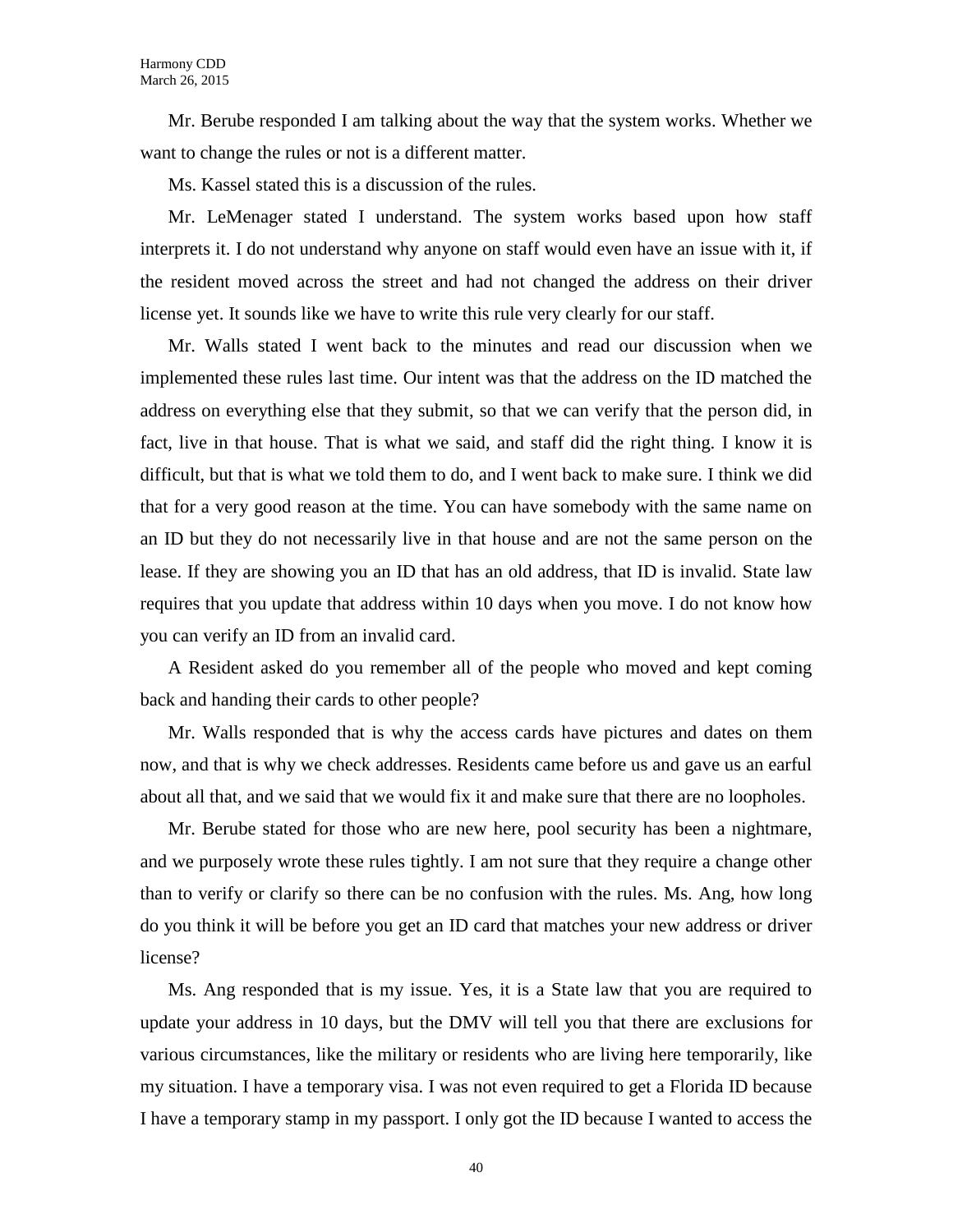pool. I had to jump through hoops just to get my access card because I do not have a social security number, either. I am here as a dependent on my husband's work visa. I do not feel that this is anything that should be anyone's business. DMV gave me a form that said they are unable to issue me a driver license because I do not have a social security number, so I had to go to the social security office. Because my name has changed since I got married, they could not issue me a social security number, even though I used to work in the United States. I am a Canadian citizen. I see it only as Florida residents can go online and change their address in 10 days; otherwise, the staff at the DMV will send us a letter asking us why we have not applied for an updated ID. Is that what you want us to submit?

Mr. Walls responded I get the difficulty. I am not trying to be hard.

Ms. Ang stated you need to consider temporary residents who come from other States and other countries.

Mr. Walls stated I provided a document to the Board with suggested language changes for this particular section. Under 3.1.5.1, I suggested that we clarify the language to make it clear that the ID needs to match the address that is provided on the lease.

Ms. Ang stated that is discriminatory.

Mr. Walls stated the only exemption that I saw, when I looked at the law, is for military. They can have an extension to not need to update their address within 10 days. I was not aware of one for non-citizens. If there is, we can have language for that, as well. I have language here for exempting anyone on active military duty from the provision that the address on the ID matches the address on the lease because the law allows for that. If there is another exemption for non-citizens, we can work on that as well.

Mr. LeMenager stated that is writing a bunch of rules for extremely unusual circumstances. I am speaking as someone who lived overseas with a visa for 18 years. I absolutely understand what she is talking about.

Ms. Kassel stated the red tape.

Mr. Farnsworth stated I understand you are trying to defend Mr. Moyer. I thought that our intention was to put a framework together and then give Mr. Moyer discretion within the bounds of this rule. If there was an exception and if he can verify that the resident lives in the District, then it was within his discretion to issue the ID card.

Mr. Berube stated 3.2 has this language.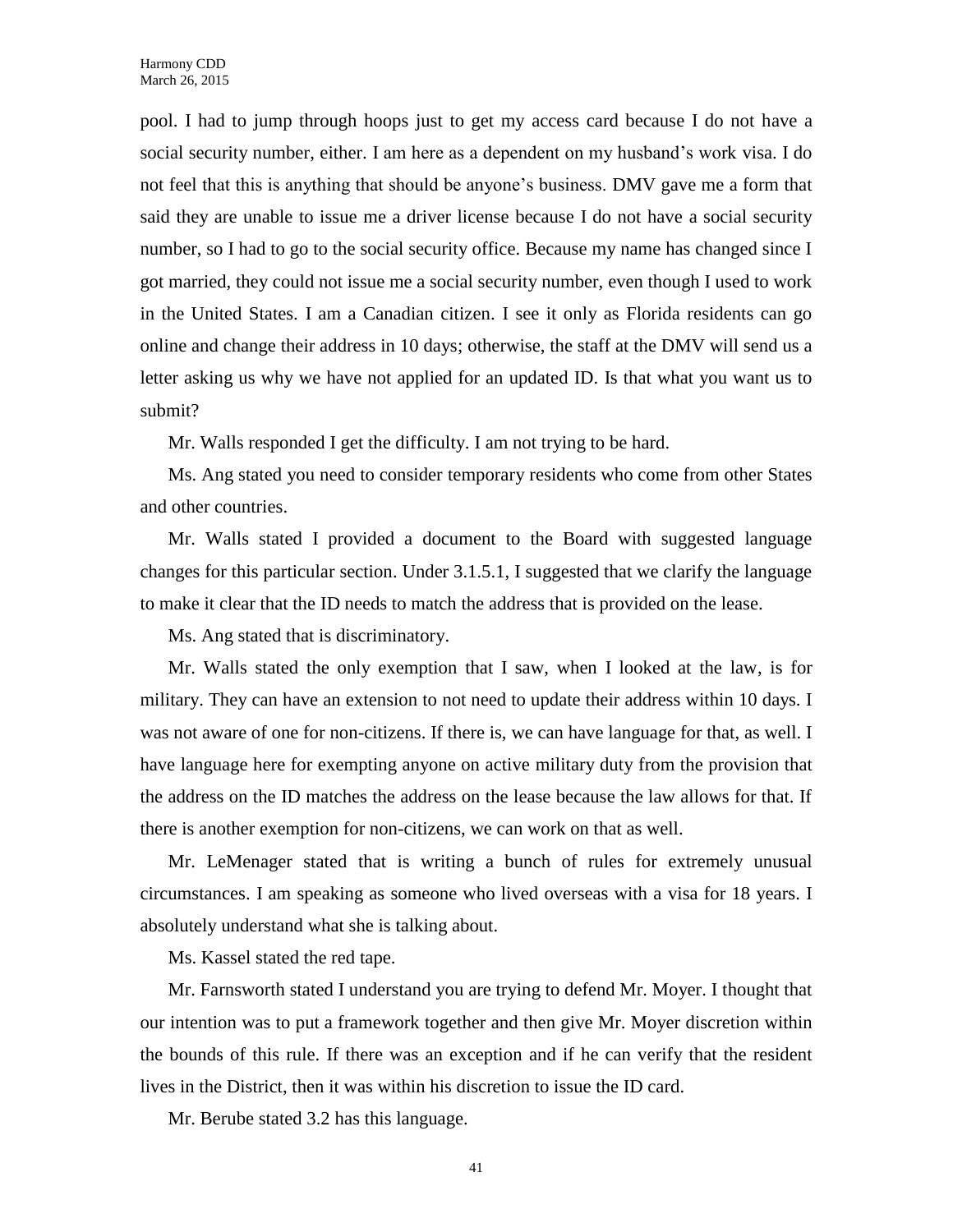Mr. Walls stated when we put this provision in this language, our intent was that all of the addresses matched.

Mr. Farnsworth stated it might have been your intention, but I did not interpret it that way.

Mr. Moyer stated we literally had hours of discussion on this very point.

Mr. Walls stated in the proof of ownership for owners, we intentionally left that address out because of snowbirds and people from out of State because they could show ownership in a home. That was the discussion and why we did what we did. I am not saying that it should not be changed or that exemptions should be put in place, but staff did what we told them to do.

Mr. Berube stated we told staff to be tough. Every time that I get a question on this, staff has taken the rigid road.

Mr. LeMenager stated these particular circumstances are covered by 3.2. I think staff overstepped their bounds once that it was explained.

Mr. Berube stated you may view it that staff overstepped their bounds; however, every time that Mr. Moyer gets into something that is sensitive, we chastise him. This would be one of them. The other one is usage agreements for facilities.

Mr. LeMenager stated we have had this discussion before, and you guys always want to keep second guessing him.

Mr. Berube stated so he gives us everything and has us decide.

Mr. LeMenager stated it is a self-fulfilling prophecy.

Mr. Qualls stated in a way of simplifying things, this rule clearly requires that you have to have a driver License or ID Card with an address that matches where you are renting.

Mr. Berube asked where do you see that?

Mr. Qualls responded it is 3.1.5.5.

Mr. Berube stated that is name of renter and proof of address within the District.

Mr. Qualls stated it says, "*Driver license or Florida identification card with name of renter and proof of address within the District.*"

Mr. Berube stated it does not say matching address.

Mr. Qualls stated either way, what I hear the resident saying is that you can legally rent a home in Florida and not be able to obtain a driver license or an ID card. If that is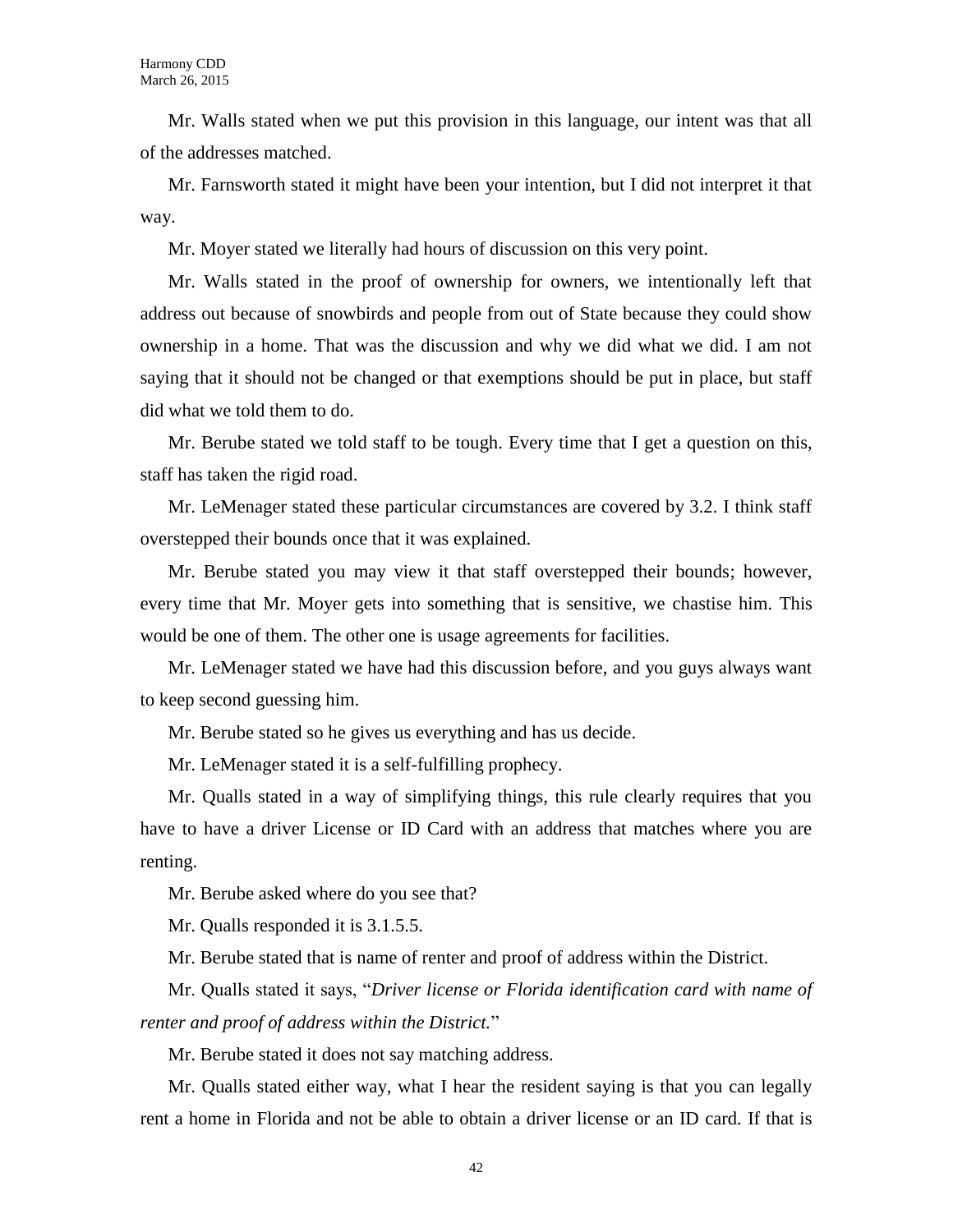true, I would think that you definitely want to amend this rule. It is a simple question to answer. I represent Ms. Patsy Hefner. I will call her. If someone can legally rent a home in the State of Florida and not have a driver license or an ID card, there should be other things that the District manager can look at to establish that you are living where you say that you are living.

Mr. Berube stated to get to the bottom line and to solve this right now, we already thought about the intangibles that we could not think about, and it is 3.2. Mr. Moyer can say yes or no. He does not want to because he is afraid we are going to blast him for doing something.

Ms. Kassel stated that is what is happening.

Mr. Qualls stated there is not a lot of room for discretion for the combination of documents. You must have an ID in combination with the other items listed. How do you decide the discretion? You have to have the ID or driver license if you are going to fairly interpret that rule. I could have an answer to the District manager tomorrow or Monday. It is simple.

Mr. Walls stated look at the language that I propose that says that the address must match and provides an exemption for an active duty military. If there is an exemption for people who are legally unable to obtain an ID, we put in an exemption for that.

Mr. Berube asked is it fair to call Ms. Ang a resident alien?

Ms. Ang responded yes.

Mr. Berube stated we can say that there is an exemption for active duty military or resident alien.

Mr. Walls stated some language where they can prove that they live in that house, whatever it might be.

Mr. Berube stated so we are going to amend the rules to make sure that it says the addresses must match, and then we will have an exemption that the District manager can use for active duty service members or resident aliens and let the District manager have discretion.

Ms. Ang asked what exactly will he want?

Mr. Berube stated he will want a lease agreement and utility bill and all other items that are listed, but your ID card at this point because of your status, will not be required to have the matching address.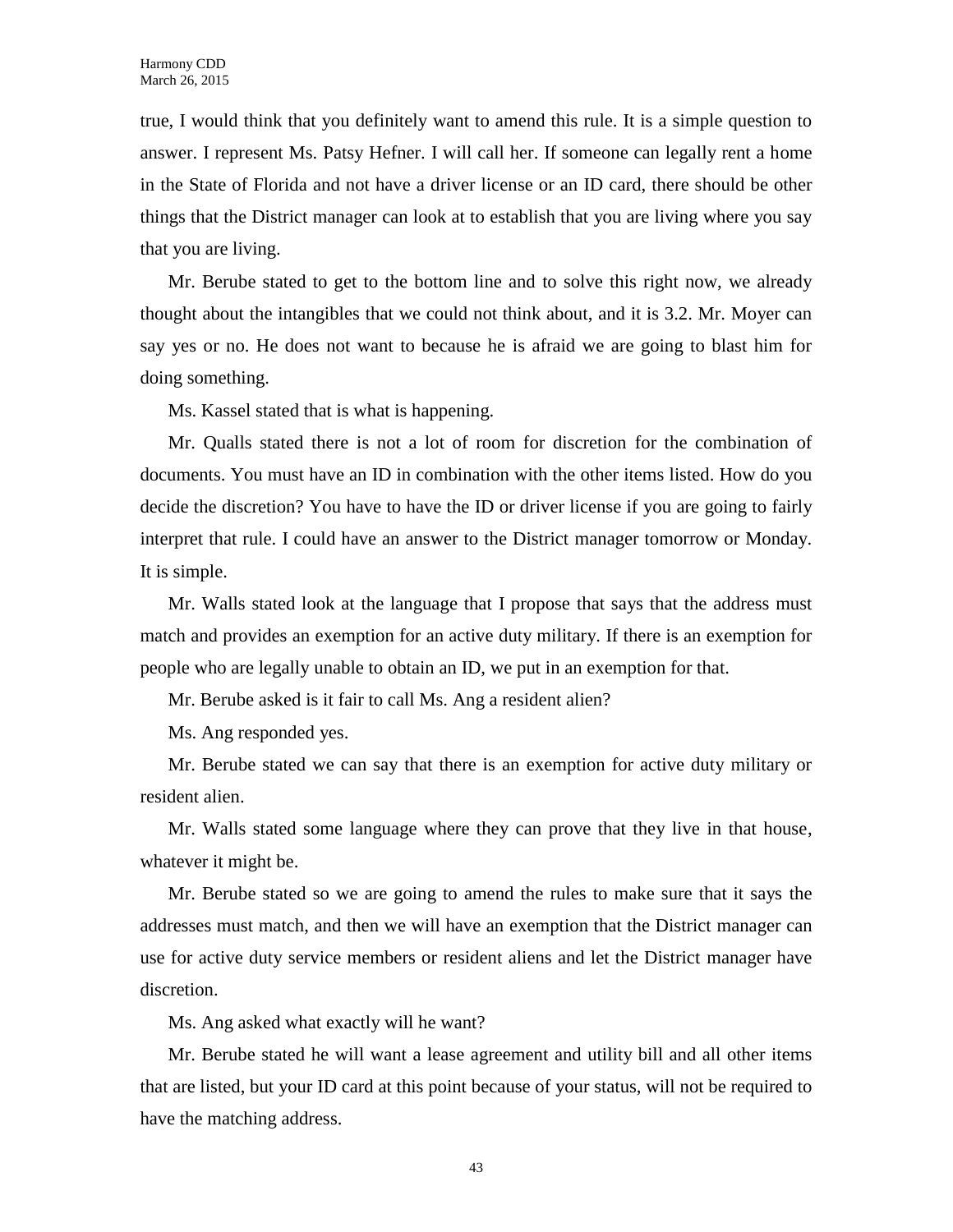Ms. Kassel asked can they submit a passport?

Ms. Ang responded financial institutions and government agencies only require my foreign passport. I would think that would be enough for you.

Mr. Walls stated but they are not trying to verify where you live. That is the issue here. We have to verify that you live here.

Ms. Kassel stated they need to verify your identity.

Ms. Ang stated I have it on my lease.

Mr. Walls stated you can put anyone's name on a lease. The whole idea was that the ID card says that this person lives where they say they are leasing.

Ms. Kassel stated but we were also trying to verify identity. Ms. Ang has the lease, but in terms of identity, she needs to prove her identity. Her passport is sufficient.

Mr. Berube stated she has a Florida ID card.

Ms. Kassel stated she has a Florida ID card with a different address.

Mr. Berube stated it is across the street.

Ms. Kassel stated yes, but it does not match.

Mr. Walls stated I think that we have a solution.

Mr. Farnsworth stated by the way, I want to reiterate to you that I never read that matching into the wording here.

Mr. Berube stated that is right. It does not say it.

Mr. Farnsworth stated it says, *"Proof of residency within the District."* It does not say where that address is.

Mr. Berube stated then shame on us because we did not make it specific. This rule was only rewritten 13 times. Mr. Qualls rewrote the last iteration. Ms. Burgess wrote it this time and she got it right.

Mr. Qualls stated with all due respect, Ms. Burgess or I just copy down what the Board tells us.

Mr. Berube stated Mr. Qualls put into legalese, and Ms. Burgess uses English, which is fine. We are directing Ms. Burgess to change the language to show that addresses must match, and active duty service members should be included in 3.2.

Mr. Walls stated I added 3.1.5.10 to address active duty service members. Section 3.1.5.5 will be adjusted to say that addresses must match, and there is an exemption for active duty service members. I will email it to Ms. Burgess.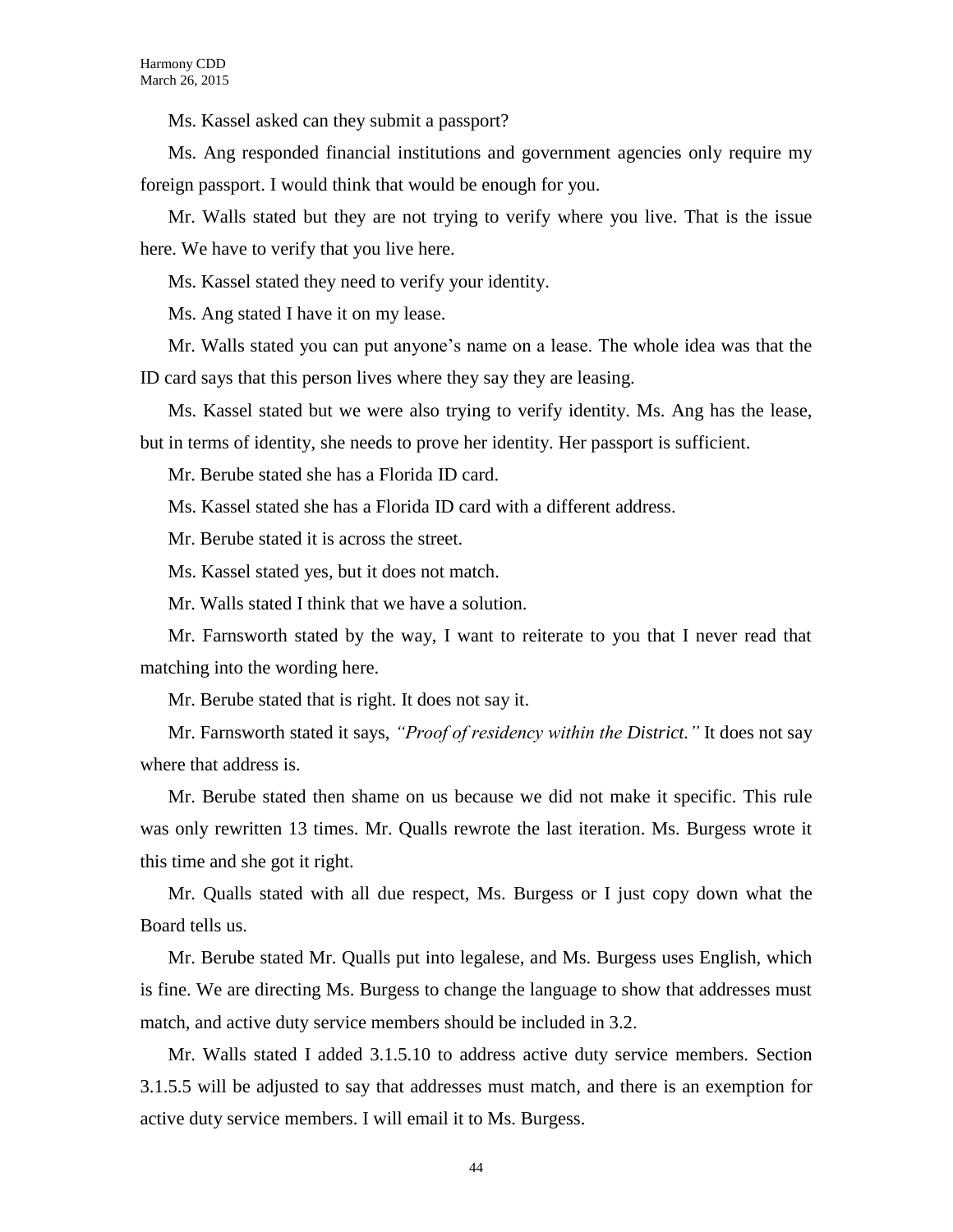Mr. Berube stated and/or resident aliens at the District manager's discretion. Ms. Ang's card will remain active until someone moves into your former residence.

Ms. Ang stated someone already has.

Mr. Berube asked have they applied for an access card?

Ms. Ang responded yes.

Mr. van der Snel stated we are just waiting to receive their check.

Ms. Kassel stated we should revisit the \$10 fee for tenants. We are discriminating against tenants by charging them a \$10 fee.

Mr. Walls stated I disagree.

Ms. Kassel stated we have costs for the card and for the printing and the ink. Let us justify to those people why we are charging tenants \$10.

Mr. Walls stated it costs at least \$10 to make that card.

Mr. Berube stated it costs over \$18 for each card for the cost for the actual card and the ink, and that does not include the use of a special printer that we spent \$3,000 for. The total cost for staff to receive the paperwork to delivering it to the Welcome Center is about \$18.60. How many cards have you issued in the last three weeks?

Mr. van der Snel responded about 45 cards.

Mr. Berube asked do you have the breakdown of how many were renters and how many were owners?

Mr. van der Snel responded no, not in my head. I can provide that breakdown. It is on my computer.

Mr. Berube asked about half and half?

Mr. van der Snel stated yes.

Mr. Berube stated keep in mind that the people who own their homes pay CDD fees. They pay all of the costs of those cards. The renters changeover a lot. There is a huge amount of turnover. That is why the renters get charged. It is because the owners pay the CDD fees, and renters do not pay directly. That is how we came up with the fee for the cards.

Ms. Kassel stated the renters pay their landlord to pay those fees.

Mr. Berube stated they may.

Mr. LeMenager stated when we issue a card to an owner/occupant, the expectation is that owner/occupant is going to keep the card for, on average, seven years.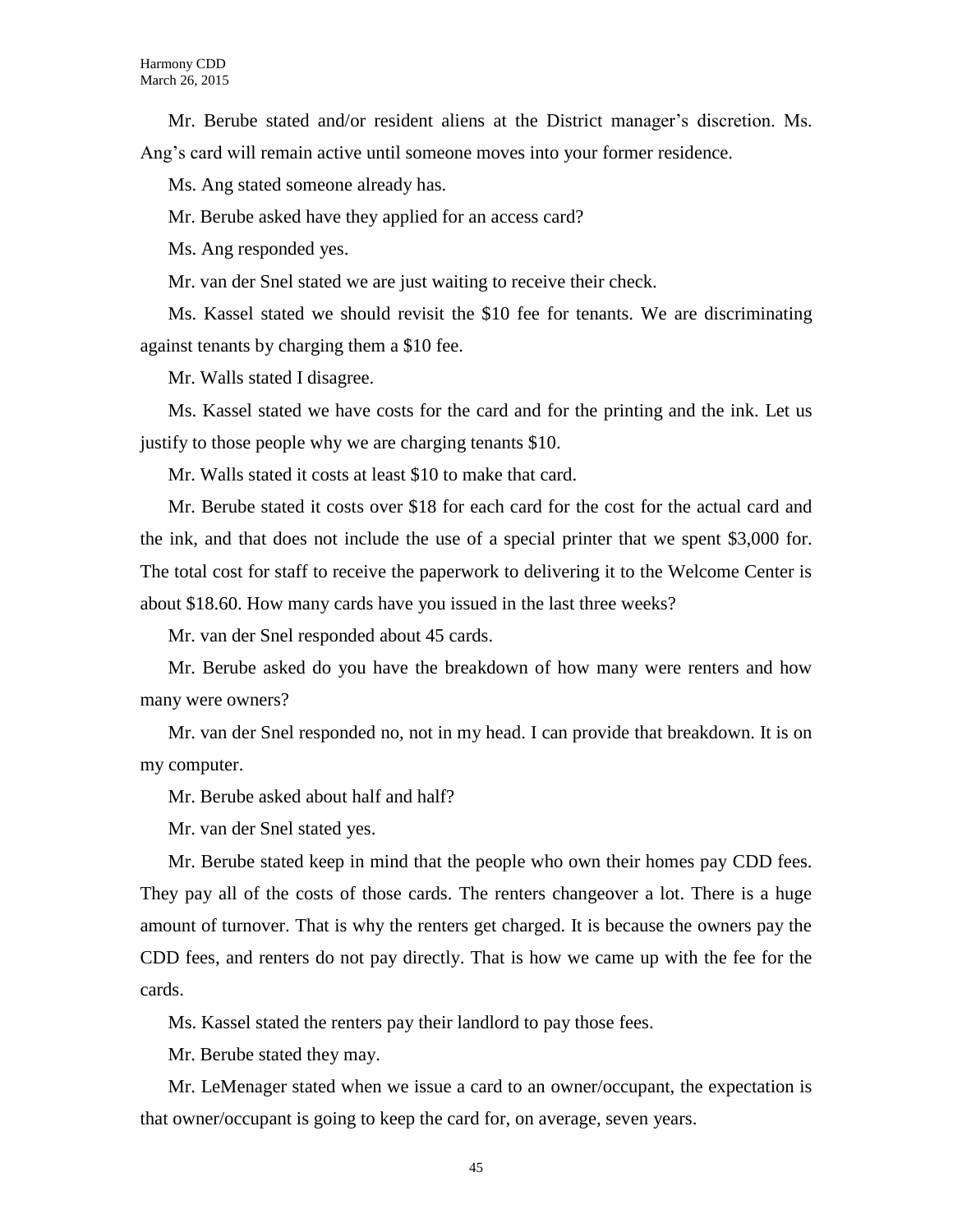Ms. Kassel stated but we have many houses in Harmony that turn over every two or three years, even with selling to new owners.

Mr. Berube stated that may be.

Mr. Kassel stated that means that the people who are tenants are subsidizing the cards for people who are owners.

Mr. Walls stated I disagree. They are getting a deal.

Mr. Berube stated they are getting a deal. The card should be \$18.60 if we really want to recoup all of the costs. If we have to purchase another printer, it might be more. I think the card fee is reasonable. There was a lot of yelling and screaming about it in the beginning, but that has all settled down.

Mr. LeMenager stated I think \$10 is reasonable.

Mr. Walls stated Fishhawk charges \$10.

A Resident stated owners have to pay if they lose their card.

Ms. Kassel stated if they lose their card but not to get for the first time.

A Resident stated I suggest charging the owner of the house.

Mr. LeMenager stated we do not care who pays, as long as we get our \$10.

The Resident stated I think Ms. Kassel has a good point.

Mr. Walls stated the owner is not requesting the card; the renter is. The owner is giving up their rights to the card when a renter requests an access card.

Mr. Berube stated if an owner gets a card for his property and then somebody rents it, the owner's card gets deactivated.

Mr. LeMenager stated I would think if you are a landlord here, that is something you should be disclosing to your tenants when you sign a lease. Whether or not all of the property managers here do that is another issue.

Ms. Kassel stated most leases are one year in length. When you renew, you have to pay another \$10 as tenant.

Mr. Berube stated that is right.

Ms. Kassel stated they really are subsidizing the owners because they are paying \$10 per year, per card, per family member.

Mr. Berube stated but the owners are subsidizing themselves by paying the CDD fees.

Mr. LeMenager stated I kind of agree with Ms. Kassel. If they just renew their lease, I do not see why they have to pay another \$10.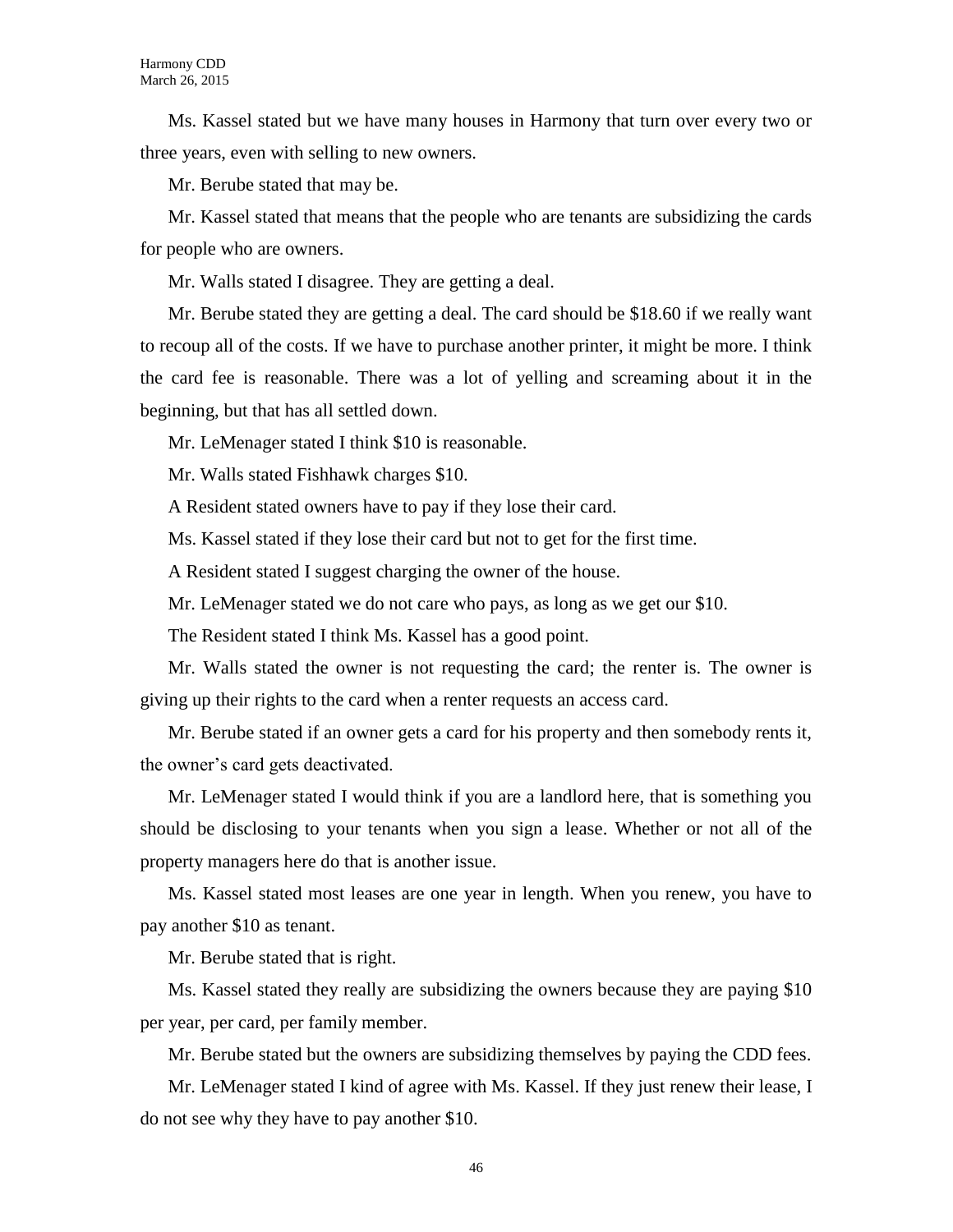Mr. Berube stated because the card expires with the lease.

Ms. Kassel stated but you do not have anymore expenses.

Mr. LeMenager stated we do not issue a new card.

Mr. Berube stated yes, we do. There is an expiration date on the card. We had this discussion. When the guys go through the pool and do ID checks, if that card has already expired, they get ejected.

Mr. LeMenager stated understood.

Mr. Berube stated for those who have not been here for awhile, anybody who has been to the pool lately realizes that they have been very crowded. Part of these access restrictions were a result of folks like you coming to these meetings and yelling and screaming and, in some cases, crying for better pool security. It is very tough to have a couple of mothers with their kids crying about incidents at the pool. We responded to that by putting police there for a couple of months. That was the wrong thing to do, longterm, but for a short-term response, we felt that was needed. It makes an impression. That is why the access rules are tight. I can tell you that anyone who visits either of those two pools this summer will be complaining about crowding. It has already happening. Based on the number of cards that Mr. van der Snel is printing, because all of these houses are being sold and all of these neighborhoods are coming online, you are going to be hard pressed to get into one of those pools on the weekend. We are going to have this conversation again. We already started having staff go through the pools and doing ID checks. It has already created some resistance from people at the pools. It is also noticeable that when some folks see ID cards getting checked, they get up and leave. It is shocking how that works. There have also been a number of attempts with cards that are expired going into the access card reader, and they cannot get in. A minute later, there is a request from inside to open the gate. People are hollering at other people to let them in because their card does not work. We know that all of this is happening. The bottom line is that we are aware of what is going on at the pools, and we hope to not have people coming here with their kids, yelling and crying and saying that they cannot use their own pools because they are insecure, but the reality is that forces us to make tough decisions about who gets in.

Mr. Walls stated we are not trying to be hardheaded. We are just trying to do what the residents asked us to do to keep everything in order.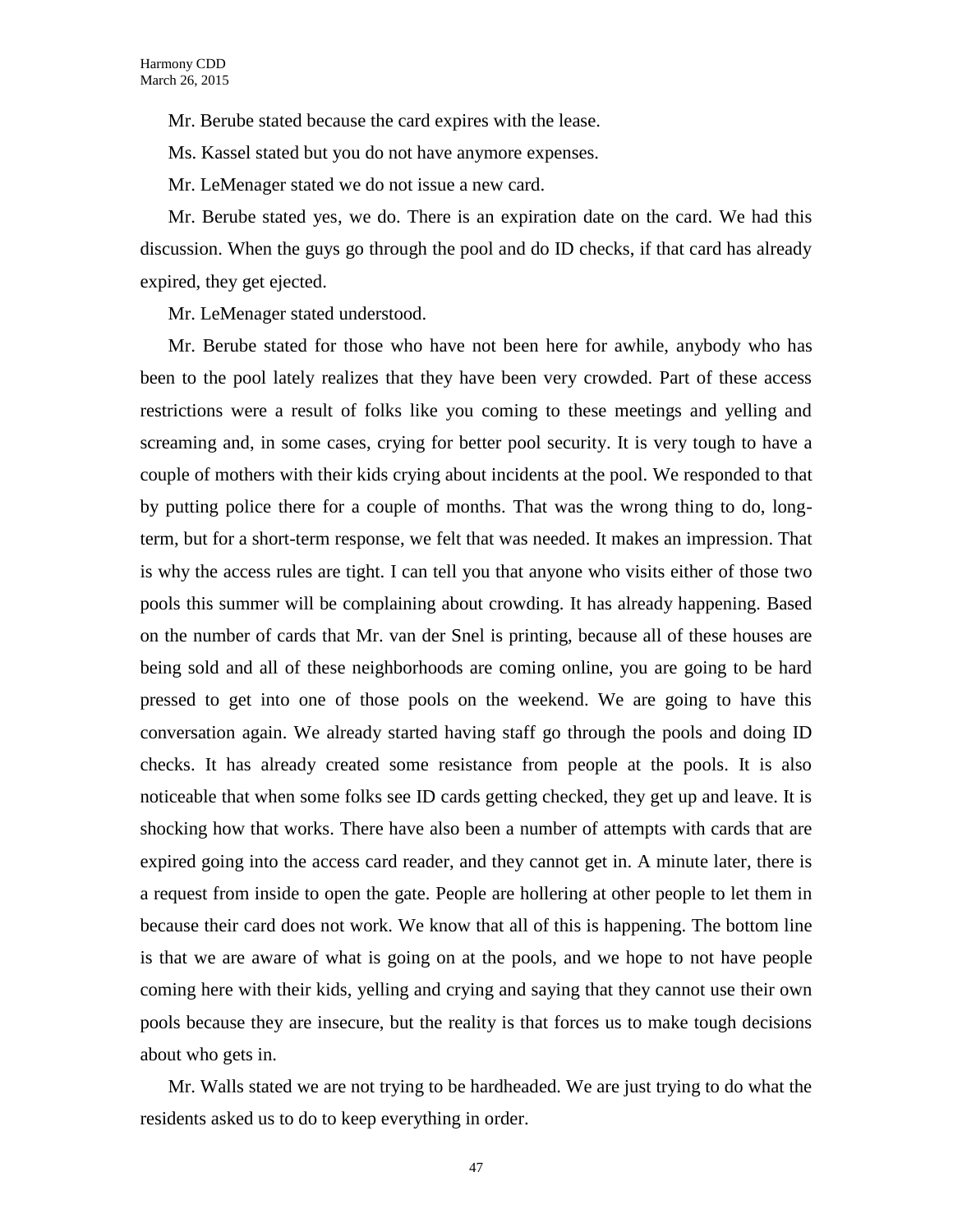A Resident stated you have to push an overhead button to open the gate to get out. Why can residents not use their card to get out?

Mr. Berube responded fire access rules. You have to have instant release. You cannot trap people in. The odds of a fire in a pool enclosure are rare, but you cannot have barred access.

Mr. Walls stated I have one more revision on the sheet that I provided to the Board. It is my attempt to clean up 3.4 because I was concerned about how easy it is for anyone to walk up and get an ID based on that rule. I looked at the Fishhawk rules. They had one that was almost exactly like this, but I thought that it was written better. It actually requires that a person who is getting a guest pass because they are watching someone's kids to have an actual signed and notarized guardianship power of attorney form that they provide when they obtain this card. They would pay \$10, which would be nonrefundable. They would get a card for themselves. The card would be good for a year. They would go through the process again after a year.

Mr. Berube asked how many guest access cards have we issued, two? I am talking about the people who ask for an access card for their grandmother, aunt, or friend.

Mr. van der Snel responded I received one request last year.

Mr. Berube stated it is not a big deal because no one is doing it.

Mr. Walls stated if people find out about it, this does not provide a lot of safeguards. I thought that Fishhawk put some good safeguards in their rules. That is why I am proposing this.

Mr. van der Snel stated that access card was a 90-day guest pass.

Mr. Berube asked do you think that we need to instill more safeguards or wait until it becomes a bigger issue?

Mr. LeMenager responded not for one in all of this time.

Mr. Farnsworth stated I would like to discuss page 238 in the agenda, in paragraph 4.3. There is a reference there to paragraph 3.5, but that has now been eliminated. You need to generate a new paragraph that is equivalent to paragraph 3.5, whether you position it there or not, so that the reference in paragraph 4.3 has something to point to.

Mr. Walls stated we moved paragraph 3.5 to paragraph 5.8.

Mr. Farnsworth stated yes, but it does not pertain to pools, which is in paragraph 4.3. A different paragraph needs to be generated. You have a broken reference.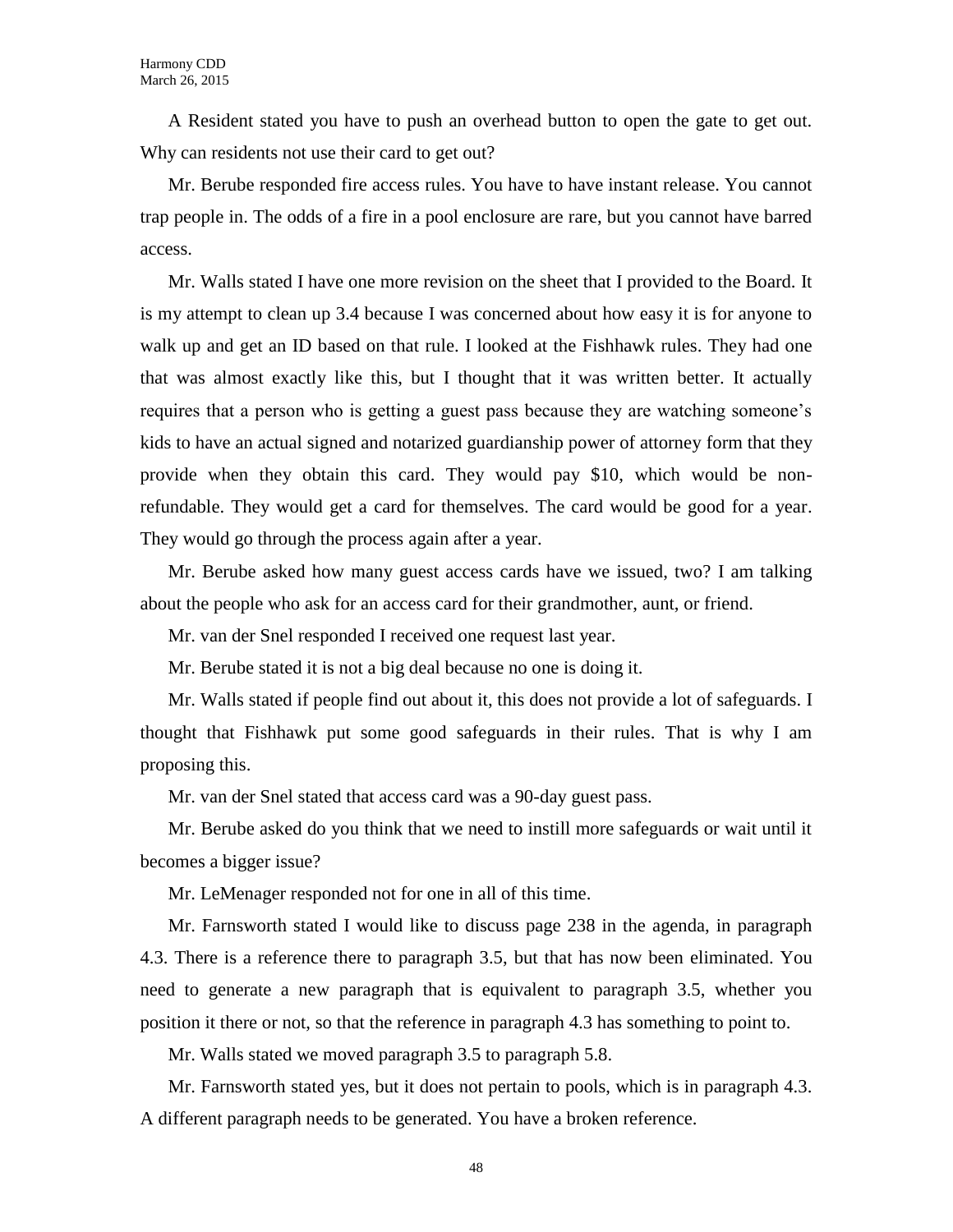Mr. Berube stated paragraph 4.3 says, *"The District's swimming pool facilities are open to District residents who have registered with the District by signing the contract referenced in Section 3.5 above."*

Mr. Walls stated we need to strike everything after "District" from that line because there is no contract for the pools.

Mr. Farnsworth stated something needs to be done.

Mr. LeMenager stated you are right.

Mr. Berube stated we will add a period after the third "District."

Mr. LeMenager stated yes. That is a good point.

Mr. Berube stated good catch, Mr. Farnsworth.

Mr. Farnsworth stated with all of the deletions that occurred out of paragraph 5.6, responsibility for damages, in my opinion, that leaves just a single sentence under that paragraph. That makes that section extremely weak.

Mr. Berube asked why? They are responsible for all damages that occur on the boats. That what all the residents suggested.

Mr. Farnsworth responded there is no explanation. I am just expressing my opinion.

Mr. Berube stated understood. If you recall, last month, we had damage to a boat and nobody had the constitution to charge the resident.

Ms. Kassel stated that is not true.

Mr. Farnsworth stated I voted against that motion.

Mr. Berube stated we made a decision not to charge the resident.

Mr. Farnsworth stated I did not vote for that.

Mr. LeMenager stated that is true. It was not unanimous.

Mr. Farnsworth stated the heading of paragraph 5.8 should be reworded so it says *"Contracts for execution prior to boat use"* and not all the rest of the words there.

Mr. Walls stated I agree.

Mr. Berube stated paragraph 5.8 will be for boats only.

Ms. Kassel stated or it could say, *"Contracts for execution prior to use of District boats."*

Mr. Farnsworth stated right now, it has too many words for things it does not apply to.

Mr. Berube stated it is fixed.

49